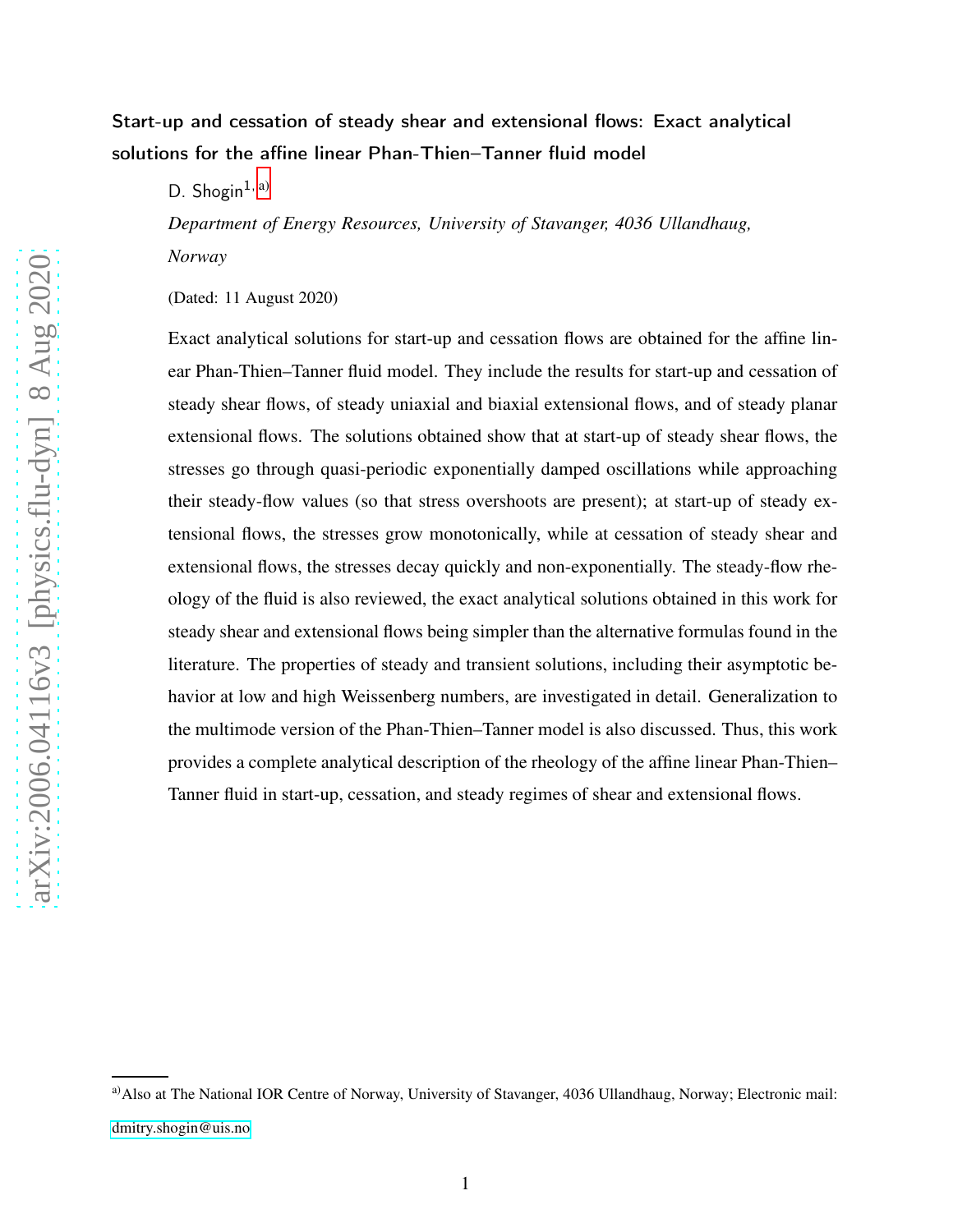# I. INTRODUCTION

Transient flow experiments are of vital imporance to rheology: they help investigate the complex nonlinear nature of non-Newtonian fluids (in particular, of polymeric liquids), which is fully manifested in such flows.<sup>[1](#page-33-0)</sup> The basic rheological experiments involving transient flows are the so-called step-rate (start-up and cessation) tests.<sup>[2](#page-33-1)</sup> In start-up tests, the fluid originally at rest is set to motion by a suddenly applied constant shear or elongation rate, and the stress growth is monitored until the steady-flow regime is established. In cessation experiments, the fluid undergoes steady shear or extensional flow until the shear or elongation rate is removed instantaneously; the stress decay is observed while the fluid approaches equilibrium.

Possessing an exact analytical solution describing the rheological response of the fluid in such experiments is advantageous in many aspects. In particular, it facilitates fitting the fluid model to experimental data, allows one to test the model for relevance and to investigate its features, reduces calculation time, and can serve as a benchmark for numerical solvers. At the same time, very few analytical solutions are known for realistic non-Newtonian fluid models mainly because of the overall complexity of the underlying equations.[3](#page-33-2)

The analytical solutions for transient flows of non-Newtonian fluids obtained during the last few years, including those for large-amplitude oscillatory flows<sup> $4-11$  $4-11$ </sup> and start-up of steady shear flows<sup>[12](#page-34-1)</sup>, are obtained either for the Oldroyd 8-constant (O8) non-Newtonian fluid model<sup>[13](#page-34-2)[,14](#page-34-3)</sup> or for its special cases. Despite its usefulness and generality, the O8 model is quite simplistic: it is constructed based on mathematical considerations only, and (albeit nonlinear in the rate-of-strain tensor components) is linear in the stress tensor components. In contrast, physics-based non-Newtonian fluid models originating from kinetic or network theories<sup>[3](#page-33-2)</sup> are often formulated through differential constitutive equations that are nonlinear in the stress tensor components.<sup>[15](#page-34-4)</sup> Important examples of such models are the finitely elongated nonlinear elastic (FENE-P) dumbbell model and its modifications,  $16-19$  $16-19$  the Phan-Thien–Tanner (PTT) model and its variants,  $20-22$  $20-22$  the Giesekus model,<sup>[23](#page-35-0)[,24](#page-35-1)</sup> and the more recent eXtended Pom-Pom (XPP) model.<sup>[25](#page-35-2)</sup>

As might be expected, the literature is quite scarce when it comes to analytical and even semianalytical results for physical non-Newtonian fluid models. Furthermore, such results are almost exclusively obtained for steady shear flows.<sup>[26](#page-35-3)[–32](#page-35-4)</sup> Even for steady extensional flows, the analytical descriptions found in the literature are often incomplete (only asymptotic expressions are provided)[16](#page-34-5)[,26](#page-35-3)[,33](#page-35-5)[,34](#page-35-6) or not "fully" analytical (the solution involves one or several parameters de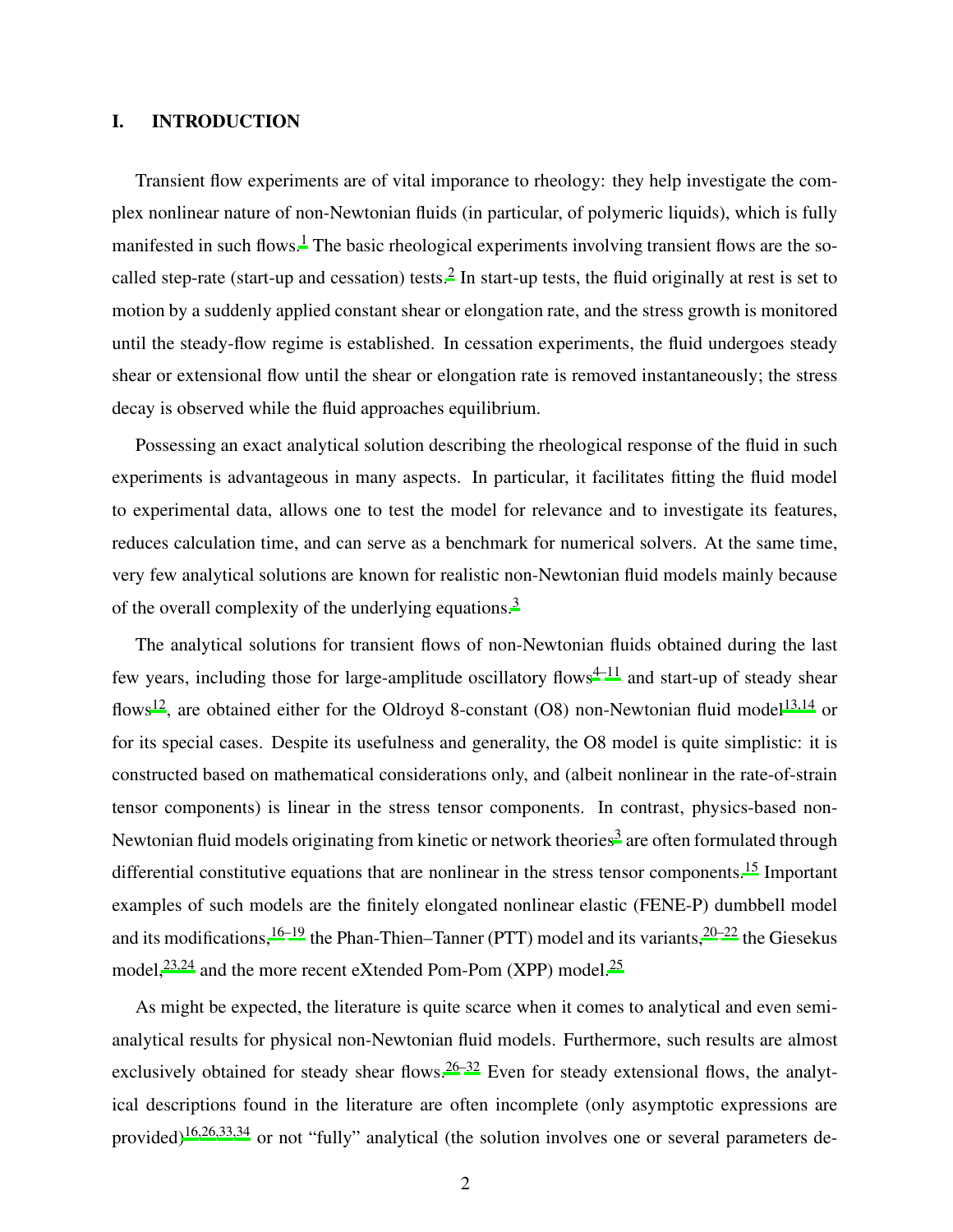fined implicitly).<sup>[19](#page-34-6)[,22](#page-34-8)[,35](#page-35-7)</sup> Finally, we are aware of only two theoretical works on start-up flows involving constitutive equations that are nonlinear in stresses: the exact analytical solutions for the Giesekus model proposed by its author<sup>[23](#page-35-0)</sup> and the qualitative investigation of the PTT model by Missaghi and Petrie,<sup>[36](#page-35-8)</sup> both works being more than 35 years old.

In this work, we obtain exact analytical expressions for the material functions of the PTT model related to start-up and cessation of shear and extensional—uniaxial, biaxial, and planar—flows. Our consideration shall be restricted to the so-called "simplified," or "affine," version of the linear PTT (SLPTT) model.<sup>[20](#page-34-7)</sup> Developed originally to simulate the rheological behavior of concentrated polymer solutions and low-density melts,<sup>[20](#page-34-7)[,26](#page-35-3)</sup> the SLPTT model was later used to describe flows of human blood,  $37-39$  $37-39$  chyme in the small intestine,  $40,41$  $40,41$  and (with some modifications) pig liver and bread dough.<sup>[42](#page-36-4)</sup> In order to obtain the main result, we review the steady-flow material functions of the model and derive exact analytical expressions also for them, our formulations being simpler than those found in the literature. Thus, this work provides a complete description of the SLPTT fluid rheology in steady, start-up, and cessation regimes of shear and extensional flows. Furthermore, the steady-flow expressions obtained here are also valid for the FENE-P dumbbell model: in such flows, SLPTT and FENE-P models are completely equivalent; despite being quite obvious, this fact is rarely mentioned in the literature.  $43-45$  $43-45$ 

This paper is organized as follows: In Sec. [II,](#page-2-0) we define the flows of interest and the material functions relevant to these flows. Then, we formulate the equations governing the dynamics of the stress tensor components in Sec. [III.](#page-5-0) In Sec. [IV,](#page-7-0) these equations are reformulated in terms of dimensionless variables. The analytical expressions for the material functions for steady and step-rate flows are discussed in Secs. [V](#page-11-0) and [VI,](#page-18-0) respectively. In Sec. [VII,](#page-24-0) we show how our results can be generalized to the multimode SLPTT model. Conclusions are presented in Sec. [VIII.](#page-26-0) Some technical details are given in Appendixes [A–](#page-27-0)[C,](#page-30-0) and the reader shall be referred to them when appropriate. Finally, the Wolfram Mathematica codes verifying the exact and asymptotic analytical results obtained in this work are included as the supplementary material.

# <span id="page-2-0"></span>II. MATERIAL FUNCTIONS DESCRIBING START-UP, CESSATION, AND STEADY SHEAR AND EXTENSIONAL FLOWS

The important rheometric flows to be considered in this work are shear flow and three spe-cial cases—uniaxial, biaxial (sometimes called equibiaxial<sup>[46](#page-36-7)</sup>), and planar—of general extensional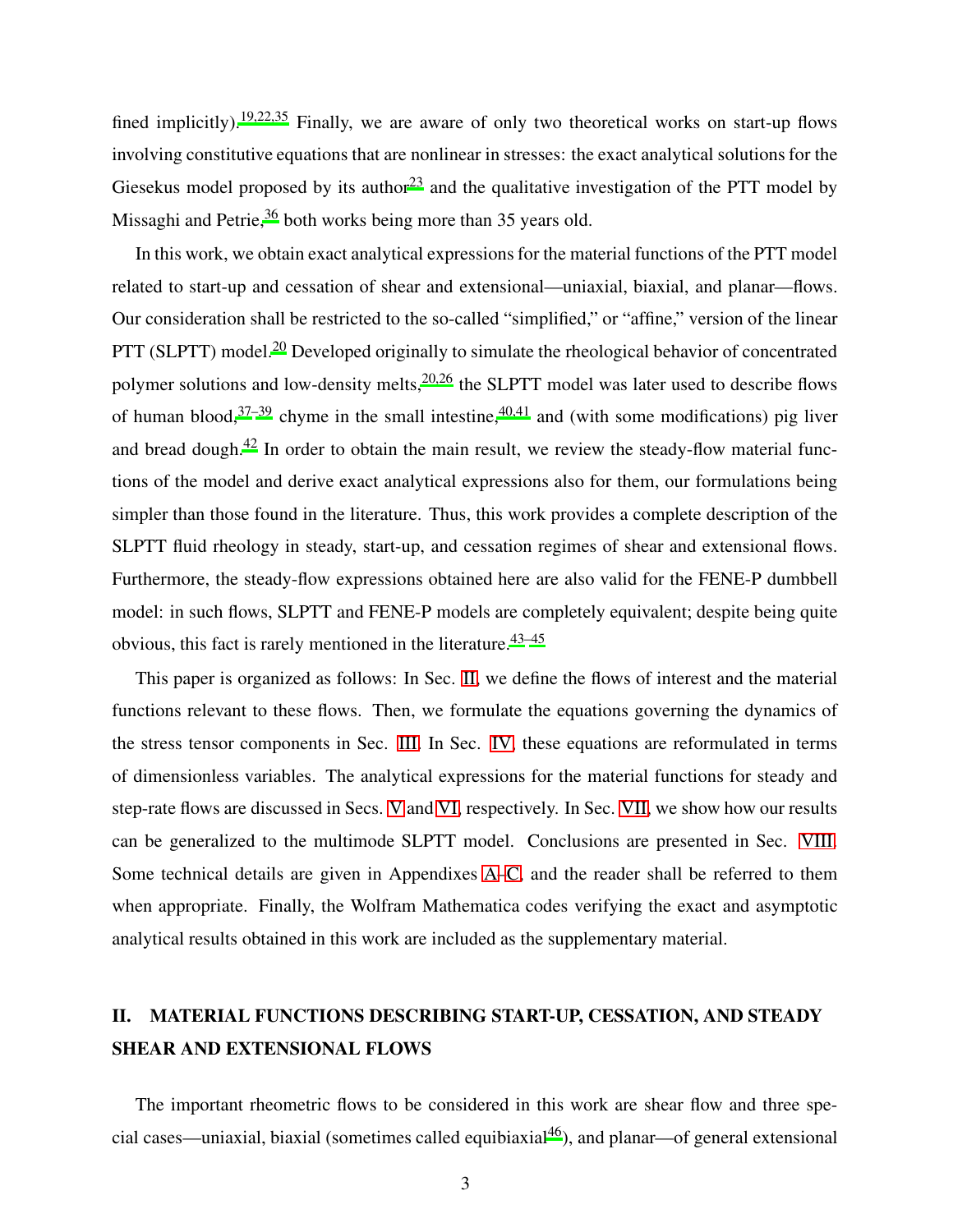flows; for a detailed review of shear and extensional flows, we refer the reader to the book by Bird *et al.*<sup>[1](#page-33-0)</sup> The general forms of the velocity field (*v*), the rate-of-strain tensor  $[\dot{\gamma} = (\nabla v) + (\nabla v)^T]$ , the stress tensor  $(\tau)$ , and its upper-convected time (Oldroyd) derivative,

$$
\boldsymbol{\tau}_{(1)} = \frac{\partial}{\partial t} \boldsymbol{\tau} + \boldsymbol{v} \cdot (\nabla \boldsymbol{\tau}) - (\nabla \boldsymbol{v})^{\mathrm{T}} \cdot \boldsymbol{\tau} - \boldsymbol{\tau} \cdot (\nabla \boldsymbol{v}), \tag{1}
$$

for shear and extensional flows in a Cartesian frame of reference  $(x_1, x_2, x_3)$  are given in Table [I.](#page-3-0) Throughout this paper, second-rank tensors, vectors, and scalar quantities are written in boldface Greek, boldface Latin, and lightface font, respectively. The sign convention of Bird et al.<sup>[1](#page-33-0)</sup> for the stress tensor is adopted. In addition, we are using the mathematically convenient approach allowing for a unified description of uniaxial and biaxial extensional flows—namely, positive elongation rates ( $\dot{\epsilon} > 0$ ) in row [I](#page-3-0)I of Table I correspond to uniaxial extension, while choosing negative elongation rates ( $\dot{\epsilon}$  < 0) yields biaxial extension, the other aspects being exactly the same for these two flows.<sup>[1](#page-33-0)[,16](#page-34-5)</sup> In contrast, for the planar extension case, it is sufficient to consider  $\dot{\epsilon} > 0$  due to the flow symmetry.

<span id="page-3-0"></span>TABLE I. The forms of the velocity field (v), the rate-of-strain tensor ( $\dot{\gamma}$ ), the stress tensor ( $\tau$ ), and its Oldroyd derivative  $[\tau_{(1)}]$  for different flow types: shear flow (I), uniaxial and biaxial extensional flows (II, assuming  $\dot{\epsilon} > 0$  and  $\dot{\epsilon} < 0$ , respectively), and planar extensional flow (III). The shear rate ( $\dot{\gamma}$ ), the elongation rate  $(\dot{\varepsilon})$ , and the stress tensor components are in general functions of time.

|          | $\boldsymbol{v}$                                                                                | $\dot{\gamma}$                                                                                                                                                             | $\tau$                                                                                                                                     | $\tau_{(1)}$                                                                                                                               |
|----------|-------------------------------------------------------------------------------------------------|----------------------------------------------------------------------------------------------------------------------------------------------------------------------------|--------------------------------------------------------------------------------------------------------------------------------------------|--------------------------------------------------------------------------------------------------------------------------------------------|
|          | $\begin{bmatrix} \dot{\gamma}x_2\ 0\ 0 \end{bmatrix}$                                           | $\begin{bmatrix} 0 & \dot{\gamma} & 0 \\ \dot{\gamma} & 0 & 0 \end{bmatrix}$<br>$\begin{vmatrix} 0 & 0 & 0 \end{vmatrix}$                                                  | $\begin{bmatrix} \tau_{11} & \tau_{12} & 0 \ \tau_{12} & \tau_{22} & 0 \end{bmatrix}$<br>$\begin{bmatrix} 0 & 0 & \tau_{33} \end{bmatrix}$ | $\frac{{\rm d}\pmb\tau}{{\rm d}t} - \begin{bmatrix} 2\tau_{12} & \tau_{22} & 0 \\ \tau_{22} & 0 & 0 \\ 0 & 0 & 0 \end{bmatrix} \dot\gamma$ |
| $\rm II$ | $\begin{bmatrix} -\dot{\epsilon}x_1/2\\ -\dot{\epsilon}x_2/2\\ \dot{\epsilon}x_3 \end{bmatrix}$ | $\begin{bmatrix} -\dot{\boldsymbol{\varepsilon}} & 0 & 0 \ 0 & -\dot{\boldsymbol{\varepsilon}} & 0 \ 0 & 0 & 2\dot{\boldsymbol{\varepsilon}} \end{bmatrix}$                | $\begin{bmatrix} \tau_{11} & 0 & 0 \\ 0 & \tau_{22} & 0 \\ 0 & 0 & \tau_{33} \end{bmatrix}$                                                | $\frac{d\tau}{dt} + \begin{bmatrix} \tau_{11} & 0 & 0 \\ 0 & \tau_{22} & 0 \\ 0 & 0 & -2\tau_{33} \end{bmatrix} \hat{\epsilon}$            |
| Ш        | $\begin{bmatrix} -\dot{\epsilon}x_1 \\ 0 \\ \dot{\epsilon}x_3 \end{bmatrix}$                    | $\begin{bmatrix} -2\dot{\varepsilon} & 0 & 0 \end{bmatrix}$<br>$\begin{array}{ c c c c c } \hline 0 & 0 & 0 \\ \hline 0 & 0 & 2\dot{\boldsymbol{\varepsilon}} \end{array}$ | $\begin{bmatrix} \tau_{11} & 0 & 0 \end{bmatrix}$<br>$0\quad \tau_{22}\quad 0\quad$<br>$\begin{bmatrix} 0 & 0 & \tau_{33} \end{bmatrix}$   | $\frac{d\tau}{dt} + \begin{bmatrix} 2\tau_{11} & 0 & 0 \\ 0 & 0 & 0 \\ 0 & 0 & -2\tau_{33} \end{bmatrix} \dot{\varepsilon}$                |

In steady flows, the shear rate ( $\dot{\gamma} = \dot{\gamma}_0$ ) and the elongation rate ( $\dot{\epsilon} = \dot{\epsilon}_0$ ) are constants; the stress tensor components are time-independent. In contrast, in start-up (+) and cessation (−) flows, the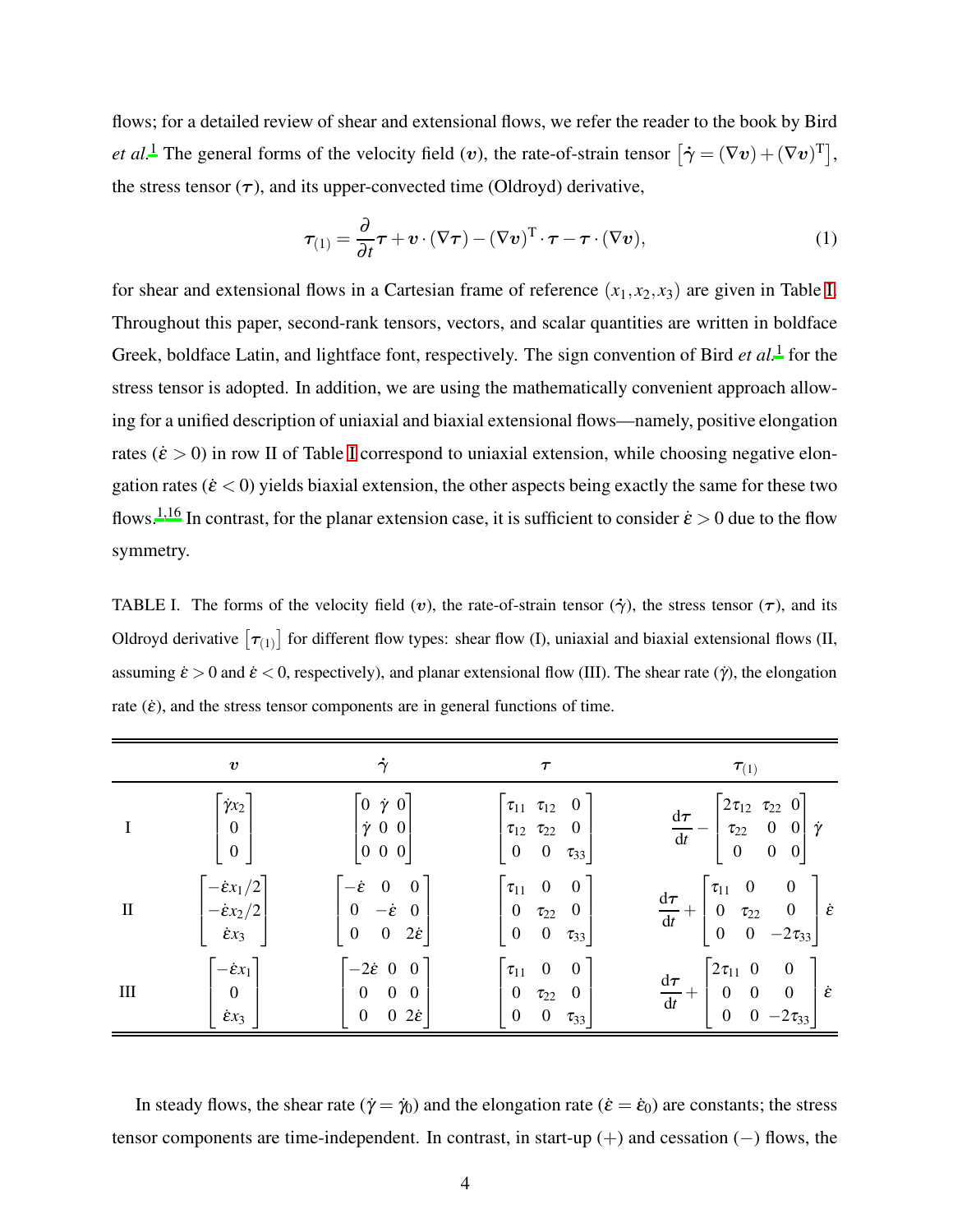shear and elongation rate take the form

<span id="page-4-0"></span>
$$
\begin{bmatrix} \dot{\gamma}(t) \\ \dot{\varepsilon}(t) \end{bmatrix} = \begin{bmatrix} \dot{\gamma}_0 \\ \dot{\varepsilon}_0 \end{bmatrix} \Theta(\pm t), \tag{2}
$$

where  $\dot{\gamma}_0$  and  $\dot{\epsilon}_0$  are constants, while  $\Theta$  is the Heaviside step-function:  $\Theta(t) = 1$  at  $t \ge 0$  and  $\Theta(t) = 0$  otherwise; the stress tensor components are functions of time.

The material functions describing the properties of the fluid in steady, start-up, and cessation regimes of shear and extensional flows are defined in Table [II.](#page-5-1) Those related to shear flows are well-known, while those introduced for extensional flows need a brief discussion. As seen from Table [I,](#page-3-0) uniaxial and biaxial extensional flows are axially symmetric; hence,  $\tau_{11} = \tau_{22}$ . Therefore, only one normal stress difference, namely,  $\tau_{33} - \tau_{11}$ , needs to be specified to provide a complete rheological description of the flow. The material function associated with this stress difference is the uniaxial or biaxial extensional viscosity,  $\bar{\eta}$ . In contrast, one can see that two normal stress differences need to be specified in planar extensional flows. Following Bird *et al.*[1](#page-33-0) and adopting their notations, we choose to specify  $\tau_{33} - \tau_{11}$  and  $\tau_{22} - \tau_{11}$  and denote the associated material functions  $\bar{\eta}_1$  and  $\bar{\eta}_2$ , respectively. These shall be referred to as the first and the second planar extensional viscosities. One should note that alternative choices are also possible; in particular, the "cross-viscosity" encountered in the literature<sup>[33](#page-35-5)[,46](#page-36-7)</sup> is easily identified as  $\bar{\eta}_1 - \bar{\eta}_2$ .

When it comes to the step-rate-related material functions, a convention on their names needs to be adopted. In this work, the material functions describing start-up flows shall be collectively referred to as "stress growth functions," while those related to cessation flows are referred to as "stress relaxation functions." Whenever a particular transient material function is to be mentioned, its symbol shall be used to avoid confusion.

Finally, one should note that

$$
\lim_{t \to \infty} \begin{bmatrix} \eta^+(t, \dot{\gamma}_0) \\ \Psi^+_{1,2}(t, \dot{\gamma}_0) \\ \bar{\eta}^+(t, \dot{\epsilon}_0) \\ \bar{\eta}^+_{1,2}(t, \dot{\epsilon}_0) \end{bmatrix} = \begin{bmatrix} \eta^-(0, \dot{\gamma}_0) \\ \Psi^-_{1,2}(0, \dot{\gamma}_0) \\ \bar{\eta}^-(0, \dot{\epsilon}_0) \\ \bar{\eta}^-_{1,2}(0, \dot{\epsilon}_0) \end{bmatrix} = \begin{bmatrix} \eta(\dot{\gamma}_0) \\ \Psi_{1,2}(\dot{\gamma}_0) \\ \bar{\eta}(\dot{\epsilon}_0) \\ \bar{\eta}_{1,2}(\dot{\epsilon}_0) \end{bmatrix},
$$
\n(3)

as follows from the definitions of the material functions and from the nature of start-up and cessation tests. We shall find it convenient in certain situations to normalize the stress growth and relaxation functions to their steady-flow analogs at the same shear or elongation rate. Any normalized stress growth function defined this way tends asymptotically to 1 at  $t \to \infty$ , and any normalized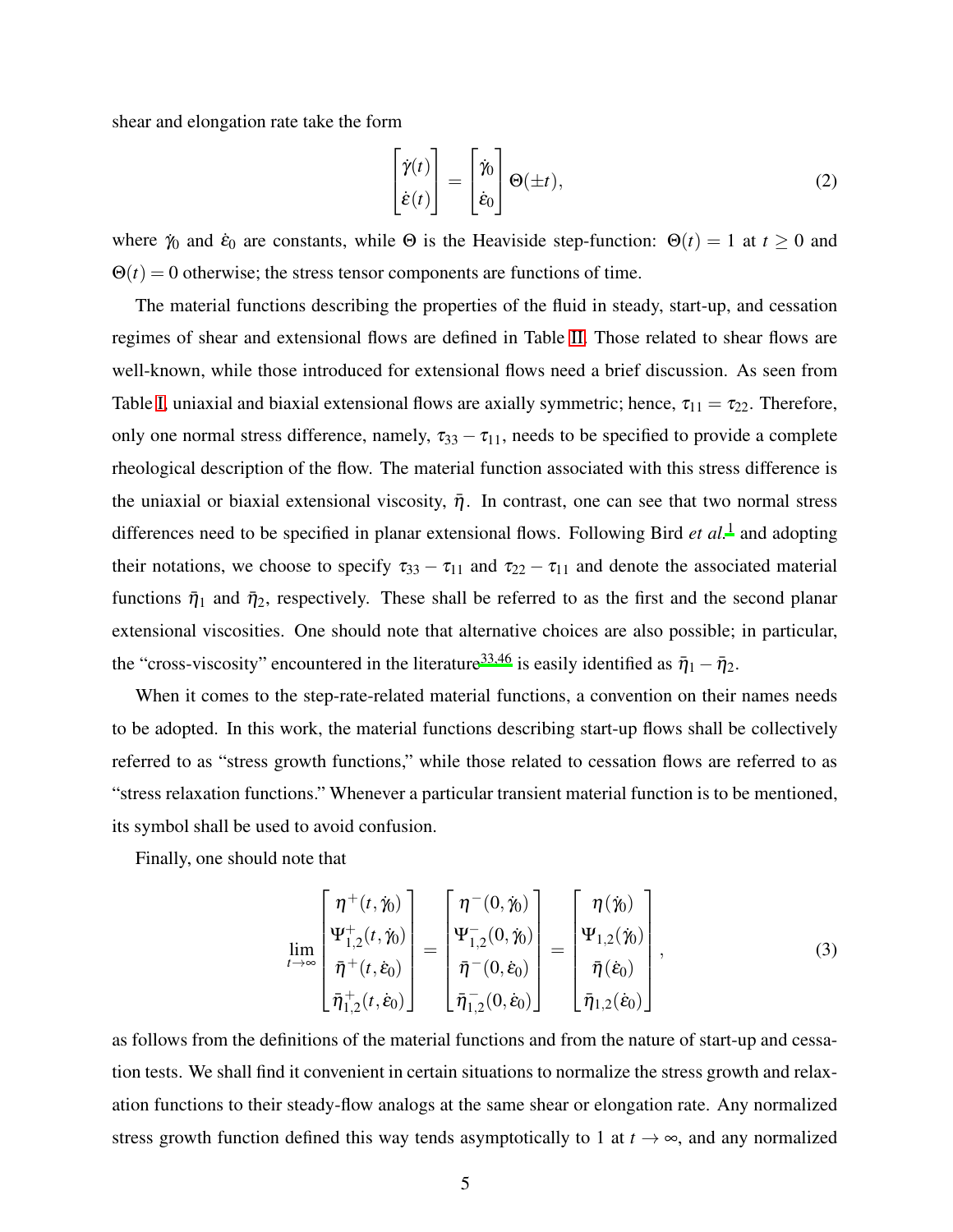|              | Steady flow regime                                                                                                                                                                                                                                                                             | Start-up $(+)$ and cessation $(-)$ regimes                                                                                                                                                                                                                                                 |
|--------------|------------------------------------------------------------------------------------------------------------------------------------------------------------------------------------------------------------------------------------------------------------------------------------------------|--------------------------------------------------------------------------------------------------------------------------------------------------------------------------------------------------------------------------------------------------------------------------------------------|
|              | $\eta(\v y_0) = -\frac{\tau_{12}(\v y_0)}{\v y_0}$                                                                                                                                                                                                                                             | $\eta^{\pm}(t,\dot{\gamma}_0) = -\frac{\tau_{12}(t,\dot{\gamma}_0)}{\dot{\gamma}_0}$                                                                                                                                                                                                       |
| I            | $\displaystyle \Psi_1(\dot\gamma_0)\,=\,-\frac{\tau_{11}(\dot\gamma_0)-\tau_{22}(\dot\gamma_0)}{\dot\gamma_\alpha^2}$                                                                                                                                                                          | $\Psi^{\pm}_1(t,\dot\eta_0) = -\frac{\tau_{11}(t,\dot\eta_0)-\tau_{22}(t,\dot\eta_0)}{\dot\gamma^2_{\alpha}}$                                                                                                                                                                              |
|              | $\Psi_2(\dot\gamma_0)\;=-\frac{\tau_{22}(\dot\gamma_0)-\tau_{33}(\dot\gamma_0)}{\dot\gamma^2}$                                                                                                                                                                                                 | $\Psi^{\pm}_2(t, \dot \gamma_0) \; = - \frac{\tau_{22}(t, \dot \gamma_0) - \tau_{33}(t, \dot \gamma_0)}{\dot \gamma^2}$                                                                                                                                                                    |
| $\mathbf{H}$ | $\bar{\eta}(\dot{\varepsilon}_0) = -\frac{\tau_{33}(\varepsilon_0) - \tau_{11}(\dot{\varepsilon}_0)}{\dot{\varepsilon}_0}$                                                                                                                                                                     | $\bar{\eta}^{\pm}(t,\dot{\epsilon}_0) = -\frac{\tau_{33}(t,\dot{\epsilon}_0) - \tau_{11}(t,\dot{\epsilon}_0)}{\dot{\epsilon}}$                                                                                                                                                             |
| III          | $\begin{split} \bar{\eta}_1(\dot{\varepsilon}_0)\ &= -\frac{\tau_{33}(\dot{\varepsilon}_0)-\tau_{11}(\dot{\varepsilon}_0)}{\dot{\varepsilon}_0}\ \bar{\eta}_2(\dot{\varepsilon}_0)\ &= -\frac{\tau_{22}(\dot{\varepsilon}_0)-\tau_{11}(\dot{\varepsilon}_0)}{\dot{\varepsilon}_0} \end{split}$ | $\begin{split} \bar{\eta}_1^\pm(t,\dot{\epsilon}_0)\ &= -\frac{\tau_{33}(t,\dot{\epsilon}_0)-\tau_{11}(t,\dot{\epsilon}_0)}{\dot{\epsilon}_0}\ \bar{\eta}_2^\pm(t,\dot{\epsilon}_0)\ &= -\frac{\tau_{22}(t,\dot{\epsilon}_0)-\tau_{11}(t,\dot{\epsilon}_0)}{\dot{\epsilon}_0} \end{split}$ |
|              |                                                                                                                                                                                                                                                                                                |                                                                                                                                                                                                                                                                                            |

<span id="page-5-1"></span>TABLE II. Definitions of the material functions related to steady, start-up, and cessation regimes of different flow types: shear flow (I), uniaxial and biaxial extensional flows (II), and planar extensional flow (III).

stress relaxation function equals 1 at  $t = 0$ . In this work, the word "normalized" shall be used exclusively in this context.

### <span id="page-5-0"></span>III. INITIAL FORMULATION OF THE START-UP AND CESSATION PROBLEMS

The constitutive equation for the single-mode SLPTT model can be written as

<span id="page-5-2"></span>
$$
\left(1 - \frac{\varepsilon \lambda}{\eta_0} \text{tr}\tau\right) \tau + \lambda \tau_{(1)} = -\eta_0 \dot{\gamma},\tag{4}
$$

where the three positive model parameters,  $\eta_0$ ,  $\lambda$ , and  $\varepsilon$ , are the zero-shear-rate viscosity, the time constant, and the extensional parameter, respectively.<sup>[20](#page-34-7)</sup> The latter mainly affects the fluid properties in extensional flows and is typically reported to be of the order of  $10^{-2}$  to  $10^{-1}$ ; the solutions obtained here are valid for a wider range of  $\varepsilon$ . We therefore assume  $0 < \varepsilon < 1/4$ , which holds in most practical applications. Finally, all the graphs shown in this work are plotted at  $\varepsilon = 0.1$ ; this choice is made for visual purposes.

To formulate the equations governing the dynamics of stresses in step-rate tests as described by the SLPTT model, one substitutes  $\dot{\gamma}$ ,  $\tau$ , and  $\tau_{(1)}$  for the chosen flow type (see Table [I\)](#page-3-0) along with the corresponding form of the strain rate [Eq. [\(2\)](#page-4-0)] into Eq. [\(4\)](#page-5-2). Having written the resulting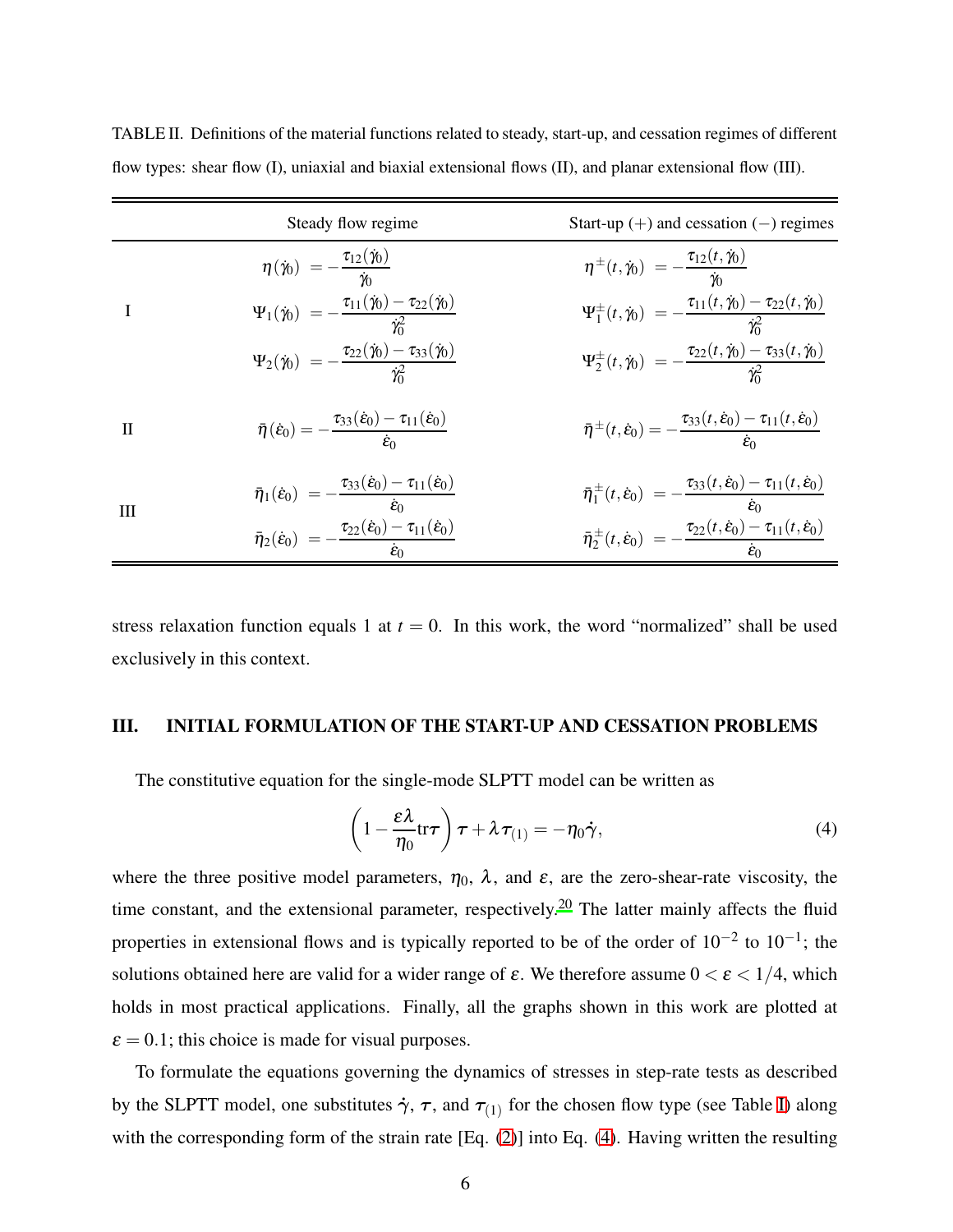tensor equation componentwise, one arrives at nonlinear dynamical systems of first-order ordinary differential equations for the non-zero stress tensor components as shown below. In the following, the stresses shall be treated as functions of time only; their dependencies on  $\dot{\gamma}_0$  and on the model parameters shall be considered parametric.

#### A. Start-up of steady shear flow

Substituting  $\dot{\gamma}$ ,  $\tau$ , and  $\tau_{(1)}$  from row [I](#page-3-0) of Table I into Eq. [\(4\)](#page-5-2) and using Eq. [\(2\)](#page-4-0) with the positive sign chosen yield

<span id="page-6-0"></span>
$$
\lambda \frac{d}{dt} \begin{bmatrix} \tau_{11} \\ \tau_{12} \\ \tau_{22} \\ \tau_{33} \end{bmatrix} + \left(1 - \frac{\varepsilon \lambda}{\eta_0} \text{tr} \tau \right) \begin{bmatrix} \tau_{11} \\ \tau_{12} \\ \tau_{22} \\ \tau_{33} \end{bmatrix} = \begin{bmatrix} 2\lambda \dot{\gamma}_0 \tau_{12} \\ \lambda \dot{\gamma}_0 \tau_{22} - \eta_0 \dot{\gamma}_0 \\ 0 \\ 0 \end{bmatrix}, \qquad (5)
$$

with  $\tau_{11} = \tau_{12} = \tau_{22} = \tau_{33} = 0$  at  $t = 0$ . It follows from the third and the fourth components of Eq. [\(5\)](#page-6-0) that  $\tau_{22} = \tau_{33} = 0$  identically. This reduces the number of equations to two and implies that the material functions related to the second normal stress difference,  $\Psi_2(\dot{\gamma}_0)$  and  $\Psi_2^+$  $i_2^+(t, \dot{\gamma}_0)$ , vanish for the SLPTT model.

#### B. Start-up of steady uniaxial and biaxial extensional flows

Substituting  $\dot{\gamma}$ ,  $\tau$ , and  $\tau_{(1)}$  from row [I](#page-3-0)I of Table I into Eq. [\(4\)](#page-5-2) having used Eq. [\(2\)](#page-4-0) with the positive sign lead to

<span id="page-6-1"></span>
$$
\lambda \frac{\mathrm{d}}{\mathrm{d}t} \begin{bmatrix} \tau_{11} \\ \tau_{22} \\ \tau_{33} \end{bmatrix} + \left(1 - \frac{\varepsilon \lambda}{\eta_0} \mathrm{tr} \tau \right) \begin{bmatrix} \tau_{11} \\ \tau_{22} \\ \tau_{33} \end{bmatrix} + \lambda \dot{\varepsilon}_0 \begin{bmatrix} \tau_{11} \\ \tau_{22} \\ -2\tau_{33} \end{bmatrix} = \begin{bmatrix} \eta_0 \dot{\varepsilon}_0 \\ \eta_0 \dot{\varepsilon}_0 \\ -2\eta_0 \dot{\varepsilon}_0 \end{bmatrix}, \tag{6}
$$

the initial conditions being  $\tau_{11} = \tau_{22} = \tau_{33} = 0$  at  $t = 0$ . Since  $\tau_{22} = \tau_{11}$  identically because of the axial symmetry of the flow, the number of equations in the system is reduced to two.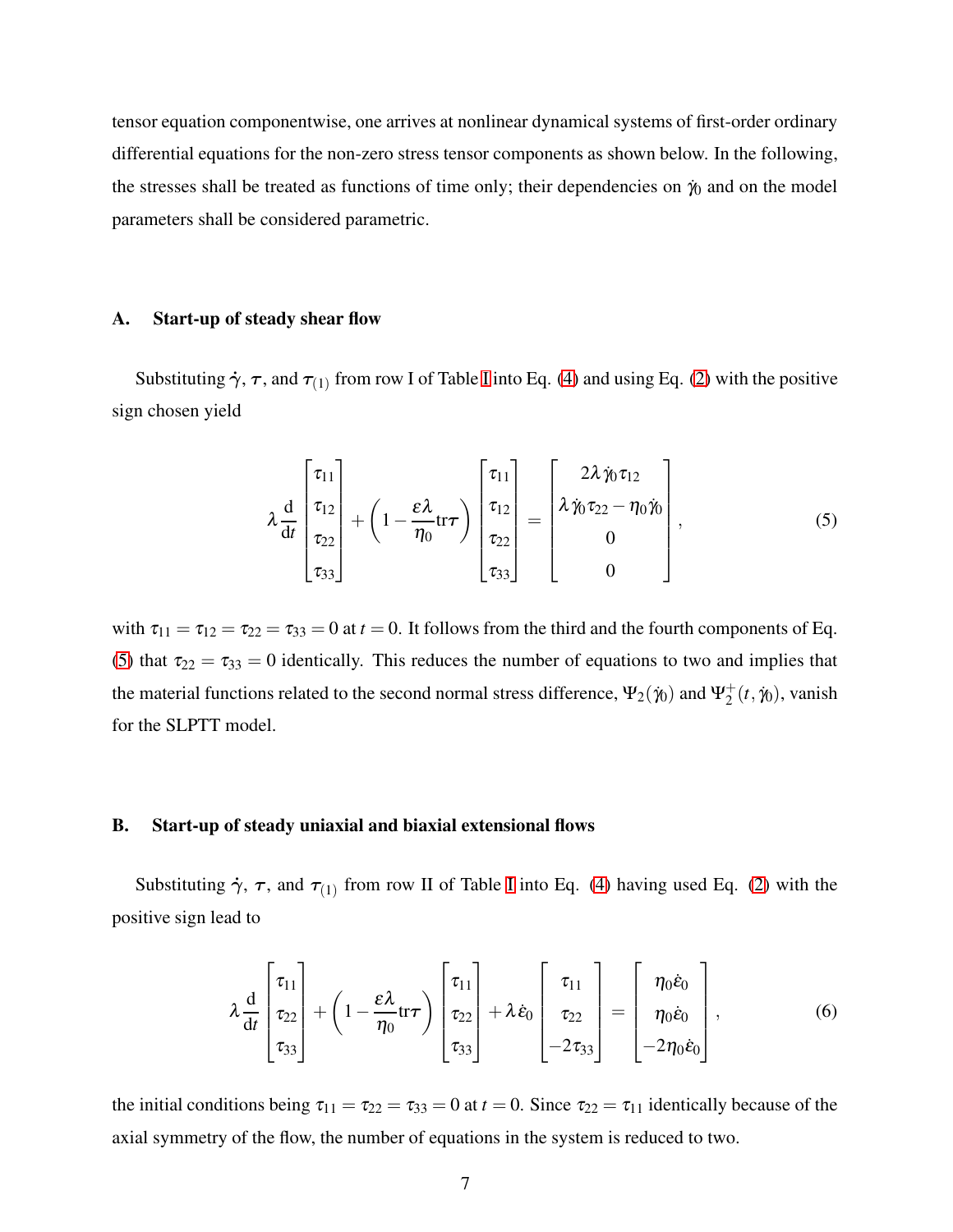#### C. Start-up of planar extensional flow

Having inserted  $\dot{\gamma}$ ,  $\tau$ , and  $\tau_{(1)}$  from row [I](#page-3-0)II of Table I into Eq. [\(4\)](#page-5-2) and used Eq. [\(2\)](#page-4-0) with the positive sign, one obtains

<span id="page-7-1"></span>
$$
\lambda \frac{d}{dt} \begin{bmatrix} \tau_{11} \\ \tau_{22} \\ \tau_{33} \end{bmatrix} + \left(1 - \frac{\varepsilon \lambda}{\eta_0} \text{tr} \tau \right) \begin{bmatrix} \tau_{11} \\ \tau_{22} \\ \tau_{33} \end{bmatrix} + \lambda \dot{\varepsilon}_0 \begin{bmatrix} 2\tau_{11} \\ 0 \\ -2\tau_{33} \end{bmatrix} = \begin{bmatrix} 2\eta_0 \dot{\varepsilon}_0 \\ 0 \\ -2\eta_0 \dot{\varepsilon}_0 \end{bmatrix} . \tag{7}
$$

The initial conditions are  $\tau_{11} = \tau_{22} = \tau_{33} = 0$  at  $t = 0$ . The solution of the second component of Eq. [\(7\)](#page-7-1) is trivial,  $\tau_{22} = 0$  at any *t*. The number of independent variables in the system is therefore two.

### D. Cessation of steady shear and extensional flows

Insertion of  $\dot{\gamma}$ ,  $\tau$ , and  $\tau_{(1)}$  from Table [I](#page-3-0) into Eq. [\(4\)](#page-5-2) with the negative sign chosen in Eq. [\(2\)](#page-4-0) results in similar systems of ordinary differential equations that are nearly identical to each other. For the flow types described in Table [I,](#page-3-0) these systems can be written as

<span id="page-7-2"></span>
$$
\lambda \frac{d}{dt} \tau_{ij} + \left(1 - \frac{\varepsilon \lambda}{\eta_0} tr \tau \right) \tau_{ij} = 0, \tag{8}
$$

where  $(i, j) \in \{(1, 1), (1, 2), (2, 2), (3, 3)\}$  for shear flows and  $(i, j) \in \{(1, 1), (2, 2), (3, 3)\}$  for extensional flows. The initial conditions are imposed so that at all the stresses are set to their steadyflow values at  $t = 0$ ; this leads to  $\tau_{22} = \tau_{33} = 0$  identically for cessation of steady shear flows [thus,  $\Psi_2^-(t, \gamma_0) = 0$ ] and to  $\tau_{22} = 0$  identically for cessation of planar extensional flows. Thus, the number of equations in the systems reduces to two for all cessation flows considered in this work.

# <span id="page-7-0"></span>IV. DIMENSIONLESS FORMULATION

Prior to solving the remaining equations of systems [\(5\)](#page-6-0)–[\(8\)](#page-7-2), we put these equations into the dimensionless form. Regardless of the flow type and regime, we replace the time variable, *t*, by a dimensionless one,

$$
\bar{t} = t/\lambda, \tag{9}
$$

so that for any time-dependent physical quantity,  $\Lambda$ ,

$$
\frac{d\Lambda}{dt} = \frac{1}{\lambda} \frac{d\Lambda}{d\bar{t}} = \frac{1}{\lambda} \Lambda',\tag{10}
$$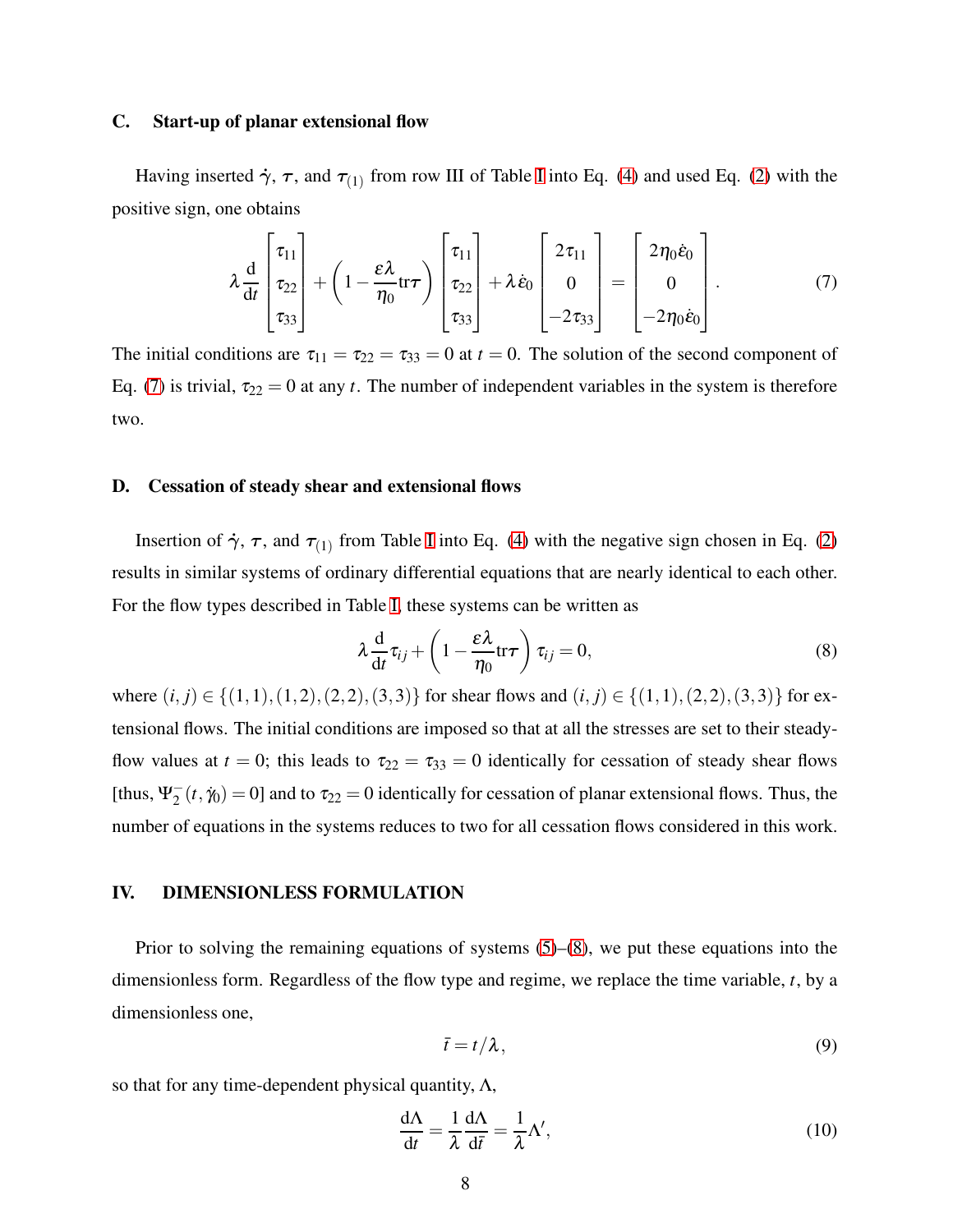where the prime denotes differentiation with respect to  $\bar{t}$ . Then, we introduce the Weissenberg number, Wi, and the dimensionless stress combinations,  $\mathbb{N}_1^{\pm}$ ,  $\mathbb{N}_2^{\pm}$ ,  $\mathbb{S}^{\pm}$ , and  $\mathbb{T}^{\pm}$ , in start-up (+) and cessation (−) flows. The definitions of these quantities depend on the flow type and are given in Table [III.](#page-8-0) According to these definitions, none of the quantities Wi,  $\mathbb{N}_1^{\pm}$ ,  $\mathbb{N}_2^{\pm}$ ,  $\mathbb{S}^{\pm}$ , and  $\mathbb{T}^{\pm}$  can take negative values; this feature shall prove to be very useful. For the rest of this paper,  $\mathbb{N}_1^{\pm}$ ,  $\mathbb{N}_2^{\pm}$ ,  $\mathbb{S}^{\pm}$ , and  $\mathbb{T}^{\pm}$  shall be treated as functions of  $\bar{t}$  with  $\varepsilon$  and Wi as parameters.

<span id="page-8-0"></span>TABLE III. Definitions of the Weissenberg number and the dimensionless stress combinations in start-up (+) and cessation (−) of steady shear flow (I), of steady uniaxial and biaxial extensional flows (II, with  $\dot{\epsilon}_0 > 0$  and  $\dot{\epsilon}_0 < 0$ , respectively), and of steady planar extensional flow (III).

|                                                                                                                     | П                                                                                                                                                                                | Ш                                                                                                                                                                     |
|---------------------------------------------------------------------------------------------------------------------|----------------------------------------------------------------------------------------------------------------------------------------------------------------------------------|-----------------------------------------------------------------------------------------------------------------------------------------------------------------------|
| $\mathrm{Wi} = \lambda \, \dot{\gamma}_0$                                                                           | $Wi = \lambda  \dot{\epsilon}_0 $                                                                                                                                                | $Wi = \lambda \dot{\varepsilon}_0$                                                                                                                                    |
| $\mathbb{N}_1^{\pm}$<br>$\tau_{11}$<br>$\varepsilon$<br>$\eta_0\dot{\gamma}_0$<br>$\mathbb{S}^{\pm}$<br>$\tau_{12}$ | $\tau_{33} - \tau_{11}$<br>$\mathbb{N}_1^{\pm}$<br>$\varepsilon$<br>$\dot{\mathcal{E}}_0$<br>$\eta_0$<br>$\tau_{11} + 2\tau_{33}$<br>$\mathbb{T}^\pm$<br>$ \dot{\mathcal{E}}_0 $ | $\mathbb{N}_1^{\pm}$<br>$\tau_{33} - \tau_{11}$<br>ε<br>$N_{2}^{\pm}$<br>$\tau_{33}$<br>$\eta_0 \dot{\varepsilon}_0$<br>$\mathbb{T}^{\pm}$<br>$\tau_{11} + \tau_{33}$ |

It is also necessary to introduce the steady-flow values of  $\mathbb{N}_1^\pm, \mathbb{N}_2^\pm, \mathbb{S}^\pm,$  and  $\mathbb{T}^\pm,$  which we denote by  $\mathbb{N}_1$ ,  $\mathbb{N}_2$ ,  $\mathbb{S}$ , and  $\mathbb{T}$ , respectively. Unless otherwise stated, these quantities shall be considered functions of Wi with the parameter  $\varepsilon$ .

The material functions of the SLPTT fluid are closely related to the dimensionless stress combinations; the corresponding relations are given in Table [IV](#page-9-0) (vanishing material functions are not shown).

#### A. Start-up of steady shear flow

 $($ 

Using the dimensionless variables from column I of Table [III,](#page-8-0) one rewrites Eq. [\(5\)](#page-6-0) as

<span id="page-8-2"></span><span id="page-8-1"></span>
$$
(\mathbb{N}_1^+)' = -(1 + \text{WiN}_1^+) \mathbb{N}_1^+ + 2 \text{WiS}^+, \tag{11}
$$

$$
(\mathbb{S}^+)' = -(1 + \text{WiN}_1^+) \mathbb{S}^+ + \varepsilon,\tag{12}
$$

with  $\mathbb{N}_1^+$  $_{1}^{+}(0) = \mathbb{S}^{+}(0) = 0.$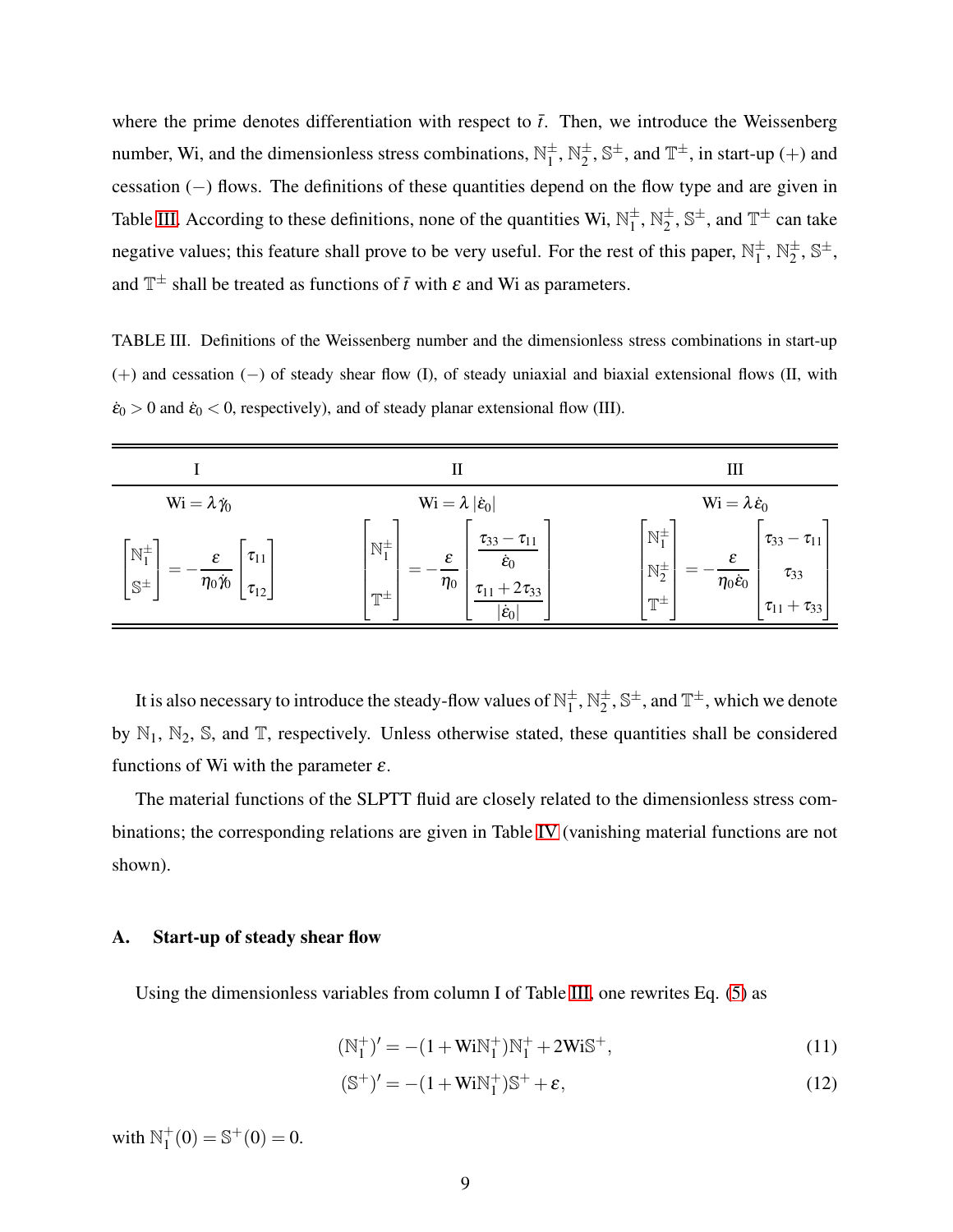<span id="page-9-0"></span>TABLE IV. Relations between the material functions and the dimensionless combinations of stress tensor components for start-up, cessation, and steady regimes of simple shear flow (I), of uniaxial and biaxial extensional flows (II), and of planar extensional flow (III).

|                                                                                                                                                                                                                                     | П                                                                                                                                                        | Ш                                                                                                                                                                                                                                                                                         |
|-------------------------------------------------------------------------------------------------------------------------------------------------------------------------------------------------------------------------------------|----------------------------------------------------------------------------------------------------------------------------------------------------------|-------------------------------------------------------------------------------------------------------------------------------------------------------------------------------------------------------------------------------------------------------------------------------------------|
| $\eta^{\pm}(\bar{t},W_i)$<br>$\mathbb{S}^{\pm}$<br>$\Psi_1^{\pm}(\bar t, W_1)$<br>$\lambda\,\mathbb{N}_1^\pm/\mathrm{Wi}\,$<br>$\frac{\eta_0}{\eta_0}$<br>ε<br>$\eta$ (Wi)<br>S<br>$\lambda\mathbb{N}_1/\text{Wi}$<br>$\Psi_1(W_i)$ | $\mathbb{N}_1^{\pm}$<br>$\bar{\eta}^{\pm}(\bar{t},W_i)$<br>$=\frac{\eta_0}{\eta_0}$<br>$\boldsymbol{\varepsilon}$<br>$\mathbb{N}_1$<br>$\bar{\eta}$ (Wi) | $\mathbb{N}_1^{\pm}$<br>$\bar{\eta}_1^{\,\pm}(\bar{t},\text{Wi})$<br>$\mathbb{N}_2^{\pm}$<br>$\bar{\eta}_2^{\,\pm}(\bar{t},\text{Wi})$<br>$\frac{\eta_0}{\eta_0}$<br>$\boldsymbol{\varepsilon}$<br>$\mathbb{N}_1$<br>$\bar{\eta}_1(\rm{Wi})$<br>$\mathbb{N}_2$<br>$\bar{\eta}_2(\rm{Wi})$ |

## B. Start-up of steady uni- and biaxial extensional flow

Inserting the dimensionless variables from column II of Table [III](#page-8-0) into Eq. [\(6\)](#page-6-1), one gets

<span id="page-9-3"></span><span id="page-9-2"></span>
$$
(\mathbb{T}^+)' = -(1 + \mathbf{W}i\mathbb{T}^+) \mathbb{T}^+ + 2\mathbf{W}i\mathbb{N}_1^+, \tag{13}
$$

$$
(\mathbb{N}_1^+)' = -(1 + \text{WiT}^+) \mathbb{N}_1^+ + \text{Wi}(\mathbb{T}^+ \pm \mathbb{N}_1^+) + 3\varepsilon,
$$
\n(14)

with  $\mathbb{T}^{+}(0) = \mathbb{N}_{1}^{+}$  $_1^+(0)=0.$ 

# C. Start-up of steady planar extensional flow

One rewrites Eq. [\(7\)](#page-7-1) in the dimensionless form using column III of Table [III.](#page-8-0) The result is

$$
(\mathbb{T}^+)' = -(1 + Wi\mathbb{T}^+) \mathbb{T}^+ + 2 Wi\mathbb{N}_1^+, \tag{15}
$$

$$
(\mathbb{N}_1^+)' = -(1 + \mathbf{W}i\mathbb{T}^+) \mathbb{N}_1^+ + 2\mathbf{W}i\mathbb{T}^+ + 4\varepsilon, \tag{16}
$$

with  $\mathbb{T}^{+}(0) = \mathbb{N}_{1}^{+}$  $_{1}^{+}(0) = 0$ . Note that  $\mathbb{N}_{2}^{+}$  $_2^+$  is not an independent variable: it is easy to see that

<span id="page-9-5"></span><span id="page-9-4"></span><span id="page-9-1"></span>
$$
N_2^+ = \frac{1}{2}(\mathbb{T}^+ + \mathbb{N}_1^+) \tag{17}
$$

at any  $\bar{t}$ .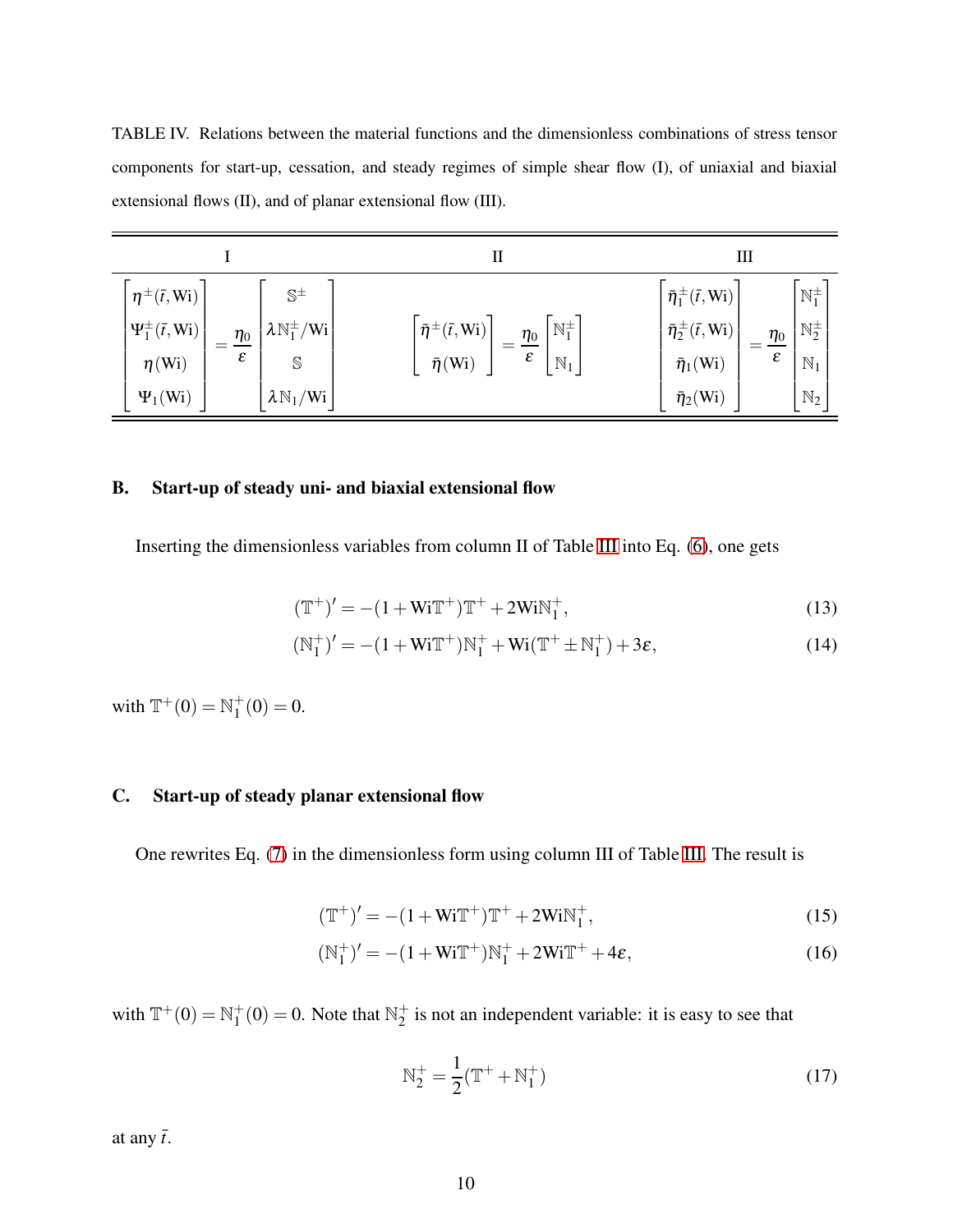## D. Cessation of steady shear and extensional flows

The dimensionless form of Eq. [\(8\)](#page-7-2) is

<span id="page-10-0"></span>
$$
(\mathbb{N}_1^-)' = -(1 + \mathbf{WiN}_1^-)\mathbb{N}_1^-, \tag{18}
$$

<span id="page-10-1"></span>
$$
(\mathbb{S}^{-})' = -(1 + Wi \mathbb{N}_{1}^{-}) \mathbb{S}^{-}, \tag{19}
$$

with  $\mathbb{N}_1^-(0) = \mathbb{N}_1$  and  $\mathbb{S}^-(0) = \mathbb{S}$ , for cessation of steady shear flows and

$$
(\mathbb{T}^{-})' = -(1 + \text{WiT}^{-})\mathbb{T}^{-}, \qquad (20)
$$

$$
(\mathbb{N}_1^-)' = -(1 + \mathbf{Wi}\mathbb{T}^-)\mathbb{N}_1^-,
$$
\n(21)

with  $T^{-}(0) = T$  and  $N_1^{-}(0) = N_1$ , for cessation of extensional flows. For  $N_2^{-}$  in cessation of planar extensional flows,

$$
N_2^- = \frac{1}{2} (\mathbb{T}^- + \mathbb{N}_1^-), \tag{22}
$$

which is similar to the algebraic relation [\(17\)](#page-9-1).

Combining Eqs. [\(18\)](#page-10-0) and [\(19\)](#page-10-1) yields

$$
\left(\frac{\mathbb{N}_1^-}{\mathbb{S}^-}\right)' = 0,\tag{23}
$$

Having integrated this and used the initial conditions, one finds that

<span id="page-10-3"></span>
$$
\frac{N_1^-}{N_1} = \frac{S^-}{S}
$$
 (24)

at any  $\bar{t}$  for cessation of steady shear flows. Similarly, for cessation of extensional flows,

<span id="page-10-4"></span>
$$
\frac{\mathbb{T}^{-}}{\mathbb{T}} = \frac{\mathbb{N}_{1}^{-}}{\mathbb{N}_{1}} \left( = \frac{\mathbb{N}_{2}^{-}}{\mathbb{N}_{2}} \right)
$$
\n(25)

at any  $\bar{t}$ . Therefore, only one differential equation needs to be solved, namely,

<span id="page-10-2"></span>
$$
(\mathbb{X}^{-})' = -(1 + \text{Wi}\mathbb{X}^{-})\mathbb{X}^{-},\tag{26}
$$

with the initial condition  $\mathbb{X}^-(0) = \mathbb{X}$ , where  $\mathbb{X} \equiv \mathbb{N}_1$  for shear flows and  $\mathbb{X} \equiv \mathbb{T}$  for extensional flows.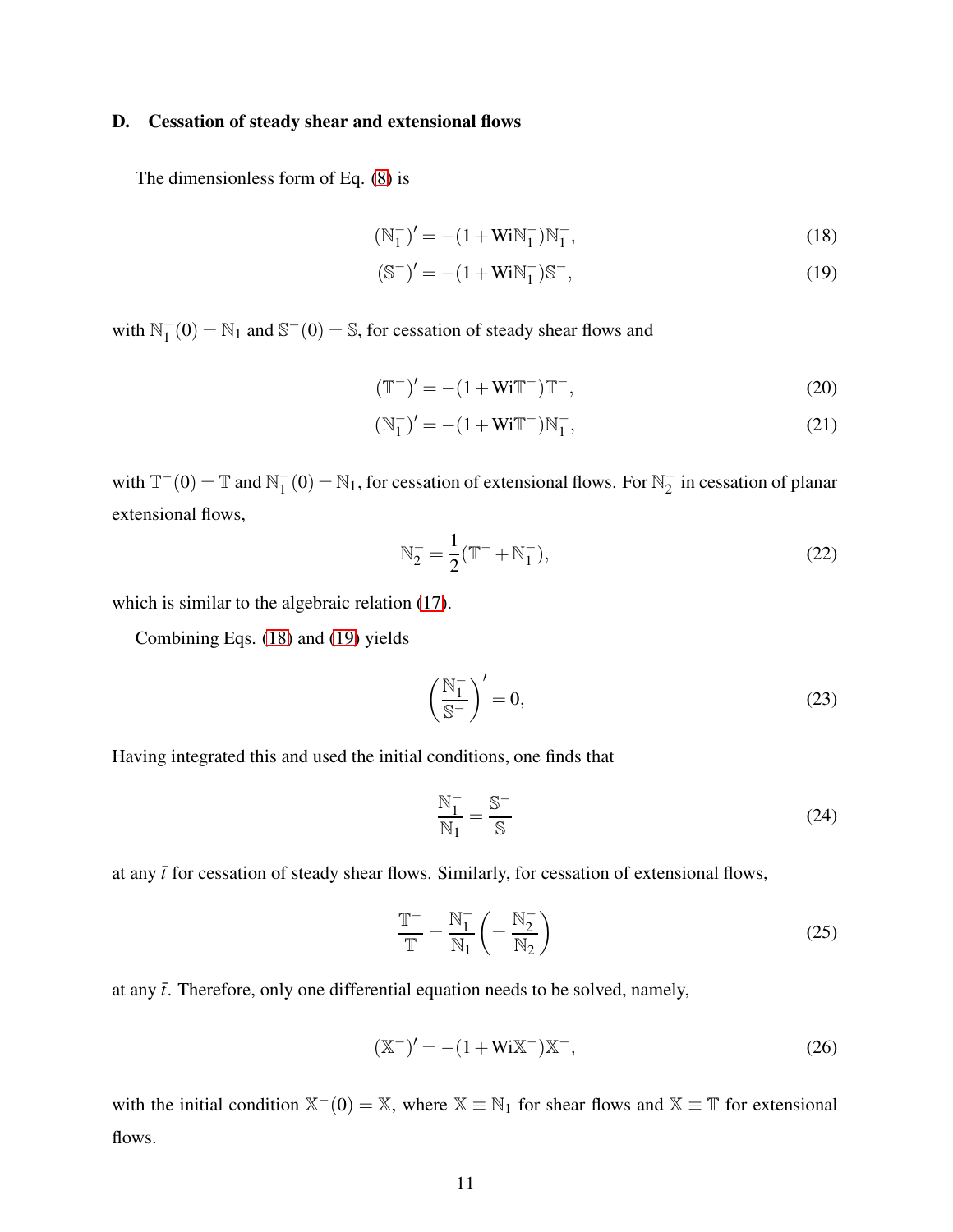# <span id="page-11-0"></span>V. STEADY-FLOW SOLUTIONS

Prior to solving the systems of differential equations derived in Sec. [IV,](#page-7-0) we shall review their algebraic steady-flow variants in this section; this needs to be done for two reasons. First, we shall see that the transient material functions describing start-up and cessation flows are readily expressed in terms of their steady-flow counterparts. Second, we already mentioned that the analytical description of steady-flow material functions of the SLPTT model found in the literature is still incomplete, especially when it comes to extensional flows; this section is also meant to fill this gap.

An important remark should be made before we proceed. The constitutive equation of the SLPTT model [Eq.  $(4)$ ] is mathematically similar to that of the FENE-P dumbbells;<sup>[16](#page-34-5)</sup> in steady shear and extensional flows, the similarity between the models reaches complete equivalence.<sup>[43](#page-36-5)-45</sup> Therefore, the results obtained in this section also hold for the FENE-P dumbbells, provided one makes the following parameter replacements:

$$
\eta_0 \leftrightarrow \frac{b}{b+3} n k_{\rm B} T \lambda_H, \tag{27}
$$

$$
\lambda \leftrightarrow \frac{b}{b+3} \lambda_H, \tag{28}
$$

$$
\varepsilon \leftrightarrow \frac{1}{b+3}.\tag{29}
$$

A detailed discussion of the parameters of the FENE-P dumbbell model  $(nk_BT, \lambda_H,$  and *b*) is to be found elsewhere.[3](#page-33-2)[,16](#page-34-5)[,19](#page-34-6)

## A. Shear flow

In the steady-flow regime, Eqs. [\(11\)](#page-8-1) and [\(12\)](#page-8-2) become

$$
(1 + WiN1)N1 = 2WiS,
$$
\n(30)

$$
(1 + WiN1)S = \varepsilon,
$$
\n(31)

respectively. Dividing Eq. [\(30\)](#page-11-1) by Eq. [\(31\)](#page-11-2) and rearranging, one gets

<span id="page-11-4"></span><span id="page-11-2"></span><span id="page-11-1"></span>
$$
N_1 = \frac{2}{\varepsilon} W i S^2.
$$
 (32)

Substituting this into Eq. [\(31\)](#page-11-2) and solving for Wi yield

<span id="page-11-3"></span>
$$
\text{Wi} = \sqrt{\frac{\varepsilon(\varepsilon - \mathbb{S})}{2\mathbb{S}^3}}, \quad 0 < \mathbb{S} \le \varepsilon,
$$
\n(33)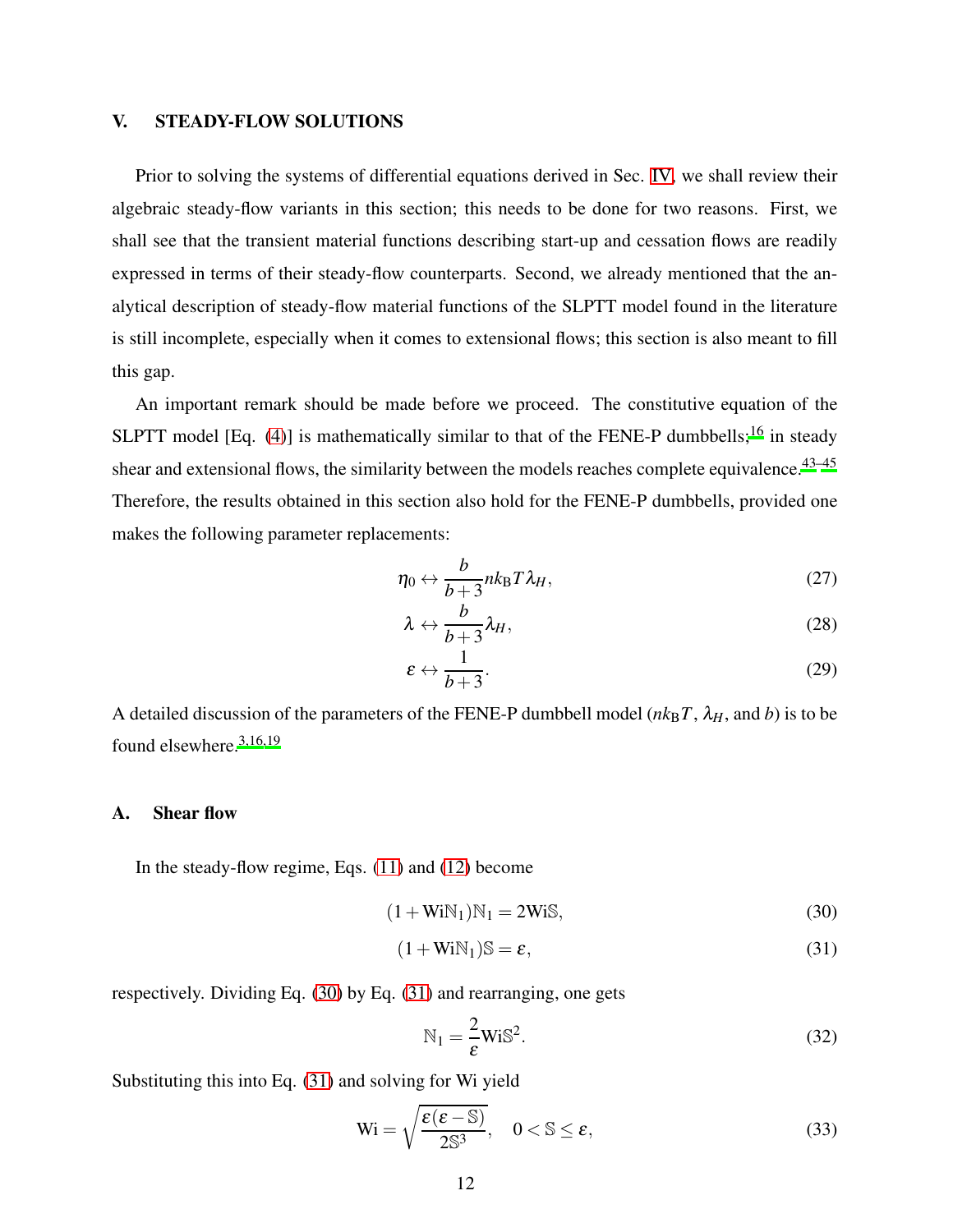where the positive sign in front of the square root was chosen since  $Wi \ge 0$ . The relation [\(33\)](#page-11-3) is bijective (see Appendix [A 1\)](#page-27-1). Hence, S(Wi) is defined uniquely as the inverse of [\(33\)](#page-11-3). Alternatively, one can directly solve Eq. [\(33\)](#page-11-3) for S, which leads to

<span id="page-12-0"></span>
$$
\mathbb{S} = \frac{1}{\text{Wi}} \sqrt{\frac{2\epsilon}{3}} \sinh\left[\frac{1}{3} \text{arcsinh}\left(3\sqrt{\frac{3\epsilon}{2}} \text{Wi}\right)\right].
$$
 (34)

The solutions given by Eqs. [\(33\)](#page-11-3) and [\(34\)](#page-12-0) are, of course, equivalent. Regardless of the one preferred,  $\mathbb{N}_1(\mathbf{W})$  is calculated using Eq. [\(32\)](#page-11-4). The scaled steady shear flow material functions of the SLPTT model are shown in Fig. [1](#page-12-1) along with the stress ratio,  $\mathbb{N}_1/\mathbb{S}$ .



<span id="page-12-1"></span>FIG. 1. Scaled non-Newtonian viscosity  $[\eta(\text{Wi})/\eta_0]$ , scaled first normal stress coefficient  $[\Psi_1(\text{Wi})/2\lambda\eta_0]$ , and stress ratio ( $\mathbb{N}_1/\mathbb{S}$ ) in steady shear flows as functions of the Weissenberg number, Wi =  $\lambda \dot{\gamma}_0$ .

It should be noted that our analytical solution in form [\(33\)](#page-11-3) can be easily used to study the asymptotic behavior of the steady shear flow material functions. In particular, it can be seen that at  $Wi \rightarrow 0$ ,

$$
\mathbb{S} \to \varepsilon,\tag{35}
$$

$$
\mathbb{N}_1 \sim 2\varepsilon \mathbb{W}i,\tag{36}
$$

$$
N_1/S \sim 2Wi, \tag{37}
$$

so that (see Table [IV\)](#page-9-0)

$$
\eta \to \eta_0,\tag{38}
$$

$$
\Psi_1 \to 2\eta_0 \lambda, \tag{39}
$$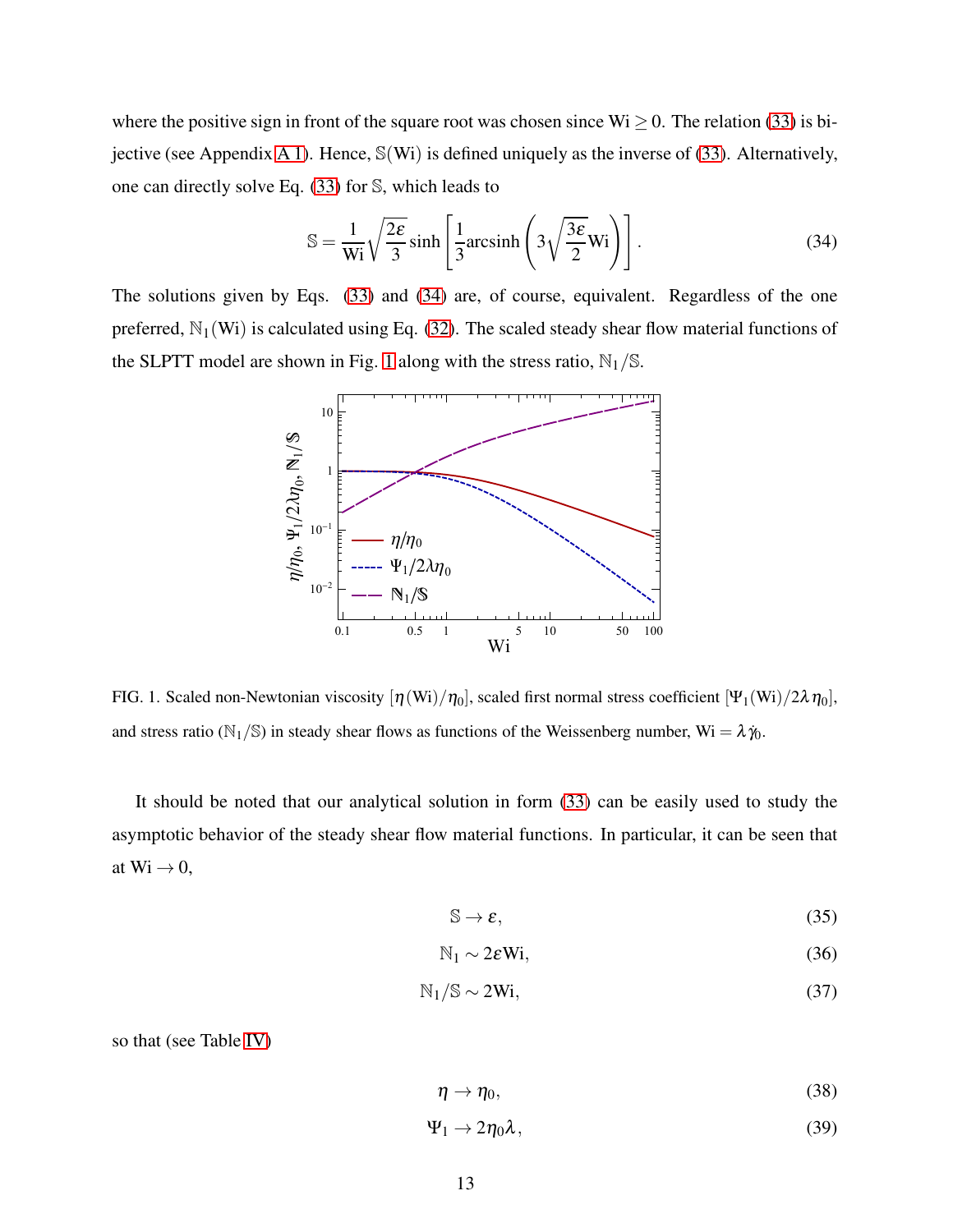while at  $Wi \rightarrow \infty$ ,

$$
\mathbb{S} \sim \sqrt[3]{\varepsilon^2 / 2W} \mathbf{i}^{-2/3},\tag{40}
$$

$$
\mathbb{N}_1 \sim \sqrt[3]{2\varepsilon} \mathbf{Wi}^{-1/3},\tag{41}
$$

$$
N_1/S \sim \sqrt[3]{4/\epsilon} W i^{1/3},\tag{42}
$$

so that (see Table [IV\)](#page-9-0)

$$
\eta \sim \eta_0 \sqrt[3]{1/2\varepsilon} W i^{-2/3},\tag{43}
$$

$$
\Psi_1 \sim \eta_0 \lambda \sqrt[3]{2/\varepsilon^2} W i^{-4/3}.
$$
\n(44)

Furthermore, it follows from Eq. [\(32\)](#page-11-4) and Table [IV](#page-9-0) that  $\Psi_1$  is proportional to the square of the viscosity,

$$
\Psi_1 = \frac{2\lambda}{\eta_0} \eta^2,\tag{45}
$$

at any Wi.

Our results are equivalent to those found in the literature for the SLPTT model<sup>[26](#page-35-3)[,35](#page-35-7)</sup> and for the FENE-P dumbbells<sup>[3](#page-33-2)[,16](#page-34-5)[,26](#page-35-3)[,31](#page-35-9)</sup> but are much simpler [e.g., compare Eqs. [\(33\)](#page-11-3) and [\(32\)](#page-11-4) of this work to Eqs. (37)–(40) and (48)–(51) of Azaiez *et al.*<sup>[26](#page-35-3)</sup> or to Eqs. (16)–(19) of Xue *et al.* (with  $\xi = 0$ and  $\beta = 1$ ].

# <span id="page-13-4"></span>B. Uniaxial and biaxial extensional flows

For steady flows, Eqs. [\(13\)](#page-9-2) and [\(14\)](#page-9-3) reduce to

$$
(1 + WiT)T = 2WiN1,
$$
\n(46)

$$
(1 + WiT) \mathbb{N}_1 = Wi(T \pm \mathbb{N}_1) + 3\varepsilon,
$$
\n(47)

the upper and lower signs corresponding to uniaxial and biaxial extension, respectively. From Eq. [\(46\)](#page-13-0),

<span id="page-13-3"></span><span id="page-13-1"></span><span id="page-13-0"></span>
$$
\mathbb{N}_1 = \frac{(1 + \text{WiT})\mathbb{T}}{2\text{Wi}};
$$
\n(48)

having substituted this into Eq. [\(47\)](#page-13-1), one arrives after rearrangements at

<span id="page-13-2"></span>
$$
(2\mathbb{T}\pm\mathbb{T}^2-\mathbb{T}^3)Wi^2+(6\varepsilon\pm\mathbb{T}-2\mathbb{T}^2)Wi-\mathbb{T}=0.
$$
\n(49)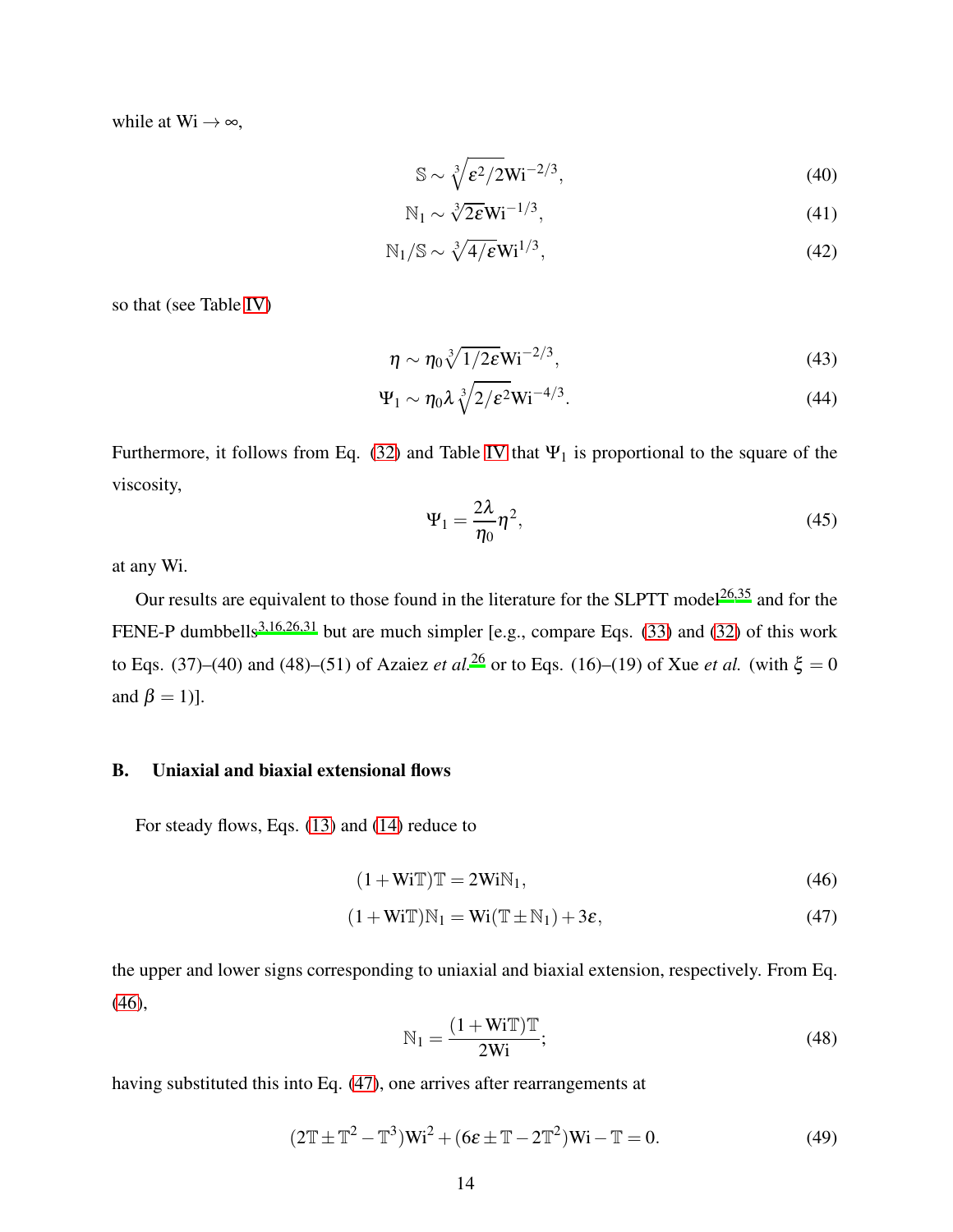Then, Eq. [\(49\)](#page-13-2) is treated as quadratic in Wi. Only one of its two solutions is physically meaningful, being non-negative and continuous at  $\mathbb{T} \geq 0$ . This solution can be written as

<span id="page-14-0"></span>
$$
\text{Wi} = \frac{\sqrt{36\epsilon^2 \pm 12\epsilon \mathbb{T} + (9 - 24\epsilon)\mathbb{T}^2} - (6\epsilon \pm \mathbb{T} - 2\mathbb{T}^2)}{2\mathbb{T}(2 \mp \mathbb{T})(1 \pm \mathbb{T})}
$$
(50)

or, with the removable singularity at  $\mathbb{T} = 0$  eliminated by multiplying the numerator and the denominator of Eq. [\(50\)](#page-14-0) by the conjugate of the former and simplifying the resulting fraction, as

<span id="page-14-1"></span>
$$
\text{Wi} = \frac{2\mathbb{T}}{\sqrt{36\epsilon^2 \pm 12\epsilon\mathbb{T} + (9 - 24\epsilon)\mathbb{T}^2 + (6\epsilon \pm \mathbb{T} - 2\mathbb{T}^2)}},\tag{51}
$$

the domain of the function being  $0 \leq \mathbb{T} < 2$  for uniaxial extension and  $0 \leq \mathbb{T} < 1$  for biaxial extension. Equation [\(51\)](#page-14-1) defines a bijection for both uniaxial and biaxial extension (see Appendix [A 2\)](#page-27-2). Hence,  $\mathbb{T}(W_i)$  is defined uniquely as the inverse of [\(50\)](#page-14-0), and  $\mathbb{N}_1(W_i)$  is found from Eq. [\(48\)](#page-13-3).



<span id="page-14-2"></span>FIG. 2. Dimensionless stress combinations in steady uniaxial (positive elongation rates, right panel) and biaxial (negative elongation rates, left panel) extensional flows as functions of the Weissenberg number,  $Wi = \lambda |\dot{\varepsilon}_0|$ . The shape of the  $\mathbb{N}_1(Wi)$  curve repeats that of the extensional viscosity (see Table [IV\)](#page-9-0).

Functions  $\mathbb{T}(W_i)$  and  $\mathbb{N}_1(W_i)$  are shown in Fig. [2,](#page-14-2) the right and left panels of the plot corresponding to uniaxial and biaxial extension, respectively. From Eqs. [\(51\)](#page-14-1) and [\(48\)](#page-13-3), it is seen that at  $\text{Wi} \rightarrow 0,$ 

$$
\mathbb{T} \sim 6\varepsilon \text{Wi},\tag{52}
$$

$$
\mathbb{N}_1 \to 3\varepsilon \tag{53}
$$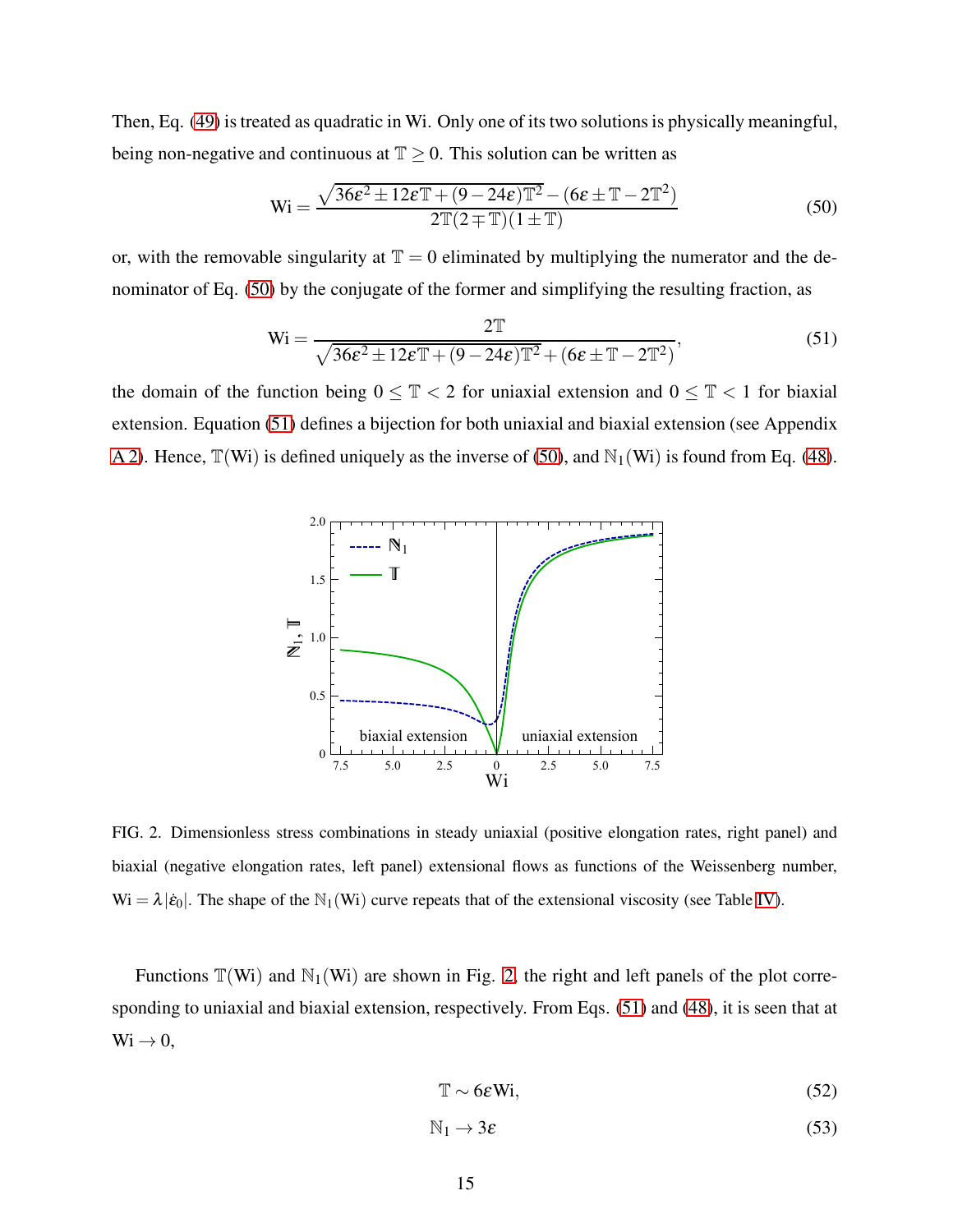for uniaxial and biaxial extension so that the Trouton ratio, <sup>[46](#page-36-7)</sup>

$$
\bar{\eta} \to 3\eta_0,\tag{54}
$$

is recovered (see Table [IV\)](#page-9-0). In both uniaxial and biaxial extensional flows,  $\mathbb{T}(W_i)$  is increasing monotonically with Wi (see Appendix [A 2\)](#page-27-2) but with different asymptotic behavior at Wi  $\rightarrow \infty$  [see Eq. [\(50\)](#page-14-0)]: in the uniaxial case,

$$
\mathbb{T} \sim 2 - \frac{1 - \varepsilon}{\text{Wi}},\tag{55}
$$

while in the biaxial case,

$$
\mathbb{T} \sim 1 - \frac{1 - 2\varepsilon}{Wi}.
$$
\n(56)

Furthermore,  $\mathbb{N}_1(\mathbf{W})$ , and hence the extensional viscosity, increases monotonically with Wi for uniaxial extension (see Appendix [B 1\)](#page-29-0); at Wi  $\rightarrow \infty$  [see Eq. [\(48\)](#page-13-3) and Table [IV\]](#page-9-0),

$$
N_1 \sim 2 - \frac{1 - 2\varepsilon}{Wi},\tag{57}
$$

<span id="page-15-2"></span>
$$
\bar{\eta} \sim \frac{2\eta_0}{\varepsilon} - \frac{(1 - 2\varepsilon)\eta_0}{\varepsilon \text{Wi}}.
$$
\n(58)

In contrast, for biaxial extensional flows,  $\mathbb{N}_1(\mathbb{W})$  and the extensional viscosity are not monotonic functions but have a minimum (see Appendix [B 1\)](#page-29-0)—namely,

$$
N_{1,min} = \frac{8\varepsilon(1-3\varepsilon)}{3-8\varepsilon},\tag{59}
$$

<span id="page-15-0"></span>
$$
\bar{\eta}_{\min} = \frac{8\eta_0(1 - 3\varepsilon)}{3 - 8\varepsilon},\tag{60}
$$

at

<span id="page-15-1"></span>
$$
\text{Wi}_{\text{min}} = \frac{3 - 8\varepsilon}{12(1 - 2\varepsilon)(1 - 4\varepsilon)};
$$
\n(61)

at  $Wi \rightarrow \infty$  [see Eq. [\(48\)](#page-13-3) and Table [IV\]](#page-9-0),

$$
\mathbb{N}_1 \sim \frac{1}{2} - \frac{1 - 4\varepsilon}{2\text{Wi}},\tag{62}
$$

<span id="page-15-3"></span>
$$
\bar{\eta} \sim \frac{\eta_0}{2\varepsilon} - \frac{(1 - 4\varepsilon)\eta_0}{2\varepsilon \text{Wi}}.\tag{63}
$$

We are not aware of any analogs of Eqs. [\(51\)](#page-14-1) and [\(48\)](#page-13-3) in the literature. Furthermore, to our knowledge, the character of the extensional viscosity curve (monotonic in the uniaxial case and non-monotonic in the biaxial case) was previously shown exclusively by numerical simulations and not proven analytically as in this work. Finally, we believe that we are the first to exactly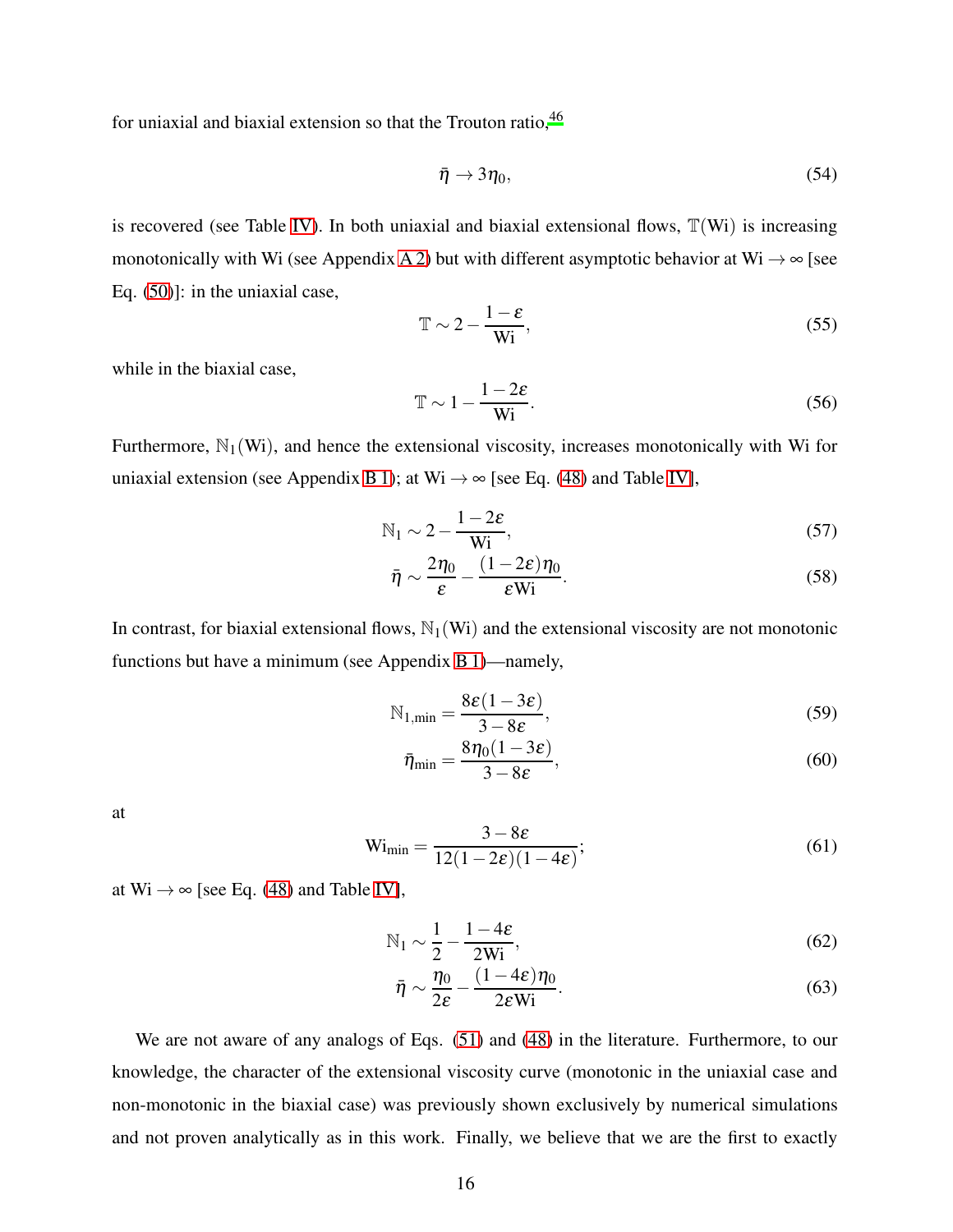describe the minimum of the biaxial extensional viscosity [see Eqs. [\(60\)](#page-15-0) and [\(61\)](#page-15-1)]. The asymptotic behavior of extensional viscosities at large Weissenberg numbers [Eqs. [\(58\)](#page-15-2) and [\(63\)](#page-15-3)] is in agreement with the earlier results for the SLPTT and FENE-P dumbbell fluid models<sup>[3](#page-33-2)[,16](#page-34-5)[,33](#page-35-5)[,34](#page-35-6)</sup> and thus serves as a consistency check.

## C. Planar extensional flow

For steady planar extensional flows, Eqs. [\(15\)](#page-9-4) and [\(16\)](#page-9-5) yield

$$
(1 + WiT)T = 2WiN1,
$$
\n(64)

$$
(1 + WiT)N_1 = 2WiT + 4\varepsilon,
$$
\n(65)

while Eq. [\(17\)](#page-9-1) becomes

<span id="page-16-5"></span><span id="page-16-2"></span><span id="page-16-0"></span>
$$
\mathbb{N}_2 = \frac{1}{2} (\mathbb{T} + \mathbb{N}_1). \tag{66}
$$

Equation [\(64\)](#page-16-0) is identical in form to Eq. [\(46\)](#page-13-0) for uniaxial and biaxial extensional flows; therefore,

<span id="page-16-1"></span>
$$
\mathbb{N}_1 = \frac{(1 + \text{WiT})\mathbb{T}}{2\text{Wi}},\tag{67}
$$

which is of the same form as Eq. [\(48\)](#page-13-3). One proceeds by using Eq. [\(67\)](#page-16-1) to eliminate  $\mathbb{N}_1$  from Eq. [\(65\)](#page-16-2). The result is

<span id="page-16-3"></span>
$$
(4\mathbb{T} - \mathbb{T}^3) \mathbf{W} \mathbf{i}^2 + 2(4\varepsilon - \mathbb{T}^2) \mathbf{W} \mathbf{i} - \mathbb{T} = 0.
$$
 (68)

Equation [\(68\)](#page-16-3) is treated as quadratic in Wi. Of its two solutions, the one meeting the requirements of non-negativity and continuity can be written as

<span id="page-16-6"></span>
$$
\text{Wi} = \frac{2\sqrt{4\epsilon^2 + (1 - 2\epsilon)\mathbb{T}^2} - (4\epsilon - \mathbb{T}^2)}{\mathbb{T}(4 - \mathbb{T}^2)},\tag{69}
$$

or, with the removable singularity at  $\mathbb{T} = 0$  eliminated as in Sec. [V B,](#page-13-4) as

<span id="page-16-4"></span>
$$
\text{Wi} = \frac{\mathbb{T}}{2\sqrt{4\epsilon^2 + (1 - 2\epsilon)\mathbb{T}^2 + (4\epsilon - \mathbb{T}^2)}},\tag{70}
$$

with  $0 \leq T < 2$ . Equation [\(70\)](#page-16-4) defines a bijection (see Appendix [A 3\)](#page-28-0); therefore,  $T(Wi)$  is defined unambiguously as the inverse of [\(70\)](#page-16-4), while  $\mathbb{N}_1(\mathbb{W}_1)$  and  $\mathbb{N}_2(\mathbb{W}_1)$  are found using Eqs. [\(67\)](#page-16-1) and [\(66\)](#page-16-5), respectively.

Functions  $\mathbb{N}_1(\mathbb{W}_1)$ ,  $\mathbb{N}_2(\mathbb{W}_1)$ , and  $\mathbb{T}(\mathbb{W}_1)$  are shown in Fig. [3.](#page-17-0) All of them, and therefore the planar extensional viscosities, are increasing monotonically with Wi (see Appendix [B 2](#page-29-1) and Table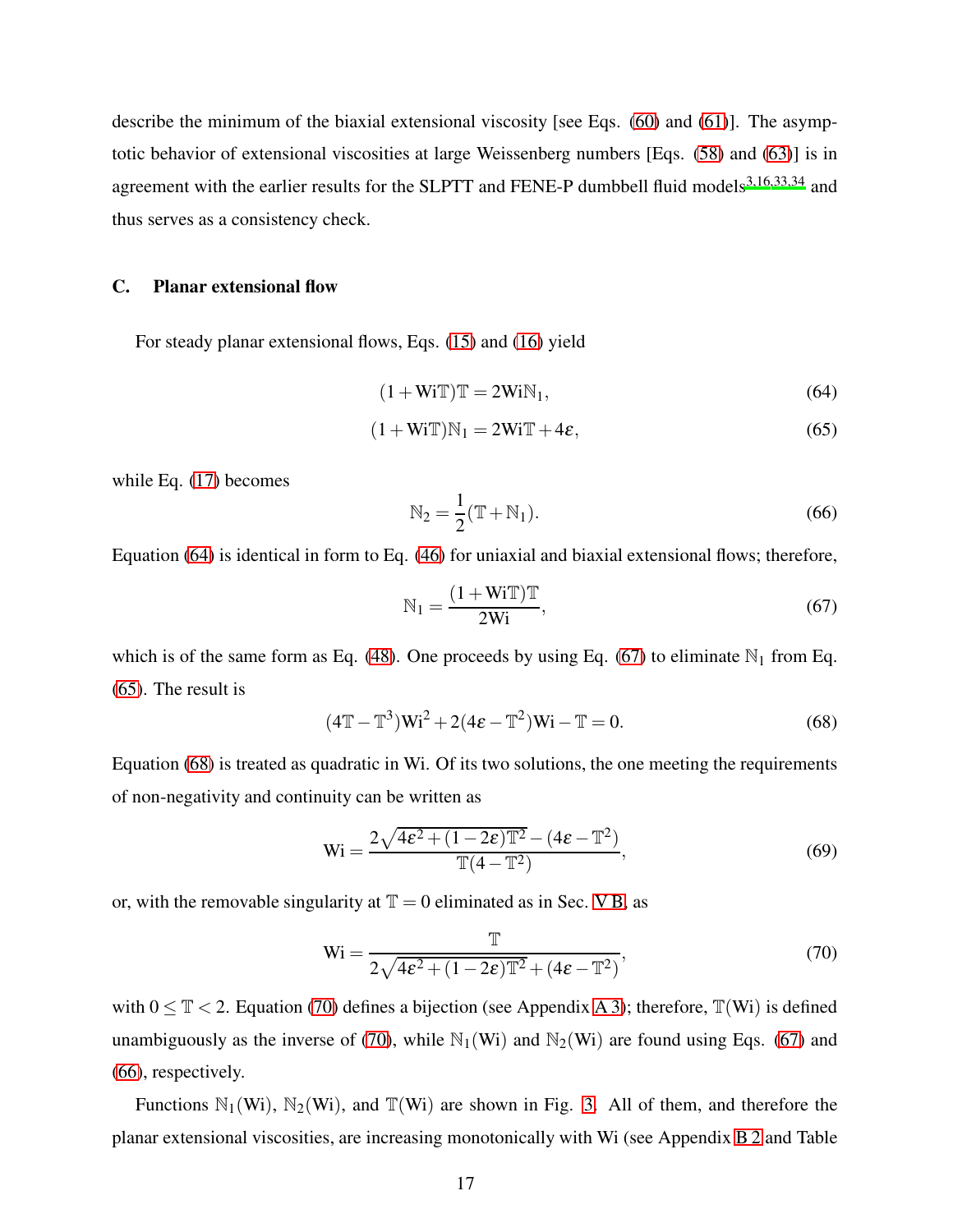

<span id="page-17-0"></span>FIG. 3. Dimensionless stress combinations in steady planar extensional flows as functions of the Weissenberg number,  $Wi = \lambda \dot{\varepsilon}_0$ . The shapes of the  $\mathbb{N}_1(Wi)$  and  $\mathbb{N}_2(Wi)$  curves repeat those of the first and the second extensional viscosity, respectively (see Table [IV\)](#page-9-0).

[IV\)](#page-9-0). One finds that at  $Wi \rightarrow 0$  [see Eqs. [\(70\)](#page-16-4), [\(67\)](#page-16-1), and [\(66\)](#page-16-5)],

$$
\mathbb{T} \sim 8\varepsilon \mathbf{Wi},\tag{71}
$$

$$
\mathbb{N}_1 \to 4\varepsilon, \tag{72}
$$

$$
\mathbb{N}_2 \to 2\varepsilon,\tag{73}
$$

so that (see Table [IV\)](#page-9-0)

<span id="page-17-1"></span>
$$
\bar{\eta}_1 \to 4\eta_0,\tag{74}
$$

<span id="page-17-2"></span>
$$
\bar{\eta}_2 \to 2\eta_0,\tag{75}
$$

while at  $Wi \rightarrow \infty$  [see Eqs. [\(69\)](#page-16-6), [\(67\)](#page-16-1), and [\(66\)](#page-16-5)],

$$
\mathbb{T} \sim 2 - \frac{1 - \varepsilon}{\text{Wi}},\tag{76}
$$

$$
\mathbb{N}_1 \sim 2 - \frac{1 - 2\varepsilon}{\text{Wi}},\tag{77}
$$

<span id="page-17-4"></span><span id="page-17-3"></span>
$$
N_2 \sim 2 - \frac{2 - 3\varepsilon}{2Wi},\tag{78}
$$

so that (see Table [IV\)](#page-9-0)

$$
\bar{\eta}_1 \sim \frac{2\eta_0}{\varepsilon} - \frac{(1 - 2\varepsilon)\eta_0}{\varepsilon \text{Wi}},\tag{79}
$$

$$
\bar{\eta}_2 \sim \frac{2\eta_0}{\varepsilon} - \frac{(2 - 3\varepsilon)\eta_0}{2\varepsilon \text{Wi}}.\tag{80}
$$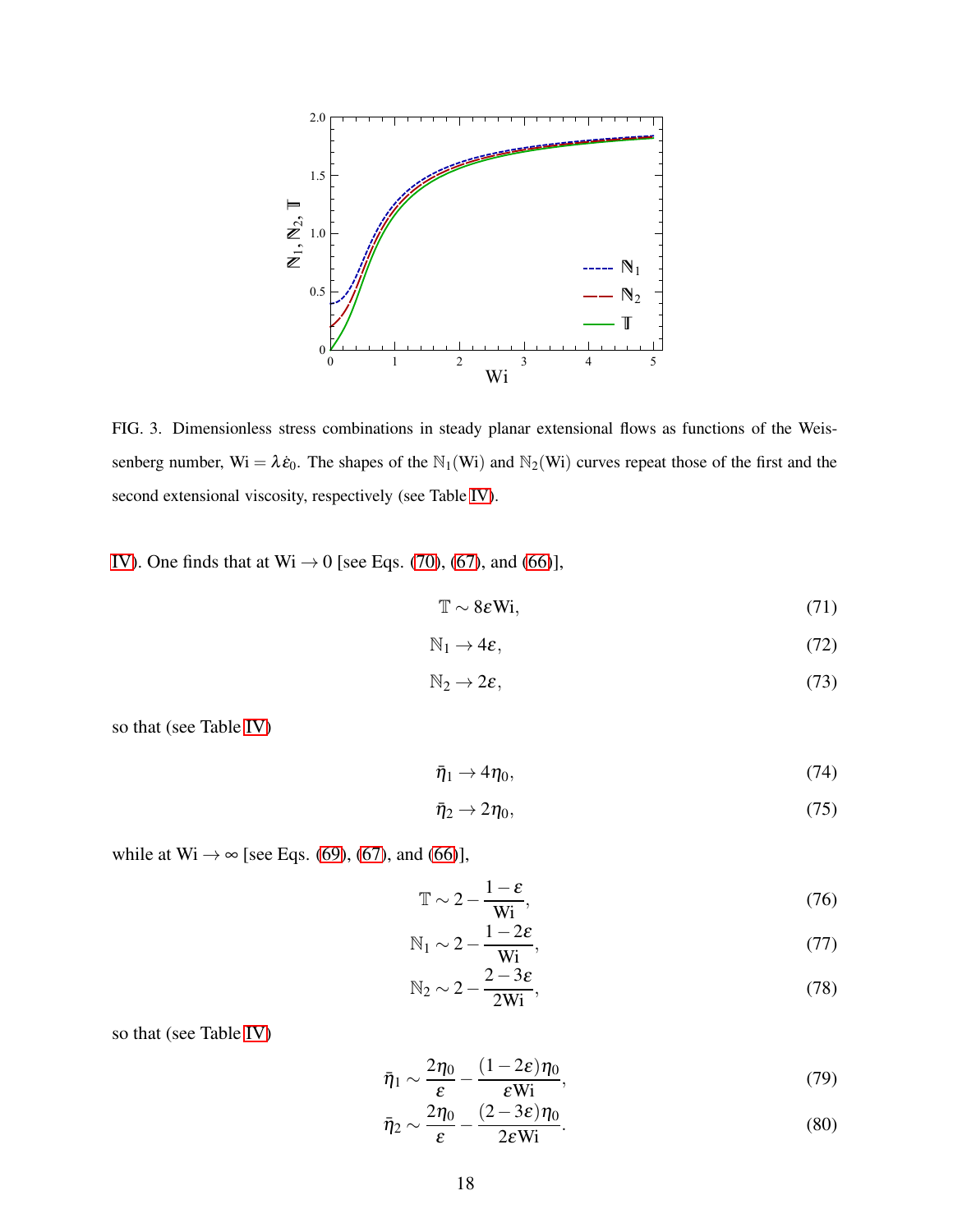Equations [\(70\)](#page-16-4), [\(67\)](#page-16-1), and [\(66\)](#page-16-5) provide a complete description of rheological properties of the SLPTT fluid model in steady planar extensional flows. The only alternative to these equations we found in the literature [Eqs. (23) and (24) of Xue *et al.*,<sup>[35](#page-35-7)</sup> with  $\xi = 0$  and  $\beta = 1$ ] is both less detailed (no formula for the second planar extensional viscosity is provided) and more complicated compared to our result. The asymptotic values of the planar extensional viscosities at low and high Weissenberg numbers obtained in this work [Eqs. [\(74\)](#page-17-1), [\(75\)](#page-17-2), [\(79\)](#page-17-3), and [\(80\)](#page-17-4)] are in agreement with general expectations<sup>[46](#page-36-7)</sup> and with the earlier analytical results of Petrie.<sup>[33](#page-35-5)</sup>

# <span id="page-18-0"></span>VI. STEP-RATE SOLUTIONS

The main result of this work (for its derivation, see Appendix [C\)](#page-30-0) is the exact analytical expressions for the stress growth and relaxation functions of the SLPTT fluid model. We have found that the normalized stress growth functions can be written in one of the two compact, closely related, and beautiful forms—those related to start-up of shear flows take the form  $\mathfrak T$  (for "trigonometric"), while those related to start-up of extensional flows take the form  $\mathfrak{H}$  (for "hyperbolic") and the normalized stress relaxation functions related to cessation of shear and extensional flows are of the form  $\mathfrak E$  (for "exponential").

Forms  $\mathfrak{T}$ ,  $\mathfrak{H}$ , and  $\mathfrak{E}$  are presented in Table [V](#page-19-0) together with the material functions taking these forms. The normalized trace of the stress tensor  $[\mathbb{T}^{\pm}(\bar{t},Wi)/\mathbb{T}(Wi)]$  is not traditionally considered a material function but can be of theoretical interest; therefore, it is also included in the results for the sake of completeness.

Forms  $\mathfrak T$  and  $\mathfrak H$  contain expressions  $\Delta > 0$ ,  $\omega = \text{Wi}\sqrt{\Delta}/2$ ,  $\Omega$ ,  $K$ ,  $C$ ,  $A$ , and  $B$ , which are functions of Wi. The definitions of these functions depend on the flow type and are given in Table [VI.](#page-19-1) Another expression encountered in forms  $\mathfrak T$  and  $\mathfrak H$  is a, which is defined uniquely for each material function. The definitions of *a* corresponding to different start-up material functions are found in Table [VII.](#page-20-0) Finally, in the form  $\mathfrak{E}, \mathbb{X} \equiv \mathbb{N}_1$  for cessation of shear flows and  $\mathbb{X} \equiv \mathbb{T}$  for cessation of extensional flows.

#### A. Start-up of steady shear flow

The normalized stress growth functions related to start-up of steady shear flows are described by the form  $\mathfrak T$  given in Table [V;](#page-19-0) the exact analytical solutions are shown in Fig. [4.](#page-21-0) Both functions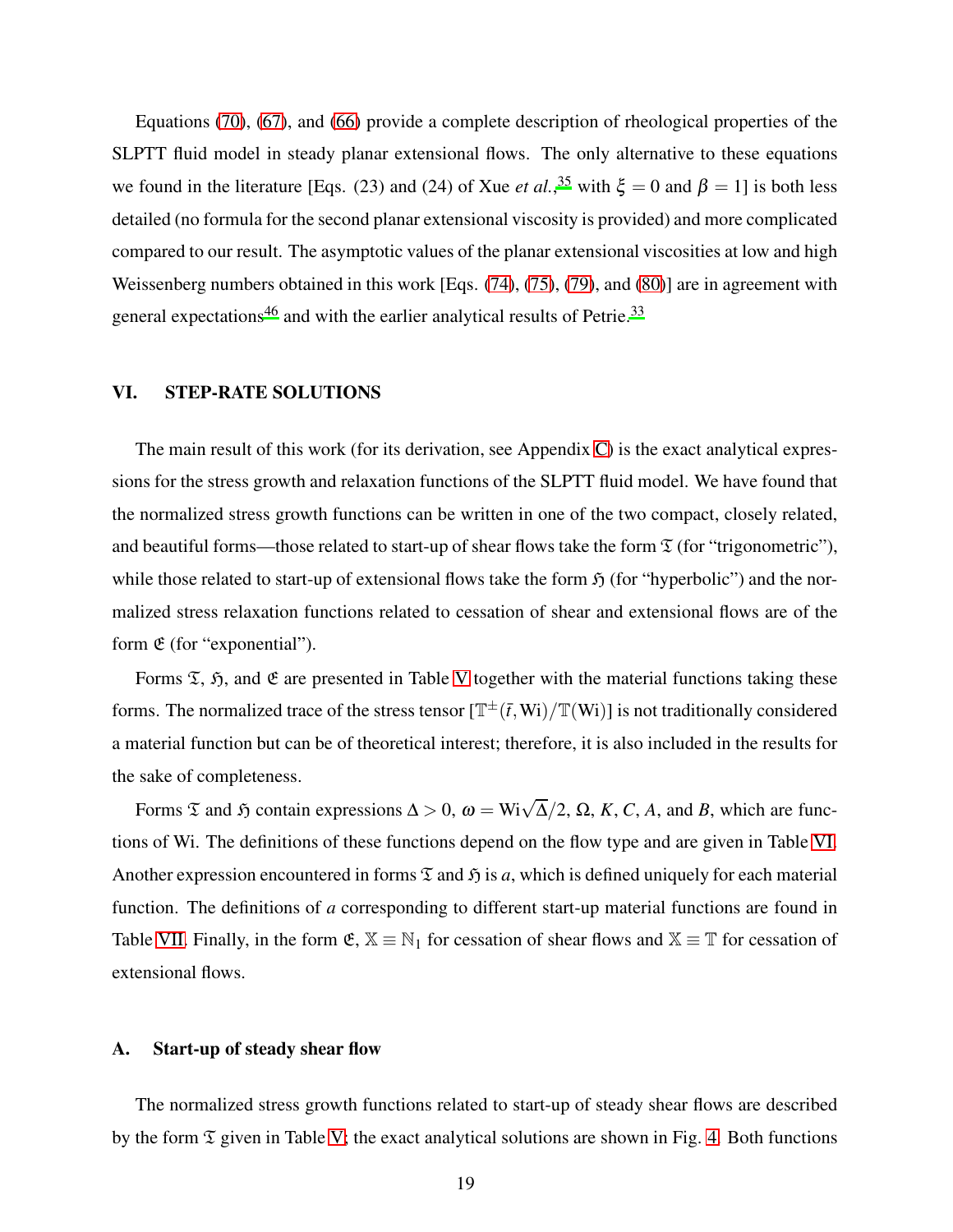| Form          | <b>Material functions</b>                                                                                                                                                                                                              | Expression                                                                                                                                 |
|---------------|----------------------------------------------------------------------------------------------------------------------------------------------------------------------------------------------------------------------------------------|--------------------------------------------------------------------------------------------------------------------------------------------|
| $\mathfrak T$ | $\eta^+(\bar{t},W_i) \Psi_1^+(\bar{t},W_i)$<br>$\Psi_1(W_i)$<br>$\eta$ (Wi)                                                                                                                                                            | $K(\cos \omega \bar{t} + a \sin \omega \bar{t})$<br>$C \exp \Omega \bar{t} + \text{Wi}(A \cos \omega \bar{t} + B \sin \omega \bar{t})$     |
| $\mathfrak H$ | $\bar{\eta}^+(\bar{t},Wi)$ $\bar{\eta}_{1,2}^+(\bar{t},Wi)$ $\mathbb{T}^+(\bar{t},Wi)^a$<br>$\bar{\eta}$ (Wi) $\bar{\eta}_{1,2}$ (Wi) $\mathbb{T}$ (Wi)                                                                                | $K(\cosh \omega \bar{t} + a \sinh \omega \bar{t})$<br>$C \exp \Omega \bar{t} + \text{Wi}(A \cosh \omega \bar{t} + B \sinh \omega \bar{t})$ |
| E             | $\overline{\Psi_1^-(\bar{t},Wi)},\,\frac{\bar{\eta}^-(\bar{t},Wi)}{\bar{\eta}(Wi)},\,\frac{\bar{\eta}^-_{1,2}(\bar{t},Wi)}{\bar{\eta}_{1,2}(Wi)},\,\frac{\mathbb{T}^-(\bar{t},Wi)^b}{\mathbb{T}(Wi)}$<br>$\bar{t}$ , Wi<br>$\eta$ (Wi) | $(1 + WiX) \exp(\bar{t} - WiX)$                                                                                                            |

<span id="page-19-0"></span>TABLE V. Trigonometric form  $(\mathfrak{T})$ , hyperbolic form  $(\mathfrak{H})$ , exponential form  $(\mathfrak{E})$ , and the normalized stress growth and relaxation functions of the SLPTT fluid described by these forms.

<sup>a</sup> at start-up of extensional flows

<span id="page-19-3"></span><span id="page-19-2"></span><sup>b</sup> at cessation of extensional flows

<span id="page-19-1"></span>TABLE VI. Functions encountered in forms  $\mathfrak T$  and  $\mathfrak H$  for different flow types: start-up of steady shear flow (I), start-up of steady uniaxial and biaxial extensional flows (II, upper and lower signs, respectively), and start-up of planar extensional flow (III).

|               |                       | Н                                                               | Ш                                |
|---------------|-----------------------|-----------------------------------------------------------------|----------------------------------|
| Δ             | $-N_1^2+8S$           | $9 - 8N_1 \pm 2T + T^2$                                         | $16 - 8N_1 + T^2$                |
| Ω             | $1+\frac{3}{2}WiN_1$  | $1 + \frac{1}{2}Wi(\mp 1 + 3T)$                                 | $1+\frac{3}{2}Wi\mathbb{T}$      |
| K             | $1 + WiN_1 + 6Wi^2S$  | $1 + Wi( \mp 1 + \mathbb{T}) + 2Wi^2(-1 + 3N_1 \mp \mathbb{T})$ | $1 + WiT + 2Wi^{2}(-2 + 3N_{1})$ |
| $\mathcal{C}$ | $1 + WiN_1 + 2Wi^2S$  | $1 + Wi( \mp 1 + \mathbb{T}) + Wi^2(-2 + 2N_1 \mp \mathbb{T})$  | $1 + WiT + 2Wi^2(-2 + N_1)$      |
| $\bm{A}$      | 4WiS                  | $Wi(4N_1 \mp T)$                                                | $4WiN_1$                         |
| B             | 4S<br>$\sqrt{\Delta}$ | $4N_1 \mp T + Wi(\mp 2N_1 + 5T)$                                | $4(N_1+2WiT)$                    |

undergo quasi-periodic, exponentially damped oscillations while approaching unity.

The impact of Wi on these material functions is also seen in Fig. [4.](#page-21-0) At sufficiently high Weissenberg numbers, the stress overshoots become visible. As Wi increases, these overshoots are shifted toward earlier times and become more pronounced. At any fixed Wi, the relative magnitude of the shear stress overshoot is always larger than that of the first normal stress difference overshoot. Finally, the steady-flow regime is approached faster at higher Wi, with the shear stress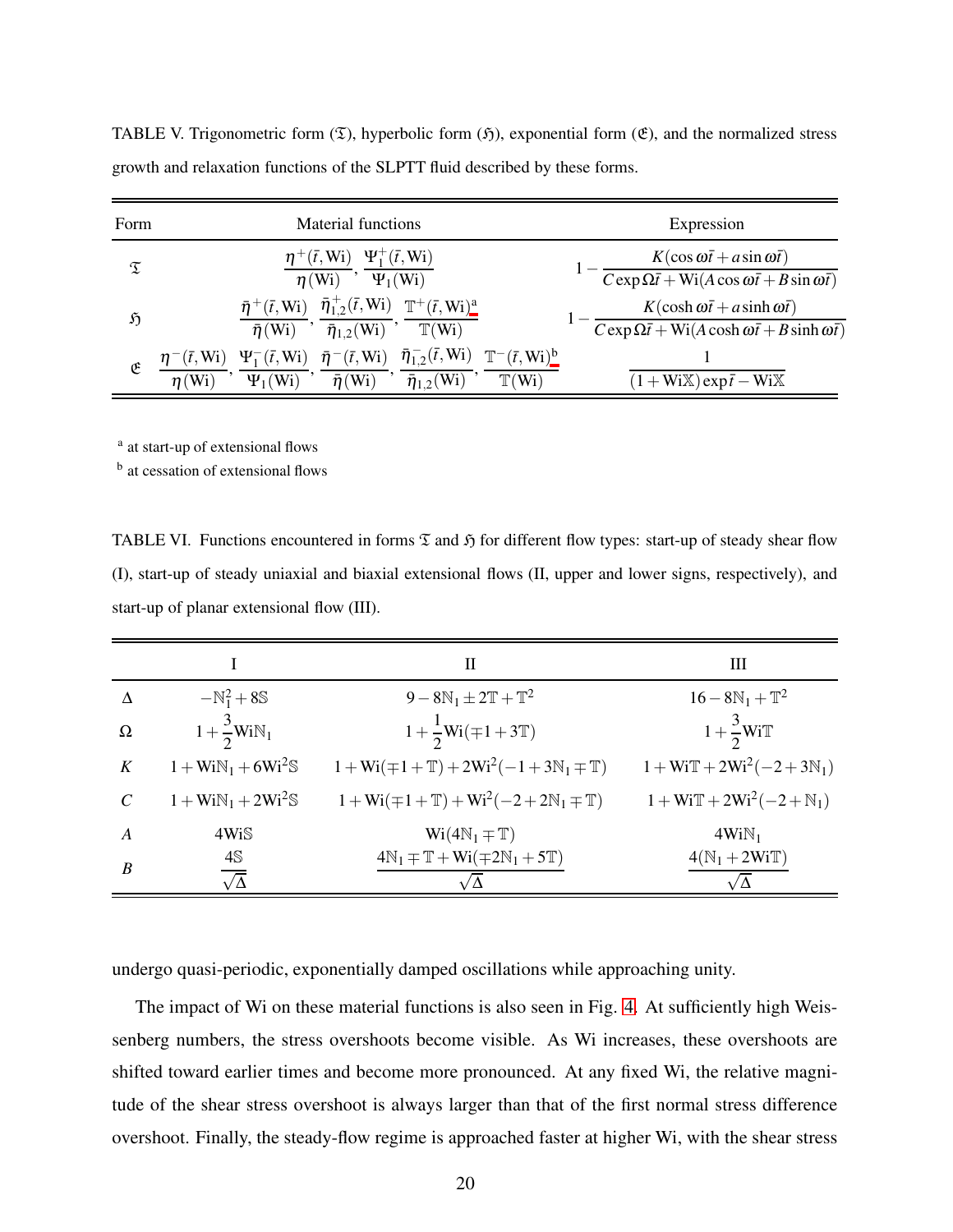|                                          |                                                                            |                                                 | П                                                                                      |                                                                 | Ш                                                                                                                |
|------------------------------------------|----------------------------------------------------------------------------|-------------------------------------------------|----------------------------------------------------------------------------------------|-----------------------------------------------------------------|------------------------------------------------------------------------------------------------------------------|
| <b>NMF</b>                               | a                                                                          | <b>NMF</b>                                      | a                                                                                      | <b>NMF</b>                                                      | a                                                                                                                |
| $\eta^+(\bar{t},W_i)$<br>$\eta$ (Wi)     | $\mathbb{N}_1$<br>$\sqrt{\Delta}$                                          | $\bar{\eta}^+(\bar{t},Wi)$<br>$\bar{\eta}$ (Wi) | $\pm N_1 + 2T - N_1T$<br>$\mathbb{N}_1\sqrt{\Delta}$                                   | $\bar{\eta}_1^+(\bar{t},W_i)$<br>$\overline{\eta_1(\text{Wi})}$ | $(4-N_1)\mathbb{T}$<br>$\mathbb{N}_1\sqrt{\Delta}$                                                               |
| $\Psi_1^+(\bar{t},W_i)$<br>$\Psi_1(W_i)$ | $\mathbb{N}_1 + 2\mathbb{W}$ i $\mathbb{S}$<br>$\text{WiN}_1\sqrt{\Delta}$ | $\mathbb{T}^+(\bar{t},W_i)$<br>$T(W_i)$         | $\mathbb{T} + \text{Wi}(2\mathbb{N}_1 \mp \mathbb{T})$<br>Wi $\mathbb{T}\sqrt{\Delta}$ | $\bar{\eta}_2^+(\bar{t},Wi)$<br>$\bar{\eta}_2$ (Wi)             | $\mathbb{T} + \text{Wi}(2\mathbb{N}_1 + 4\mathbb{T} - \mathbb{N}_1\mathbb{T})$<br>$2Wi\mathbb{N}_2\sqrt{\Delta}$ |
|                                          |                                                                            |                                                 |                                                                                        | $\mathbb{T}^+(\bar{t},W_i)$<br>$\mathbb{T}(Wi)$                 | $T + 2WiN_1$<br>Wi $\mathbb{T}\sqrt{\Delta}$                                                                     |

<span id="page-20-0"></span>TABLE VII. Function *a* (encountered in forms  $\mathfrak T$  and  $\mathfrak H$ ) associated with different normalized stress growth functions (NMFs) in start-up of shear flow (I), of uniaxial and biaxial extensional flows (II, upper and lower signs, respectively), and of planar extensional flow (III).

stabilizing faster than the first normal stress difference.

In the following, we shall discuss some properties of the stress growth material functions obtained using the exact analytical solution.

First, all solutions are oscillatory, the only exception being the limiting case, Wi  $\rightarrow$  0. However, the oscillations are not always easy to observe because of the exponential damping [see, e.g., Figs.  $4(a)$  $4(a)$  and  $4(b)$  at Wi = 1]. In fact, only the first maximum (overshoot) is well pronounced.

Second, both material functions take their steady-flow values (unity) periodically. As seen from the form  $\mathfrak T$  (Table [V\)](#page-19-0), it occurs when  $\tan \omega \bar t = -1/a$ . This leads to

<span id="page-20-1"></span>
$$
\frac{\eta^+}{\eta} = 1 \quad \text{at} \quad \bar{t}_k = \frac{1}{\omega} \arctan \frac{\sqrt{\Delta}}{\mathbb{N}_1} + (k-1)\frac{\pi}{\omega},\tag{81}
$$

<span id="page-20-2"></span>
$$
\frac{\Psi_1^+}{\Psi_1} = 1 \quad \text{at} \quad \bar{t}_k = -\frac{1}{\omega} \arctan \frac{WiN_1\sqrt{\Delta}}{N_1 + 2WiS} + k\frac{\pi}{\omega},\tag{82}
$$

*k* being a natural number. Thus, the corresponding "periods,"  $\Delta \bar{t}$ , of  $\eta^+$  and  $\Psi_1^+$  $_1^+$  are identical and equal  $\pi/\omega$ . Furthermore, let  $\bar{t}_1$  be the time point when a normalized stress growth function reaches unity for the first time. It is seen from Eq. [\(81\)](#page-20-1) that for  $\eta^+, 0 < \bar{t}_1 < \pi/2\omega$ . This is always smaller than  $\bar{t}_1$  for  $\Psi_1^+$  $^{+}_{1}$  for which  $\pi/2\omega < \bar{t}_1 < \pi/\omega$  [see Eq. [\(82\)](#page-20-2)]; therefore,  $\eta^{+}/\eta$  increases faster than  $\Psi_1^+$  $_{1}^{+}/\Psi_{1}$  at fixed Wi. This can be seen from comparison of Fig. [4\(](#page-21-0)a) to Fig. 4(b).

In contrast, the maxima and minima of the stress growth functions do not occur periodically. Their positions are defined by transcendental equations (not solvable analytically) containing exponential and trigonometric functions. This can be seen by taking the time derivative of the form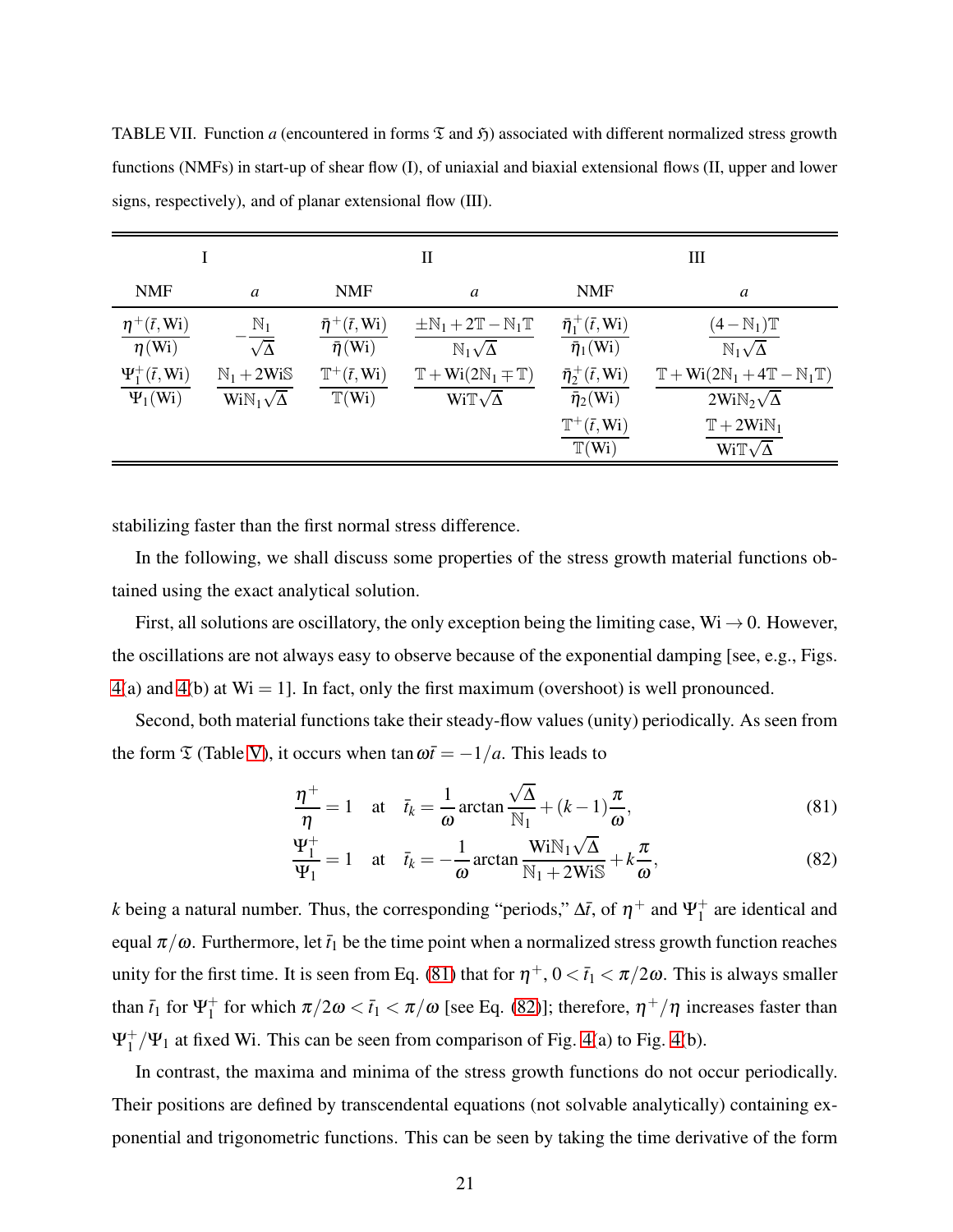

<span id="page-21-0"></span>FIG. 4. Normalized shear stress growth function  $[\eta^+(\bar{t},Wi)/\eta(Wi)$ , (a)] and first normal stress difference growth function  $[\Psi_1^+(\bar{t}, W_i)/\Psi_1(W_i), (b)]$  at start-up of steady shear flows as functions of the dimensionless time,  $\bar{t} = t/\lambda$ , at different Weissenberg numbers. The dotted curves show the limiting case Wi  $\rightarrow 0$ .

 $\mathfrak T$  and setting it equal to zero.

Third, in the limit Wi  $\rightarrow$  0, the analytical expressions for  $\eta^+$  and  $\Psi_1^+$  $_1^+$  reduce to

<span id="page-21-1"></span>
$$
\eta^+ \sim \eta_0 [1 - \exp(-\bar{t})],\tag{83}
$$

$$
\Psi_1^+ \sim 2\eta_0 \lambda \left[1 - (1+\bar{t})\exp(-\bar{t})\right].\tag{84}
$$

In this limiting case [see the dotted lines in Figs. [4\(](#page-21-0)a) and [4\(](#page-21-0)b)], the solutions are not oscillatory. Equation [\(83\)](#page-21-1) is recognized as the so-called linear viscoelastic limit; this response, as might be expected, is identical to that of the Maxwell model.<sup>[3](#page-33-2)</sup>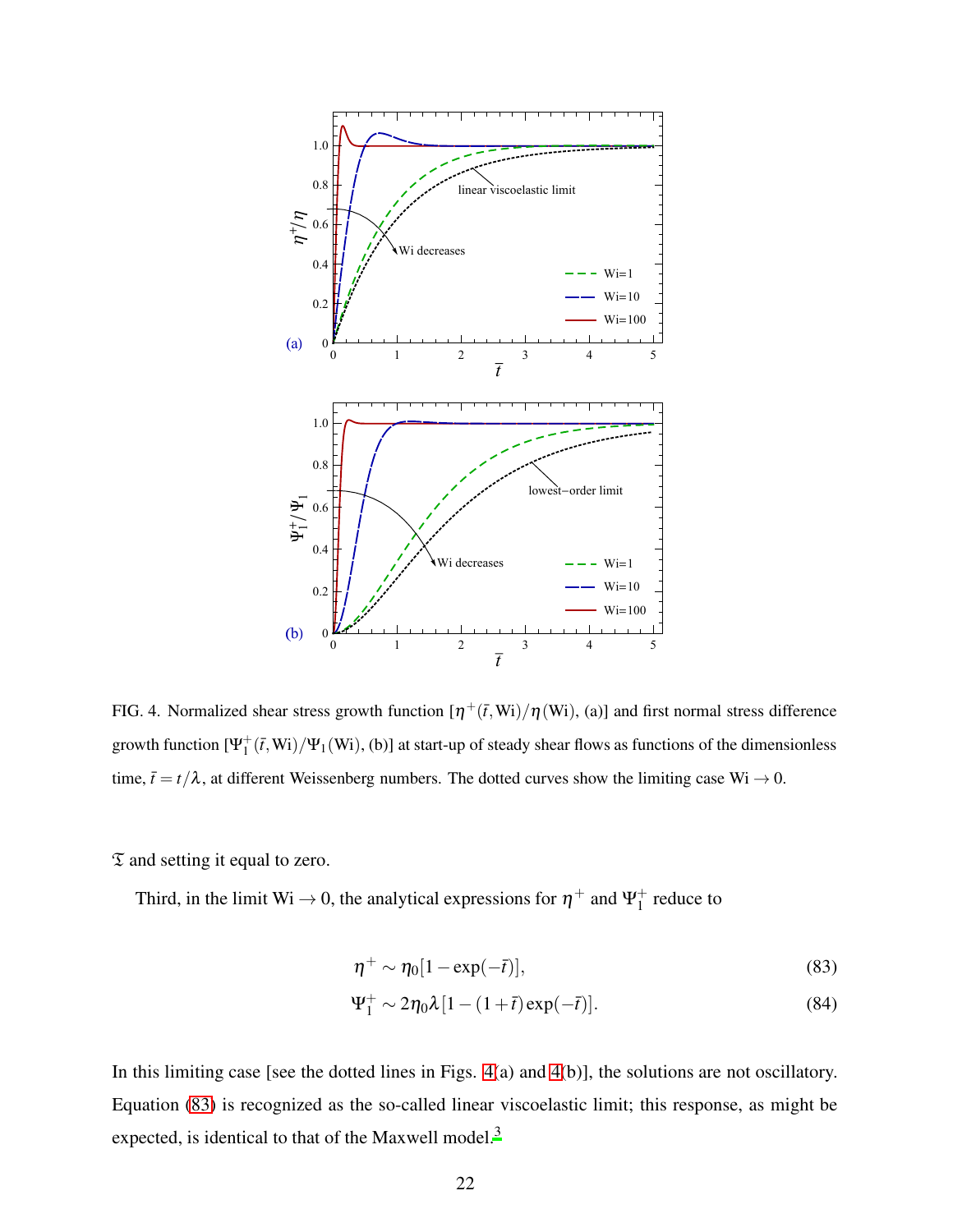Finally, in the limit  $Wi \rightarrow \infty$ , the form  $\mathfrak T$  yields

$$
\frac{\eta^+}{\eta} \sim 1 - \frac{3\cos w - \sqrt{3}\sin w}{\exp(\sqrt{3}w) + 2\cos w},\tag{85}
$$

$$
\frac{\Psi_1^+}{\Psi_1} \sim 1 - \frac{3\cos w + \sqrt{3}\sin w}{\exp(\sqrt{3}w) + 2\cos w},
$$
\n(86)

where

<span id="page-22-3"></span><span id="page-22-2"></span><span id="page-22-1"></span><span id="page-22-0"></span>
$$
w = \sqrt[3]{\frac{3\sqrt{3}\varepsilon}{4}} Wi^{2/3}\bar{t}.
$$
 (87)

Having taken the derivatives of the right-hand sides of Eqs. [\(85\)](#page-22-0) and [\(86\)](#page-22-1) and set them equal to zero, one can find the smallest positive roots of the resulting transcendental equations numerically, e.g., using Newton's method. Then, it can be shown that

$$
\max(\eta^+/\eta) \approx 1.114 \text{ at } \bar{t} \approx 1.468 \varepsilon^{-1/3} \text{Wi}^{-2/3},\tag{88}
$$

$$
\max(\Psi_1^+/\Psi_1) \approx 1.019 \text{ at } \bar{t} \approx 2.394 \varepsilon^{-1/3} \text{Wi}^{-2/3}.
$$
 (89)

This provides the asymptotic expressions for the positions of the first overshoots at high Weissenberg numbers. In addition, Eqs. [\(88\)](#page-22-2) and [\(89\)](#page-22-3) set upper theoretical limits on the relative magnitudes of the stress overshoots; remarkably, these limits depend neither on Wi nor on the model parameters.

# B. Start-up of steady uniaxial, biaxial, and planar extensional flows

The normalized stress growth functions related to start-up of steady extensional flows are described by the form  $\mathfrak{H}$  given in Table [V;](#page-19-0) the exact analytical results are shown in Figs. [5](#page-23-0) and [6](#page-24-1) (uniaxial and biaxial extension, respectively; the results for planar extension are qualitatively similar to those for uniaxial extension). The stress growth functions approach their steady-flow values monotonically; oscillations, and therefore overshoots, are not present.

The functions  $\bar{\eta}^+$ ,  $\bar{\eta}_1^+$  $\bar{\eta}_2^+$ , and  $\bar{\eta}_2^+$  $_2^+$  are affected by the Weissenberg number in the same way: the shape of the curves changes gradually from smoother to more abrupt and step-like as Wi increases, the steady state being reached faster at higher Wi.

At  $Wi \rightarrow 0$ , the expressions for the stress growth functions reduce to

$$
\bar{\eta}^+ \sim 3\eta_0[1 - \exp(-\bar{t})],\tag{90}
$$

$$
\bar{\eta}_1^+ \sim 4\eta_0[1 - \exp(-\bar{t})],\tag{91}
$$

$$
\bar{\eta}_2^+ \sim 2\eta_0[1 - \exp(-\bar{t})],\tag{92}
$$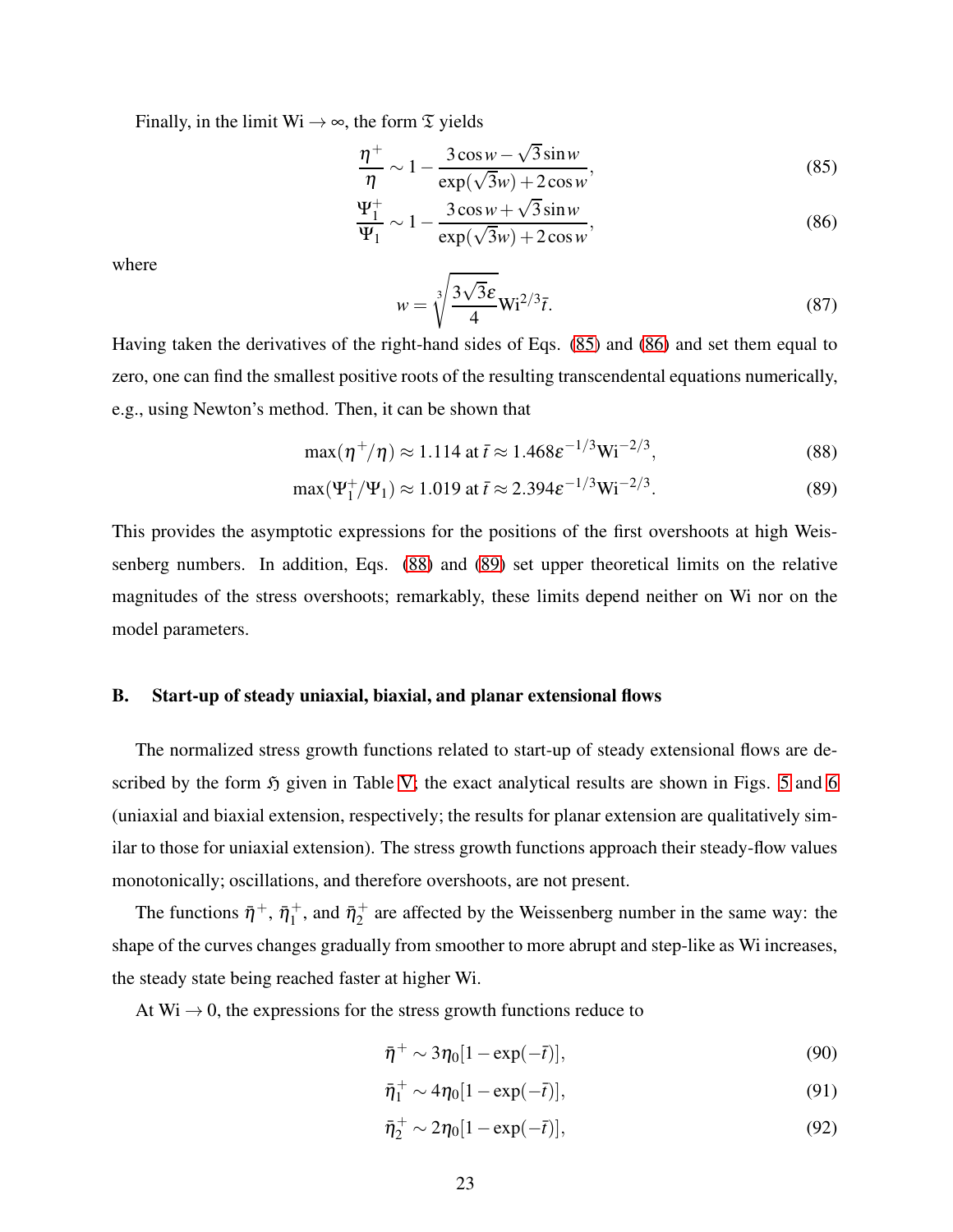

<span id="page-23-0"></span>FIG. 5. Normal stress difference growth function  $[\bar{\eta}^+(\bar{t},Wi)]$  at start-up of steady uniaxial extensional flows (exact analytical solution for the SLPTT model) plotted against the dimensionless time,  $\bar{t} = t/\lambda$ , at different Weissenberg numbers. The material function is scaled using a constant factor of  $\varepsilon/\eta_0$  for visual purposes. The dotted line shows the limit  $Wi \rightarrow 0$ .

the form of  $\bar{\eta}^+$  for uniaxial and biaxial extension being the same in this limit.

At  $Wi \rightarrow \infty$ ,

$$
\bar{\eta}^+ \sim \bar{\eta}_1^+ \sim \bar{\eta}_2^+ \sim \frac{2\eta_0}{\varepsilon} \left( 1 - \left[ 1 + \frac{\varepsilon \exp(2\text{Wi}\bar{t})}{2\text{Wi}} \right]^{-1} \right) \tag{93}
$$

for start-up of steady uniaxial and planar extensional flows, while

$$
\bar{\eta}^+ \sim \frac{\eta_0}{2\varepsilon} \left( 1 - \left[ 1 + \frac{2\varepsilon \exp(\mathbf{W} \mathbf{i}\bar{t})}{\mathbf{W} \mathbf{i}} \right]^{-1} \right) \tag{94}
$$

for start-up of steady biaxial extensional flows.

# C. Cessation of steady shear and extensional flows

The normalized stress relaxation functions related to cessation of steady shear and extensional flows are described by the form  $E$  in Table [V;](#page-19-0) the exact analytical results for shear flows (the results for extensional flows are qualitatively similar) are shown in Fig. [7.](#page-25-0) The stress relaxation functions approach zero monotonically; at late times, they decay exponentially.

It is also seen that the normalized stress relaxation functions decrease faster at higher Weissenberg numbers. In the limit  $Wi \rightarrow 0$ ,

$$
\frac{\eta^-}{\eta} \sim \frac{\Psi_1^-}{\Psi_1} \sim \frac{\bar{\eta}^-}{\bar{\eta}} \sim \frac{\bar{\eta}_{1,2}^-}{\bar{\eta}_{1,2}} \sim \exp(-\bar{t}).\tag{95}
$$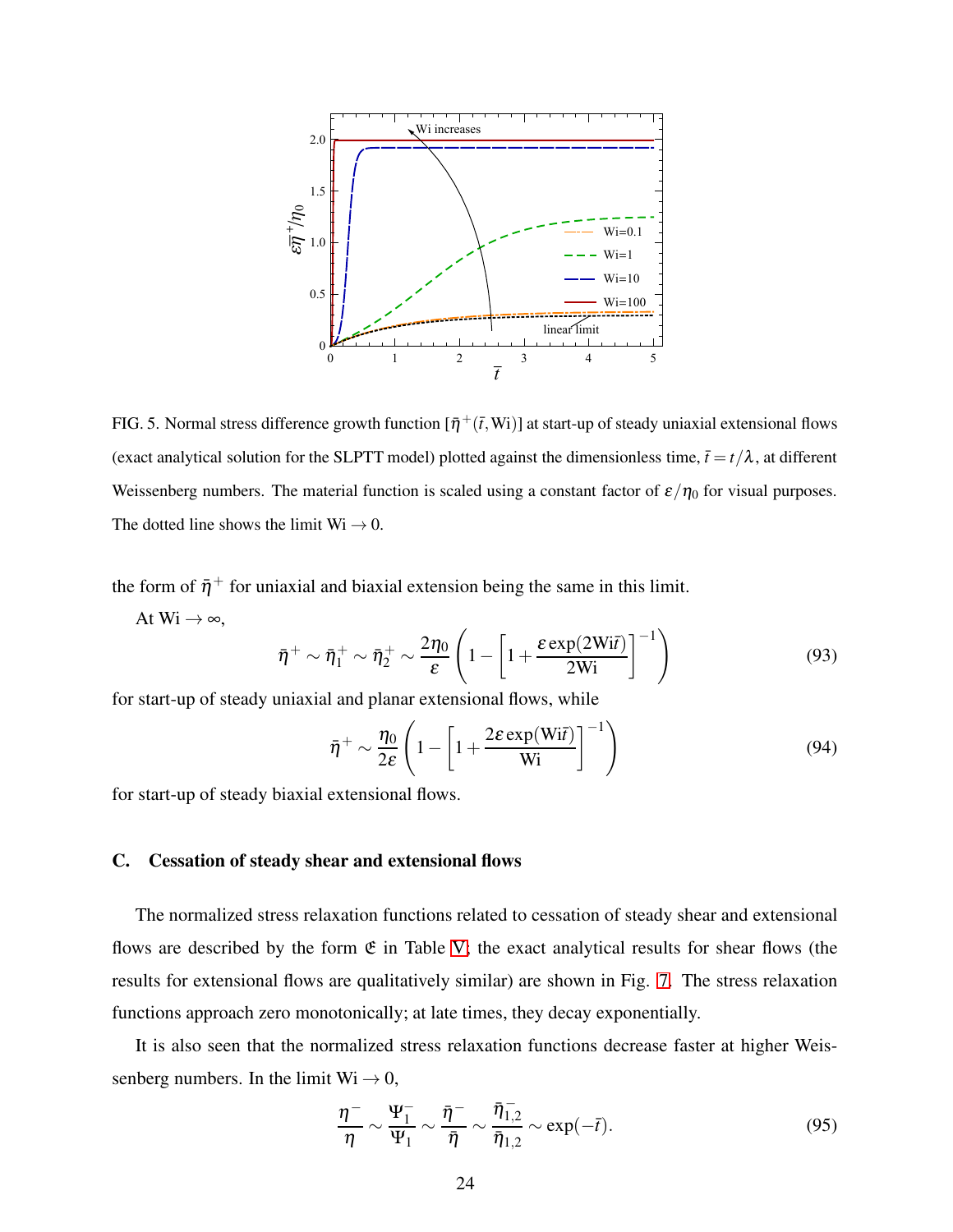

<span id="page-24-1"></span>FIG. 6. Normal stress difference growth function  $[\bar{\eta}^+(\bar{t},Wi)]$  at start-up of steady biaxial extensional flows plotted against the dimensionless time,  $\bar{t} = t/\lambda$ , at different Weissenberg numbers: Wi  $\leq$  Wi<sub>min</sub> (a) and  $Wi \ge Wi_{min}$  (b). The change in behavior observed at  $Wi = Wi_{min}$  [see Eq. [\(61\)](#page-15-1); at  $\varepsilon = 0.1$  (this figure),  $Wi_{min} = 55/144 \approx 0.38$ ] is due to the minimum in the extensional viscosity. The material function is scaled using a constant factor of  $\varepsilon/\eta_0$  for visual purposes. The dotted line shows the limit Wi  $\to 0$ .

For  $\eta^-/\eta$ , this result is identical to the "linear viscoelastic response" of the Maxwell model.<sup>[1](#page-33-0)</sup>

### <span id="page-24-0"></span>VII. GENERALIZATION TO MULTIPLE MODES

The exact analytical solutions discussed so far were obtained for a single-mode SLPTT model. At the same time, the multimode versions of the PTT models are often used in applications to achieve a much better fit to the experimental data.<sup>[3](#page-33-2)[,38](#page-36-8)[,47](#page-36-9)[,48](#page-36-10)</sup> For the SLPTT model with *M* modes,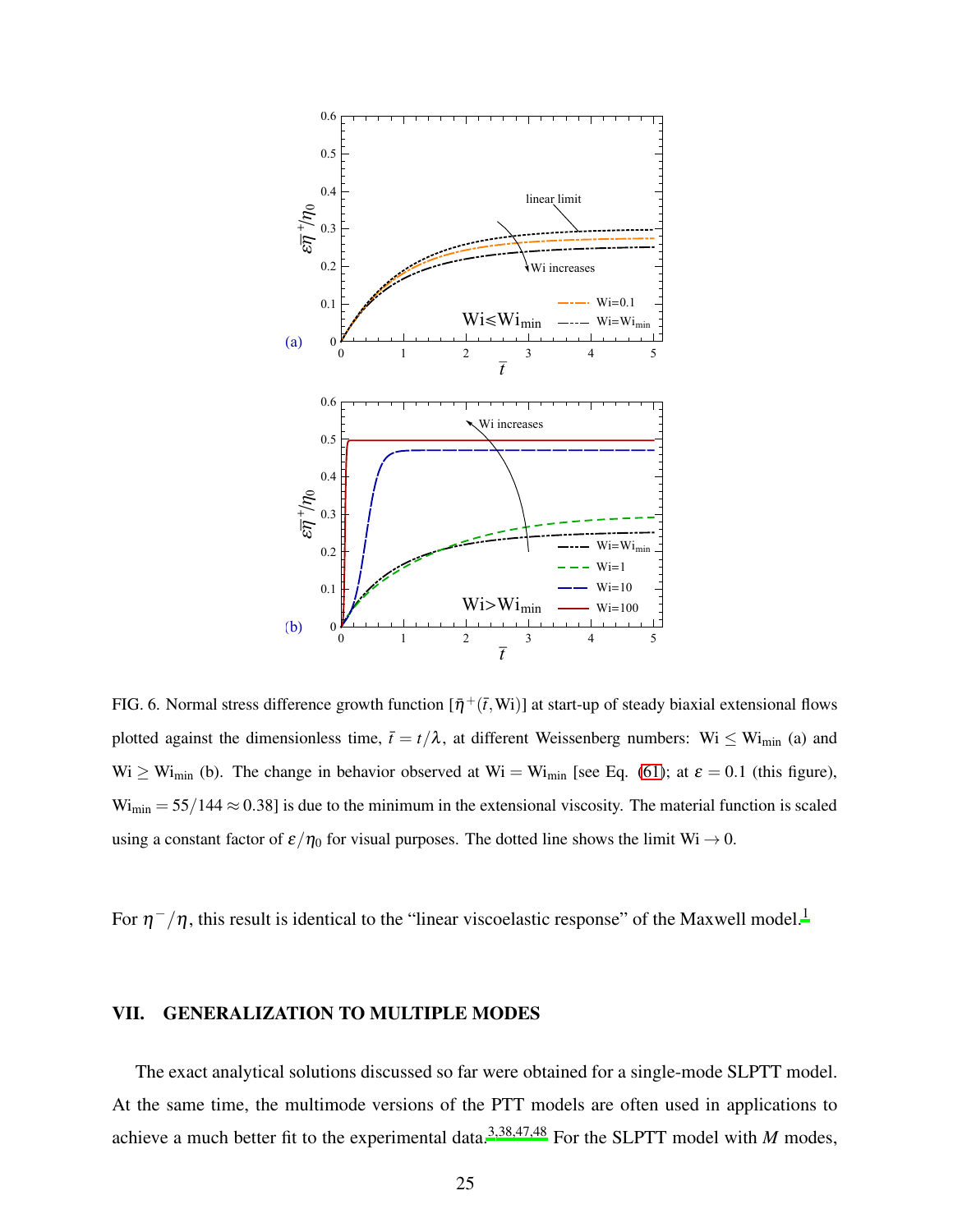

<span id="page-25-0"></span>FIG. 7. The normalized stress relaxation functions at cessation of steady shear flow plotted against the dimensionless time,  $\bar{t} = t/\lambda$ , at different Weissenberg numbers. The dotted line shows the linear limit,  $Wi \rightarrow 0.$ 

the stress tensor,  $\tau$ , is the sum of contributions from different modes,

<span id="page-25-1"></span>
$$
\tau = \sum_{m=1}^{M} \tau^{(m)},\tag{96}
$$

where each of the contributions,  $\tau^{(m)}$ , obeys the constitutive equation [\(4\)](#page-5-2) and is characterized by the corresponding *m*th mode zero-shear-rate viscosity,  $\eta_0^{(m)}$  $\binom{m}{0}$ , and time constant,  $\lambda^{(m)}$ .

The analytical results of this work for the single-mode SLPTT model are easily generalized to the case of multiple modes using Eq. [\(96\)](#page-25-1), the relations between the material functions and the dimensionless variables (Table [IV\)](#page-9-0), and the exact analytical solutions obtained in this work. For example, for the non-Newtonian viscosity,  $\eta(\gamma_0)$ , one gets

$$
\eta(\dot{\gamma}_0) = -\frac{1}{\dot{\gamma}_0} \sum_{m=1}^{M} \tau_{12}^{(m)}(\dot{\gamma}_0) = \frac{1}{\varepsilon} \sum_{m=1}^{M} \eta_0^{(m)} \mathbb{S} \left( \lambda^{(m)} \dot{\gamma}_0 \right), \tag{97}
$$

while the shear stress growth function,  $\eta^+(t, \dot{\gamma}_0)$ , is

$$
\eta^+(t,\dot{\gamma}_0) = -\frac{1}{\dot{\gamma}_0} \sum_{m=1}^M \tau_{12}^{(m)}(t,\dot{\gamma}_0) = \frac{1}{\varepsilon} \sum_{m=1}^M \mathbb{S}\left(\lambda^{(m)}\dot{\gamma}_0\right) \mathfrak{T}\left(\frac{t}{\lambda^{(m)}},\lambda^{(m)}\dot{\gamma}_0\right). \tag{98}
$$

The exact expressions for other steady and transient material functions considered in this work can be obtained in the same way.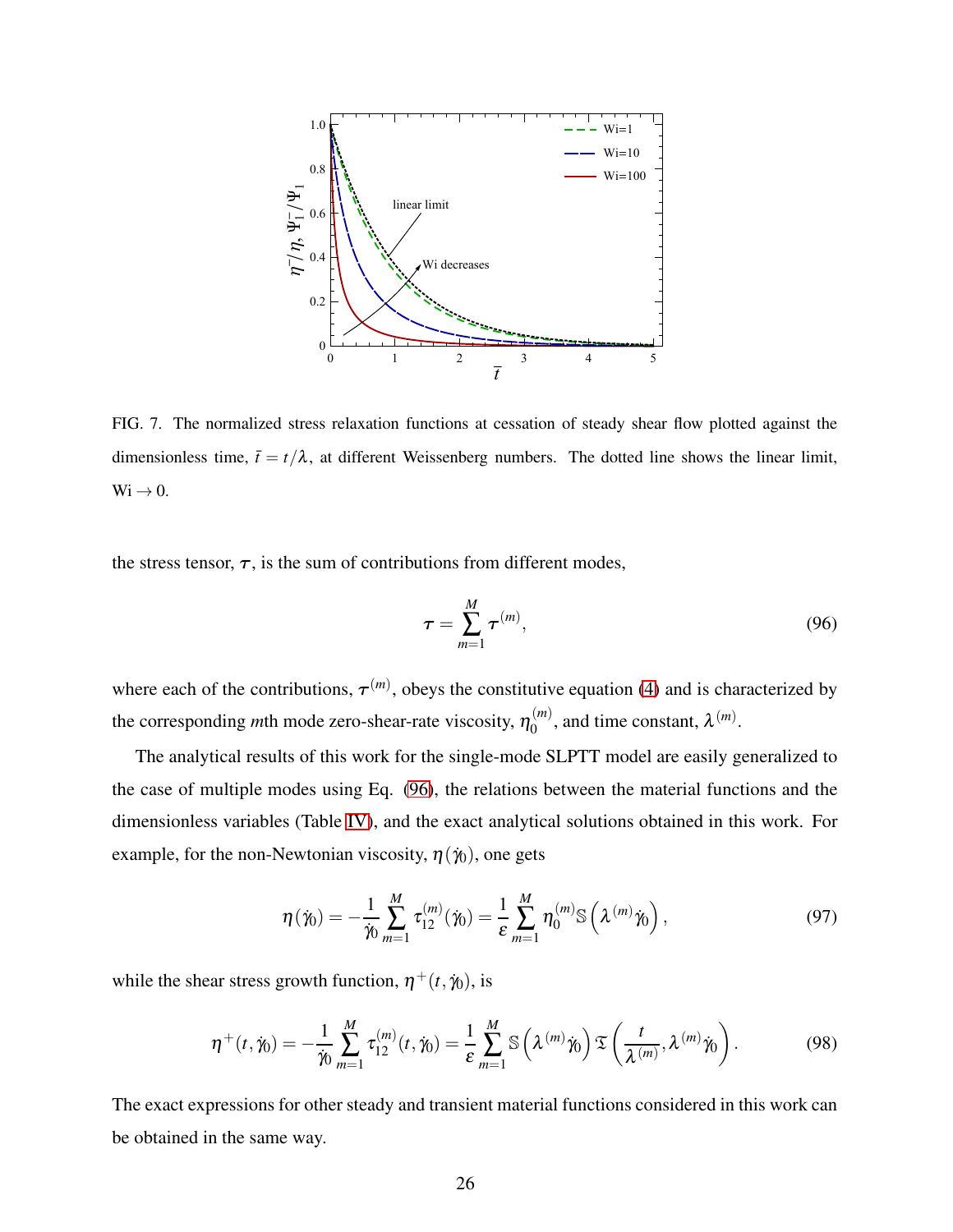### <span id="page-26-0"></span>VIII. CONCLUSIONS

In this work, we have obtained and investigated the exact analytical solutions for start-up, cessation and steady-flow regimes of shear flow and of uniaxial, biaxial, and planar extensional flows having used the single-mode and multimode versions of the SLPTT fluid model.

Our most important result is the expressions for the start-up material functions (forms  $\mathfrak T$  and  $\mathfrak H$  in Table [V](#page-19-0) and the functions in these forms given in Tables [VI](#page-19-1) and [VII\)](#page-20-0), for which we have solved systems of coupled nonlinear differential equations. To our knowledge, we report the first (since Giesekus<sup>[23](#page-35-0)</sup>) exact result for the stress growth functions obtained for a physics-based non-Newtonian fluid model that is nonlinear in the stress tensor components.

The expressions for the normalized stress relaxation functions (form  $\mathfrak E$  in Table [V\)](#page-19-0) are much simpler to obtain; we find it surprising that they have been overlooked for many years.

Our analytical results for steady flows [Eqs. [\(34\)](#page-12-0) and [\(32\)](#page-11-4) for shear flows, Eqs. [\(51\)](#page-14-1) and [\(48\)](#page-13-3) for uniaxial and biaxial extensional flows, and Eqs. [\(70\)](#page-16-4), [\(67\)](#page-16-1), and [\(66\)](#page-16-5) for planar extensional flows along with Table [IV\]](#page-9-0) not only fill the existing gaps (mainly related to extensional flows) but also are significantly simpler than any of their available analogs we are aware of.

Notably, only basic knowledge of calculus and differential equations is required for understanding the mathematical methods we have used in this work. Therefore, we believe that our results are not only of scientific but also of pedagogical interest; this paper can be used when teaching theoretical rheology and non-Newtonian fluid mechanics to students.

# SUPPLEMENTARY MATERIAL

See the supplementary material for the Wolfram Mathematica codes verifying the analytical results obtained in this work by plotting them together with the corresponding numerical solutions. These codes contain interactive plots, which can be used to see the impact of  $\varepsilon$  on the steady-flow material functions and that of  $\varepsilon$  and Wi on the step-rate material functions.

### ACKNOWLEDGMENTS

This research has been funded by VISTA—a basic research program in collaboration between The Norwegian Academy of Science and Letters and Equinor. D.S. is thankful to Tamara Shogina for suggestions on improvement of this paper.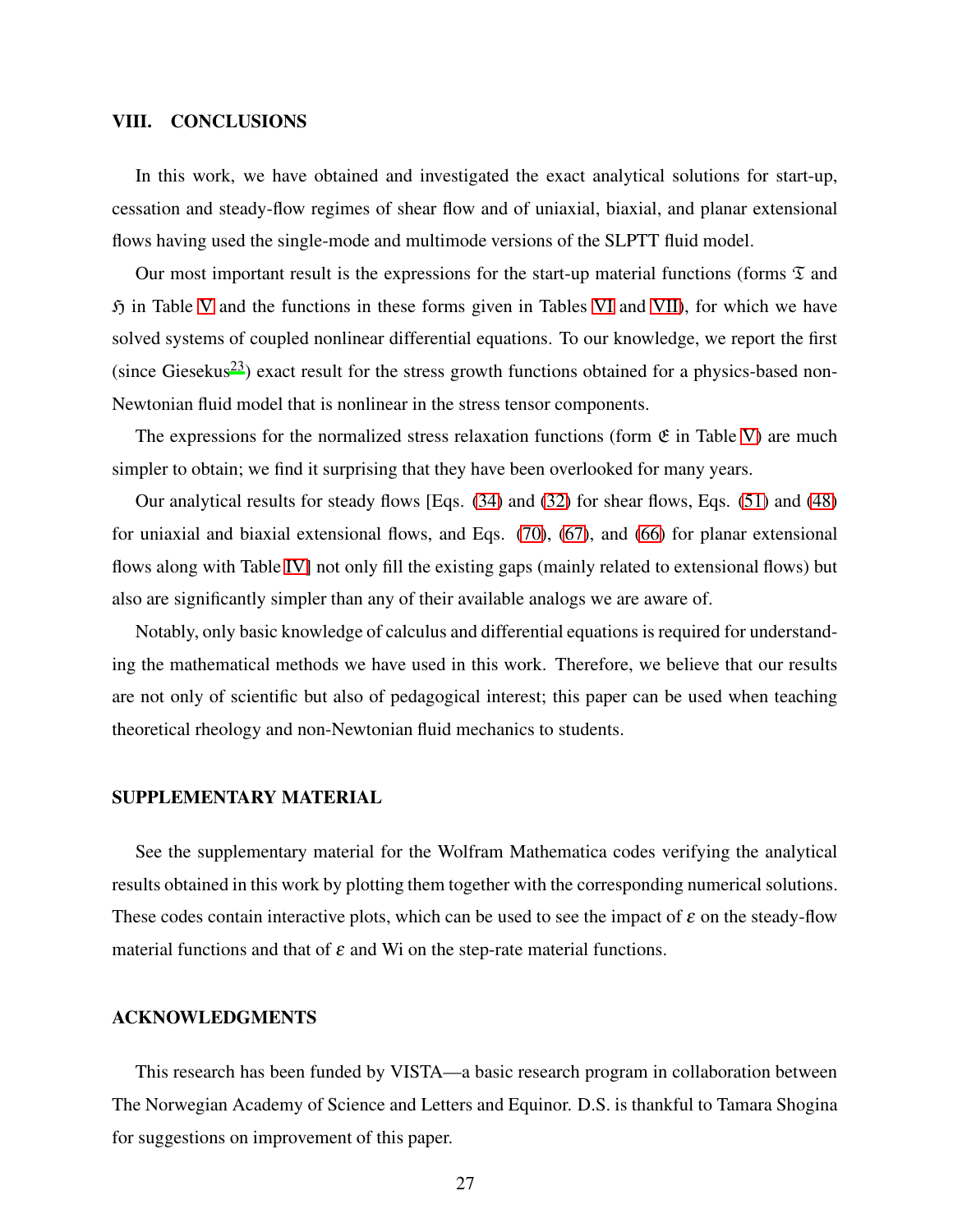## <span id="page-27-0"></span>Appendix A: Bijective properties of certain functions

# <span id="page-27-1"></span>1. Wi $(\mathbb{S})$  in steady shear flow

Differentiating Eq. [\(33\)](#page-11-3) with respect to  $\Im$  (taking into account that  $\Im$  > 0) yields

$$
\frac{dWi}{dS} = \frac{\varepsilon (2S - 3\varepsilon)}{2\sqrt{2\varepsilon (\varepsilon - S)S^5}},
$$
(A1)

which is obviously negative at  $0 < S < \varepsilon$ ; therefore, the function Wi(S) defined by Eq. [\(33\)](#page-11-3) is monotonically decreasing on its domain and thus bijective.

# <span id="page-27-2"></span>2.  $Wi(T)$  in steady uniaxial and biaxial extensional flows

Taking the derivative of Eq.  $(51)$  with respect to  $\mathbb T$  yields

<span id="page-27-3"></span>
$$
\frac{dWi}{dT} = \frac{4\left[3\varepsilon(6\varepsilon \pm \mathbb{T}) + (3\varepsilon + \mathbb{T}^2)Y\right]}{Y\left[Y + (6\varepsilon \pm \mathbb{T} - 2\mathbb{T}^2)\right]^2},\tag{A2}
$$

where

$$
Y = \sqrt{36\epsilon^2 \pm 12\epsilon \mathbb{T} + (9 - 24\epsilon)\mathbb{T}^2}.
$$
 (A3)

For uniaxial extension, the upper signs in Eq. [\(A2\)](#page-27-3) are chosen. Then, both the numerator and the denominator are clearly positive; hence,  $Wi(\mathbb{T})$  is a monotonically increasing function and defines a bijection.

For biaxial extension [lower signs in Eq. [\(A2\)](#page-27-3)], the "quick look" method is not applicable. Instead, we shall obtain the conditions at which  $dWi/dT = 0$  and show that these conditions cannot be fulfilled at allowed values of  $\mathbb T$  and  $\varepsilon$ . This will prove that Wi( $\mathbb T$ ) is a monotonic function on its domain and thus defines a bijection.

Setting the numerator of Eq. [\(A2\)](#page-27-3) with the lower signs equal to zero and solving the resulting equation for  $\varepsilon$  lead to

<span id="page-27-4"></span>
$$
\varepsilon^{(\pm)} = \frac{\mathbb{T}^2 \left[ 9 - 2\mathbb{T} (1 + 2\mathbb{T}) \pm (1 + 2\mathbb{T}) \sqrt{9 + 4\mathbb{T}^2} \right]}{12(-2 + 2\mathbb{T} + 3\mathbb{T}^2)},
$$
\n
$$
0 \le \mathbb{T} < 1. \tag{A4}
$$

In the following, we shall demonstrate that  $\varepsilon^{(-)}$  is non-positive [case (a)], while  $\varepsilon^{(+)}$  is either non-positive [case (b)] or exceeds 1/4 [case (c)]. Since none of these requirements can be met (recall that  $0 < \varepsilon < 1/4$ ), this will complete the proof.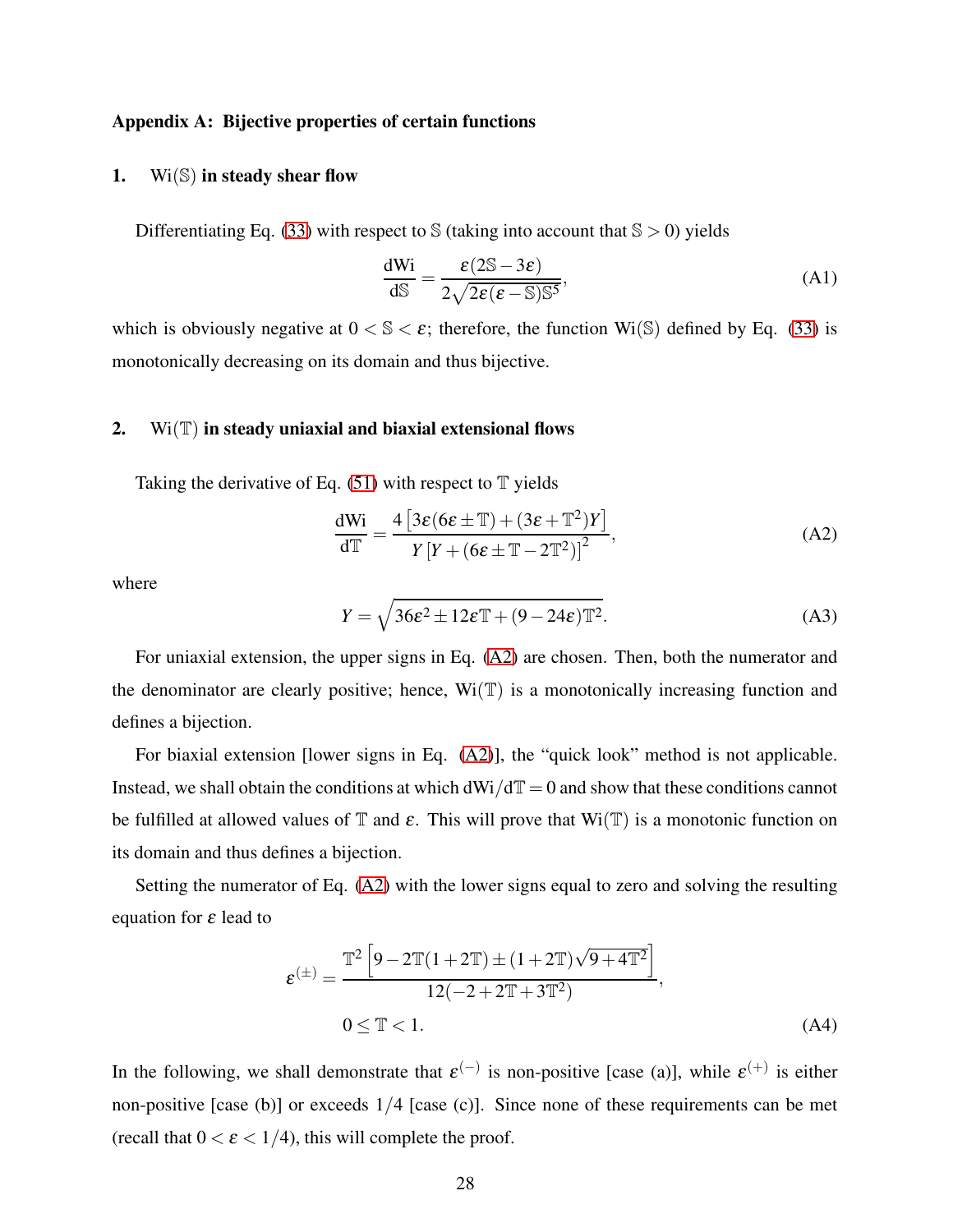Case (a). One multiplies the numerator—with the negative sign chosen—and the denominator of Eq. [\(A4\)](#page-27-4) by the positive factor  $9 - 2\mathbb{T}(1 + 2\mathbb{T}) + (1 + 2\mathbb{T})\sqrt{9 + 4\mathbb{T}^2}$ . After trivial algebraic manipulations, this yields

$$
\varepsilon^{(-)} = -\frac{3\mathbb{T}^2}{9 - 2\mathbb{T}(1 + 2\mathbb{T}) + (1 + 2\mathbb{T})\sqrt{9 + 4\mathbb{T}^2}},\tag{A5}
$$

which is clearly non-positive at  $0 \leq T < 1$ .

Case (b). One rewrites the expression in the numerator of Eq. [\(A4\)](#page-27-4), with the positive sign chosen,

$$
9 - 2\mathbb{T}(1 + 2\mathbb{T}) + (1 + 2\mathbb{T})\sqrt{9 + 4\mathbb{T}^2} = 9 + (1 + 2\mathbb{T})(\sqrt{9 + 4\mathbb{T}^2} - 2\mathbb{T}),\tag{A6}
$$

which shows that the numerator is non-negative at  $0 \leq T < 1$ . At the same time, the denominator changes its sign from negative to positive at  $\mathbb{T} = \mathbb{T}^* = (\sqrt{7}-1)/3$ . Therefore,  $\varepsilon^{(+)}$  is non-positive when  $0 \leq \mathbb{T} < \mathbb{T}^*$ .

**Case (c).** As shown in case (b),  $\varepsilon^{(+)}$  is positive at  $\mathbb{T}^* < \mathbb{T} < 1$ . However,

$$
\varepsilon^{(+)} - \frac{1}{4} = \frac{6(1-\mathbb{T}) + \mathbb{T}^2(1+2\mathbb{T})(\sqrt{9+4\mathbb{T}^2} - 2\mathbb{T})}{12(-2+2\mathbb{T}+3\mathbb{T}^2)},
$$
 (A7)

which is also clearly positive; therefore,  $\varepsilon^{(+)} > 1/4$  at  $\mathbb{T}^* < \mathbb{T} < 1$ . This completes the last step of the proof.

# <span id="page-28-0"></span>3.  $\text{Wi}(\mathbb{T})$  in steady planar extensional flow

Having differentiated Eq. [\(70\)](#page-16-4) with respect to  $\mathbb{T}$ , one arrives after rearrangements at

$$
\frac{d\text{Wi}}{d\mathbb{T}} = \frac{8\epsilon^2 + (4\epsilon + \mathbb{T}^2)Y}{Y(4\epsilon - \mathbb{T}^2 + Y)^2},\tag{A8}
$$

where

$$
Y = \sqrt{4\epsilon^2 + (1 - 2\epsilon)\mathbb{T}^2}.
$$
 (A9)

It is seen that  $dWi/dT > 0$ ; thus, Eq. [\(70\)](#page-16-4) specifies a monotonically increasing function and, therefore, defines a bijection.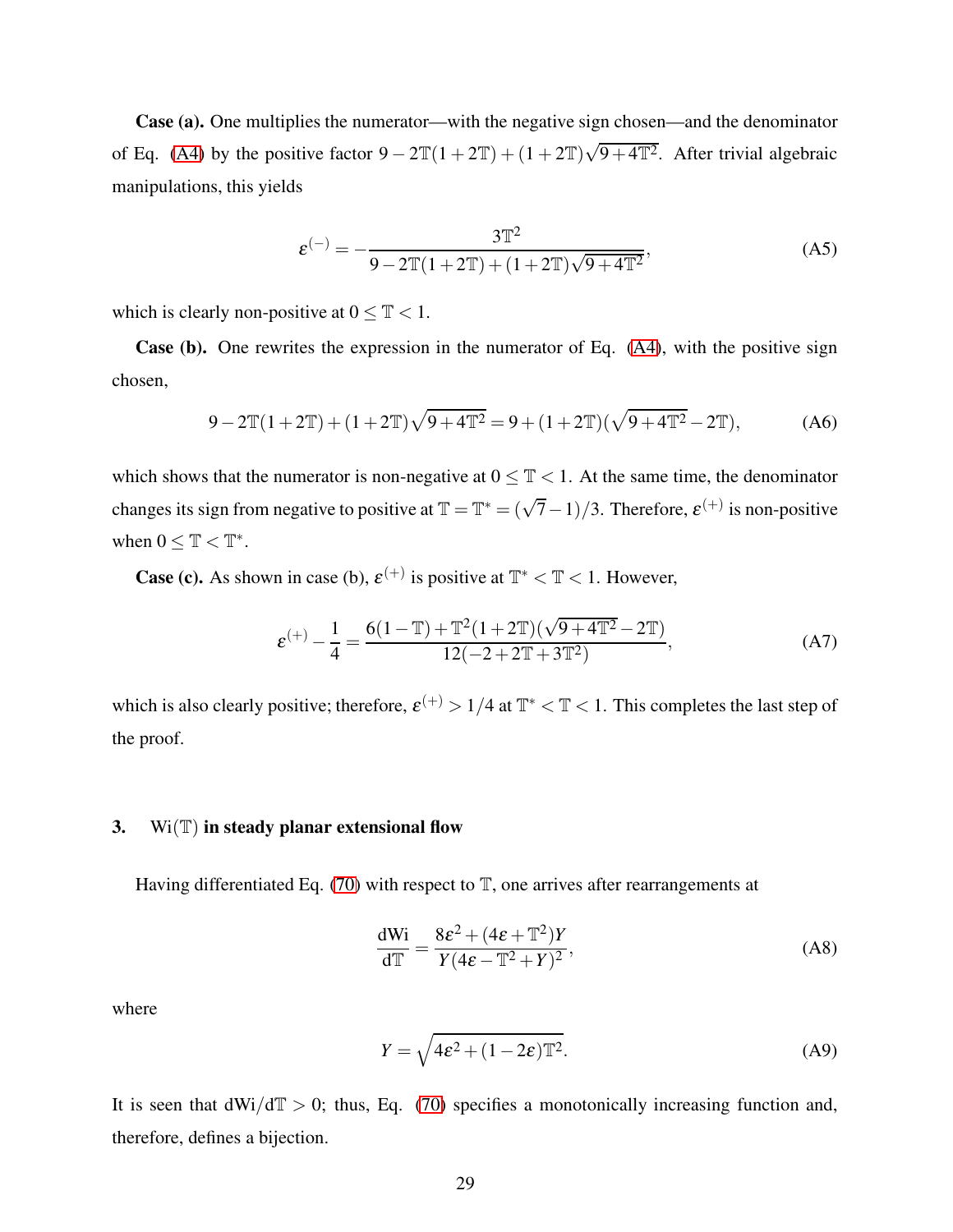# Appendix B: Shapes of the extensional viscosity curves in steady flows

# <span id="page-29-0"></span>1. Monotonicity of the uniaxial extensional viscosity and existence of minimum in the biaxial extensional viscosity

One starts with using Eq. [\(51\)](#page-14-1) to eliminate Wi from Eq. [\(48\)](#page-13-3). The resulting equation is then differentiated with respect to  $T$ , which leads to

<span id="page-29-2"></span>
$$
\frac{dN_1}{dT} = \frac{3(3 - 8\varepsilon)T \pm (Y + 6\varepsilon)}{4Y},
$$
(B1)

where

<span id="page-29-3"></span>
$$
Y = \sqrt{3\left[ (\mathbb{T} \pm 2\varepsilon)^2 + 2\mathbb{T}^2 (1 - 4\varepsilon) + 8\varepsilon^2 \right]} > 0.
$$
 (B2)

For uniaxial extension [upper signs in Eqs. [\(B1\)](#page-29-2) and [\(B2\)](#page-29-3)],  $dN_1/dT$  is clearly positive (recall that  $0 \leq T < 2$  and  $0 < \varepsilon < 1/4$ ). For biaxial extension [lower signs in Eqs. [\(B1\)](#page-29-2) and [\(B2\)](#page-29-3)], the sign of  $dN_1/dT$  depends on the numerator of the right-hand side of Eq. [\(B1\)](#page-29-2). The latter changes its sign from negative to positive at

<span id="page-29-4"></span>
$$
\mathbb{T} = \frac{4\varepsilon}{3 - 8\varepsilon},\tag{B3}
$$

which belongs to the interval [0, 1) provided that  $\epsilon < 1/4$ .

Having applied the chain rule to  $\mathbb{N}_1$ , one writes

$$
\frac{dN_1}{dWi} = \frac{dN_1}{dT} \frac{dT}{dWi}.
$$
 (B4)

Since  $d\mathbb{T}/d\mathbb{W}$  > 0, the sign of  $dN_1/d\mathbb{W}$  is identical to that of  $dN_1/d\mathbb{T}$ . Therefore,  $N_1(\mathbb{W})$ , and hence the extensional viscosity, is increasing monotonically in uniaxial extensional flows; while for biaxial extensional flows, it goes through a minimum point. Substituting Eq. [\(B3\)](#page-29-4) into Eqs. [\(51\)](#page-14-1) with lower signs chosen and [\(48\)](#page-13-3), one obtains Eqs. [\(61\)](#page-15-1) and [\(60\)](#page-15-0), respectively.

# <span id="page-29-1"></span>2. Monotonicity of the planar extensional viscosities

Eliminating Wi from Eq. [\(67\)](#page-16-1) using Eq. [\(69\)](#page-16-6), differentiating the result with respect to  $\mathbb{T}$ , and rearranging, one obtains

$$
\frac{dN_1}{d\mathbb{T}} = \frac{(1 - 2\varepsilon)\mathbb{T}}{\sqrt{4\varepsilon^2 + (1 - 2\varepsilon)\mathbb{T}^2}},
$$
(B5)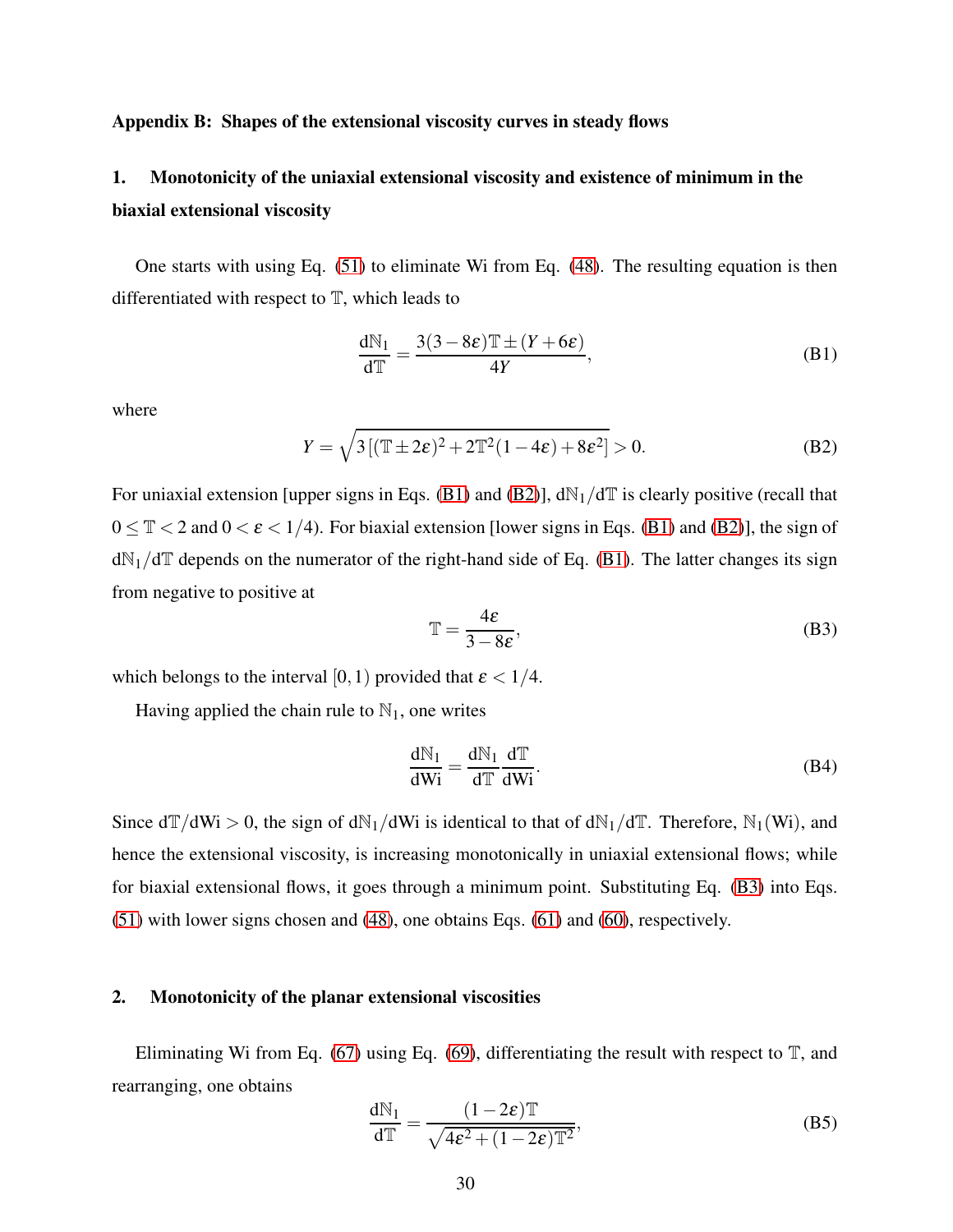which is clearly non-negative. Having applied the chain rule to  $\mathbb{N}_1$ , as in Appendix [B 1,](#page-29-0) one demonstrates the non-negativity of dN<sub>1</sub>/dWi. Then, one shows that dN<sub>2</sub>/dWi  $\geq$  0 by differentiating Eq. [\(66\)](#page-16-5) with respect to Wi. Therefore, both planar extensional viscosities are increasing monotonically with Wi.

#### <span id="page-30-0"></span>Appendix C: Derivation of the main results

## <span id="page-30-5"></span>1. Start-up of steady shear flow (trigonometric form  $\mathfrak{T}$ )

To solve Eqs. [\(11\)](#page-8-1) and [\(12\)](#page-8-2), one introduces the new variables,  $\tilde{N}_1$  and  $\tilde{S}$ , which are the deviations of  $\mathbb{N}_1^+$  $_1^+$  and  $\mathbb{S}^+$ , respectively, from their steady-flow values,

$$
\widetilde{N}_1 = N_1 - N_1^+, \tag{C1}
$$

<span id="page-30-2"></span><span id="page-30-1"></span>
$$
\tilde{\mathbb{S}} = \mathbb{S} - \mathbb{S}^+. \tag{C2}
$$

After this substutution, Eqs. [\(11\)](#page-8-1) and [\(12\)](#page-8-2) become, respectively,

$$
\widetilde{\mathbb{N}}_1' = -(1 + 2\text{WiN}_1)\widetilde{\mathbb{N}}_1 + 2\text{Wi}\widetilde{\mathbb{S}} + \text{Wi}\widetilde{\mathbb{N}}_1^2,\tag{C3}
$$

$$
\tilde{\mathbb{S}}' = -(1 + \text{WiN}_1)\tilde{\mathbb{S}} - \text{WiS}\tilde{\mathbb{N}}_1 + \text{Wi}\tilde{\mathbb{N}}_1\tilde{\mathbb{S}},\tag{C4}
$$

with the initial conditions  $\tilde{N}_1(0) = N_1$  and  $\tilde{S}(0) = S$ . Subtracting Eq. [\(C4\)](#page-30-1) multiplied by  $\tilde{N}_1$  from Eq. [\(C3\)](#page-30-2) multiplied by  $\tilde{\mathbb{S}}$ , dividing the result by  $\tilde{\mathbb{S}}^2$ , and introducing  $V(\bar{t}) = \tilde{\mathbb{N}}_1/\tilde{\mathbb{S}}$  yield

<span id="page-30-3"></span>
$$
V' = 2Wi - WiN1V + WiSV2,
$$
 (C5)

with  $V(0) = N_1/S$ . This is a Riccati differential equation, which can be solved by standard analytical methods.[49](#page-36-11) The solution of Eq. [\(C5\)](#page-30-3) can be written as

<span id="page-30-4"></span>
$$
V(\bar{t}) = \frac{1}{2S} \left( \mathbb{N}_1 + \sqrt{\Delta} \frac{\sin \omega \bar{t} + \frac{\mathbb{N}_1}{\sqrt{\Delta}} \cos \omega \bar{t}}{\cos \omega \bar{t} - \frac{\mathbb{N}_1}{\sqrt{\Delta}} \sin \omega \bar{t}} \right),
$$
 (C6)

where  $\Delta = -\mathbb{N}_1^2 + 8\mathbb{S}$  (see column I of Table [VI\)](#page-19-1) and  $\omega = Wi\sqrt{\Delta}/2$ . It should be noted that  $\Delta > 0$ , meaning that all functions appearing in Eq. [\(C6\)](#page-30-4) are real-valued. The positivity of ∆ can be shown by the following transformations:

$$
\Delta = -\mathbb{N}_1^2 + 8\mathbb{S} = -\frac{4}{\varepsilon^2} \mathbb{W}^2 \mathbb{S}^4 + 8\mathbb{S} = -\frac{2}{\varepsilon} (\varepsilon - \mathbb{S}) \mathbb{S} + 8\mathbb{S} = 2\mathbb{S} \left( 3 + \frac{\mathbb{S}}{\varepsilon} \right) > 0,\tag{C7}
$$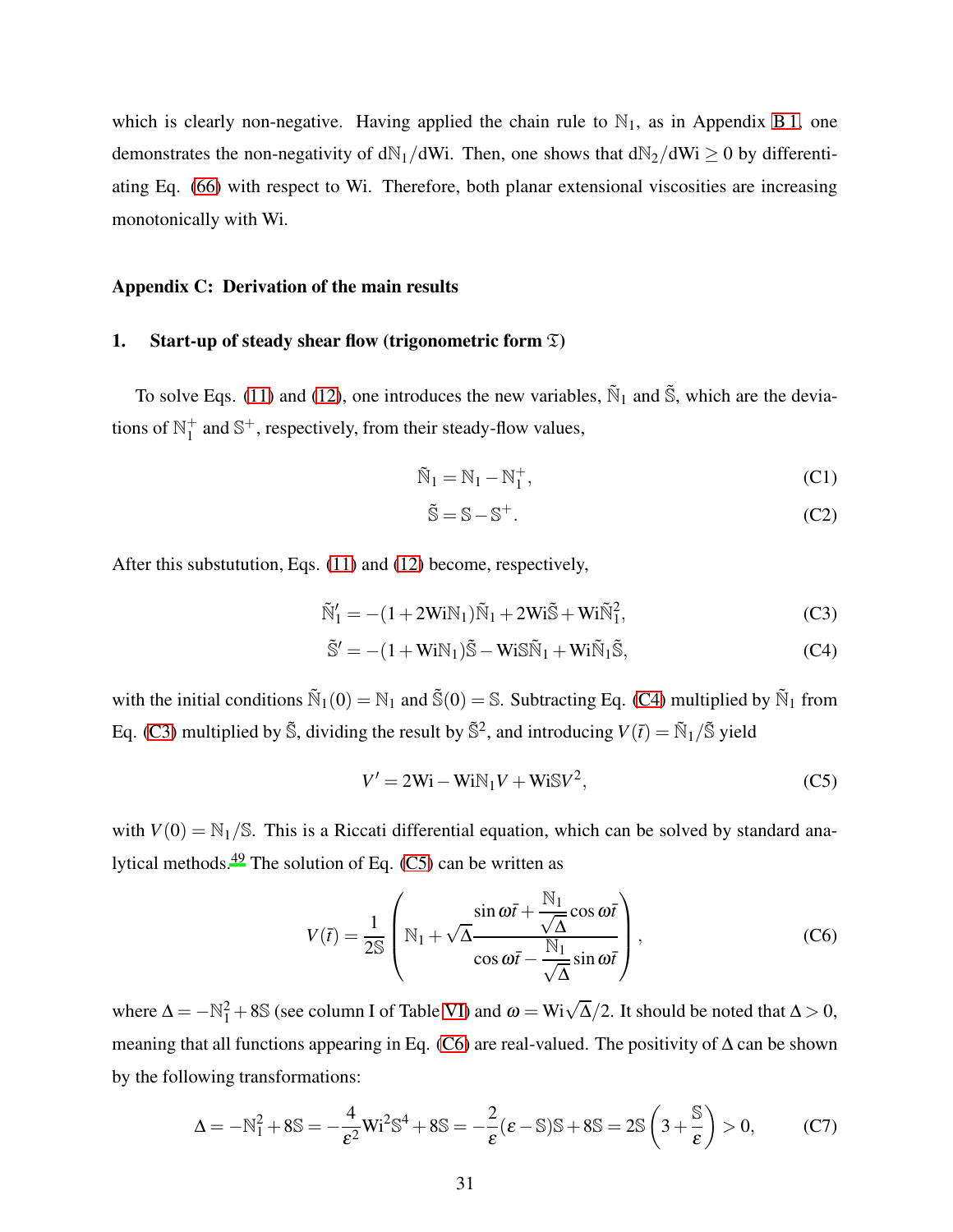where Eqs. [\(32\)](#page-11-4) and [\(33\)](#page-11-3) were used subsequently.

Then, the relation between  $\tilde{N}_1$  and  $\tilde{S}$ ,

<span id="page-31-2"></span>
$$
\tilde{\mathbb{N}}_1 = V(\bar{t})\tilde{\mathbb{S}},\tag{C8}
$$

is used to eliminate  $\tilde{N}_1$  from Eq. [\(C4\)](#page-30-1); this leads to

<span id="page-31-0"></span>
$$
\tilde{\mathbb{S}}' = -[1 + \text{WiN}_1 + \text{WiSV}(\tilde{t})]\tilde{\mathbb{S}} + \text{WiV}(\tilde{t})\tilde{\mathbb{S}}^2,\tag{C9}
$$

with  $\tilde{\mathbb{S}}(0) = \mathbb{S}$  and  $V(\bar{t})$  given by Eq. [\(C6\)](#page-30-4). Equation [\(C9\)](#page-31-0) is a Bernoulli differential equation; having solved it using the standard analytical methods,<sup>[49](#page-36-11)</sup> one obtains

<span id="page-31-1"></span>
$$
\tilde{\mathbb{S}} = \frac{\mathbb{S}K\left(\cos\omega\bar{t} - \frac{\mathbb{N}_1}{\sqrt{\Delta}}\sin\omega\bar{t}\right)}{C\exp\Omega\bar{t} + \text{Wi}(A\cos\omega\bar{t} + B\sin\omega\bar{t})},\tag{C10}
$$

where Ω, *K*, *C*, *A*, and *B* are given in column I of Table [VI.](#page-19-1) Finally, substituting Eqs. [\(C6\)](#page-30-4) and [\(C10\)](#page-31-1) into Eq. [\(C8\)](#page-31-2) and performing the multiplication, one arrives at

<span id="page-31-3"></span>
$$
\tilde{\mathbb{N}}_1 = \frac{\mathbb{N}_1 K \left( \cos \omega \bar{t} + \frac{\mathbb{N}_1 + 2 \text{WiS}}{\text{WiN}_1 \sqrt{\Delta}} \sin \omega \bar{t} \right)}{C \exp \Omega \bar{t} + \text{Wi}(A \cos \omega \bar{t} + B \sin \omega \bar{t})}.
$$
\n(C11)

It is seen that Eqs. [\(C10\)](#page-31-1) and [\(C11\)](#page-31-3) are of very similar form, the main difference being the coefficient in front of sin $\omega \bar{t}$  in the numerator. This coefficient is denoted *a*; the expressions specifying *a* corresponding to different material functions are found in Table [VII.](#page-20-0)

Reverting to the original variables,  $(\mathbb{S}^+, \mathbb{N}_1^+)$  $_1^+$ ), and then expressing the normalized material functions as described in Table [IV,](#page-9-0) one obtains the main result for start-up of steady shear flow: the trigonometric form  $(\mathfrak{T})$  presented in Table [V.](#page-19-0)

#### 2. Start-up of steady extensional flows (hyperbolic form  $\mathfrak{H}$ )

Derivation of the main result for start-up of steady uniaxial, biaxial, and planar extensional flows is similar to that for start-up of steady shear flows and goes through the same steps; therefore, only the key points of the derivation shall be given here.

The new variables,  $(\tilde{T}, \tilde{N}_1)$ , are introduced as the deviations of the old variables,  $(T^+, N_1^+)$  $_{1}^{+}),$ from their steady-flow values,

$$
\tilde{\mathbb{T}} = \mathbb{T} - \mathbb{T}^+, \tag{C12}
$$

$$
\widetilde{N}_1 = N_1 - N_1^+.
$$
\n(C13)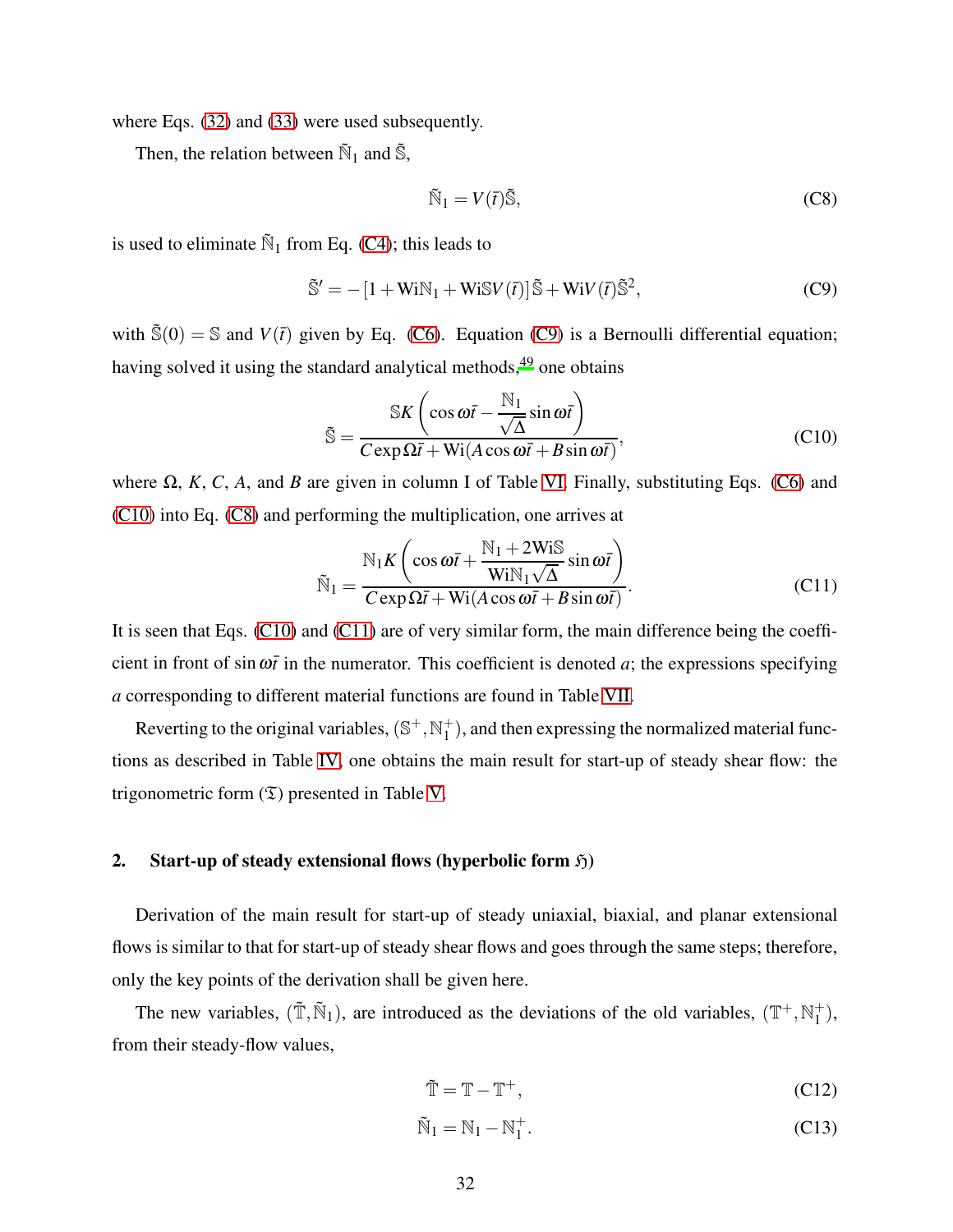With this, Eqs. [\(13\)](#page-9-2) and [\(14\)](#page-9-3) become

$$
\tilde{\mathbb{T}}' = -(1 + 2\text{WiT})\tilde{\mathbb{T}} + 2\text{Wi}\tilde{\mathbb{N}}_1 + \text{Wi}\tilde{\mathbb{T}}^2,\tag{C14}
$$

$$
\tilde{N}'_1 = -(1 + WiT)\tilde{N}_1 - WiN_1\tilde{T} + Wi(\tilde{T} \pm \tilde{N}_1) + Wi\tilde{T}\tilde{N}_1,
$$
\n(C15)

respectively, while Eqs. [\(15\)](#page-9-4) and [\(16\)](#page-9-5) become

$$
\tilde{\mathbb{T}}' = -(1 + 2\text{WiT})\tilde{\mathbb{T}} + 2\text{Wi}\tilde{\mathbb{N}}_1 + \text{Wi}\tilde{\mathbb{T}}^2,\tag{C16}
$$

$$
\tilde{\mathbb{N}}_1' = -(1 + \mathbf{W} \mathbf{i} \mathbb{T}) \tilde{\mathbb{N}}_1 - \mathbf{W} \mathbf{i} \mathbb{N}_1 \tilde{\mathbb{T}} + 2 \mathbf{W} \mathbf{i} \tilde{\mathbb{T}} + \mathbf{W} \mathbf{i} \tilde{\mathbb{T}} \tilde{\mathbb{N}}_1,\tag{C17}
$$

respectively, the initial conditions being  $\tilde{T}(0) = T$ ,  $\tilde{N}_1(0) = N_1$  in both cases. Then, a new variable,  $V(\bar{t})$ , is defined by

<span id="page-32-4"></span><span id="page-32-3"></span><span id="page-32-2"></span>
$$
\tilde{\mathbb{T}} = V(\bar{t})\tilde{\mathbb{N}}_1,\tag{C18}
$$

and a Riccati equation for *V* is constructed, as shown in Appendix [C 1.](#page-30-5) For start-up of uniaxial and biaxial extensional flows, this equation is

<span id="page-32-0"></span>
$$
V' = 2Wi - Wi(\mathbb{T} \pm 1)V + Wi(\mathbb{N}_1 - 1)V^2,
$$
 (C19)

while for start-up of planar extensional flows,

<span id="page-32-1"></span>
$$
V' = 2Wi - WiT V + Wi(N_1 - 2)V^2,
$$
 (C20)

with  $V(0) = T/N_1$  in both cases.

The solution of Eq. [\(C19\)](#page-32-0) is

$$
V = \frac{1}{2(N_1 - 1)} \left( \mathbb{T} \pm 1 - \sqrt{\Delta} \frac{\sinh \omega \bar{t} + \frac{\pm N_1 + 2\mathbb{T} - N_1 \mathbb{T}}{N_1 \sqrt{\Delta}} \cosh \omega \bar{t}}{\cosh \omega \bar{t} + \frac{\pm N_1 + 2\mathbb{T} - N_1 \mathbb{T}}{N_1 \sqrt{\Delta}} \sinh \omega \bar{t}} \right),
$$
 (C21)

with  $\Delta = 9 - 8N_1 \pm 2\mathbb{T} + \mathbb{T}^2 > 0$  (see column II of Table [VI\)](#page-19-1), while the solution of Eq. [\(C20\)](#page-32-1) is

$$
V = \frac{1}{2(N_1 - 2)} \left( \mathbb{T} - \sqrt{\Delta} \frac{\sinh \omega \bar{t} + \frac{(4 - N_1)\mathbb{T}}{N_1 \sqrt{\Delta}} \cosh \omega \bar{t}}{\cosh \omega \bar{t} + \frac{(4 - N_1)\mathbb{T}}{N_1 \sqrt{\Delta}} \sinh \omega \bar{t}} \right),
$$
(C22)

with  $\Delta = 16 - 8N_1 + T^2 > 0$  (see column III of Table [VI\)](#page-19-1). In both cases,  $\omega = Wi\sqrt{\Delta}/2$ .

These solutions, together with Eq. [\(C18\)](#page-32-2), are used to eliminate  $\tilde{T}$  from Eqs. [\(C15\)](#page-32-3) and [\(C17\)](#page-32-4), respectively. The resulting Bernoulli equations are solved, yielding  $\tilde{N}_1$ . Then,  $\tilde{T}$  is found from Eq. [\(C18\)](#page-32-2). Finally, for the planar extension case,  $\mathbb{N}_2^+$  $_2^+$  is obtained using Eq. [\(17\)](#page-9-1) after reverting to the original variables,  $(\mathbb{T}^+, \mathbb{N}_1^+)$  $_1^+$ ). Calculating the normalized material functions according to Table [IV](#page-9-0) leads to the hyperbolic form  $\mathfrak H$  presented in Table [V.](#page-19-0)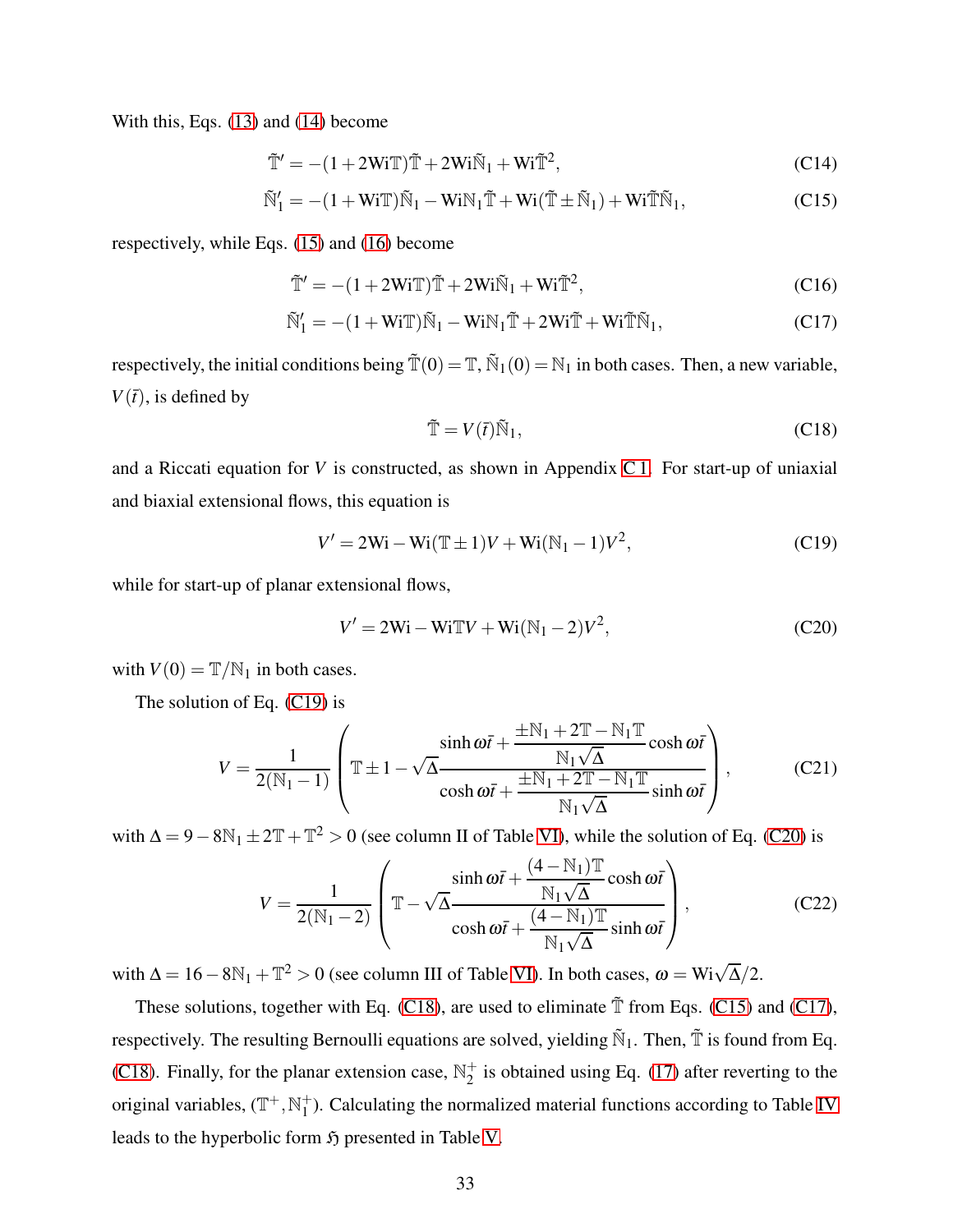## 3. Cessation of steady shear and extensional flows (exponential form  $\mathfrak{E}$ )

The derivation of the exact analytical solutions for the cessation case is trivial compared to the start-up case. Separating the variables in Eq. [\(26\)](#page-10-2) leads to

$$
\frac{d(1+WiX^{-})}{1+WiX^{-}} - \frac{dX^{-}}{X^{-}} = d\bar{t}.
$$
 (C23)

Integrating this with the initial condition  $\mathbb{X}^-(0) = \mathbb{X}$  yields

$$
\mathbb{X}^{-} = \frac{\mathbb{X}}{(1 + \text{Wi}\mathbb{X})\exp\bar{t} - \text{Wi}\mathbb{X}}.
$$
 (C24)

Combining this with Eqs.  $(24)$  and  $(25)$ , one obtains the exponential form  $\mathfrak E$  presented in Table [V.](#page-19-0)

# DATA AVAILABILITY

Data sharing is not applicable to this article as no new data were created or analyzed in this study.

# **REFERENCES**

- <span id="page-33-0"></span><sup>1</sup>R. B. Bird, R. Armstrong, and O. Hassager, *Dynamics of Polymeric Liquids. Vol. 1. Fluid Mechanics* (John Wiley & Sons, Inc., Hoboken, NJ, 1987).
- <span id="page-33-1"></span><sup>2</sup>T. G. Mezger, *The Rheology Handbook, 4th ed* (Vincentz Network GmbH, Hannover, Germany, 2014).
- <span id="page-33-2"></span><sup>3</sup>R. B. Bird, C. F. Curtiss, R. C. Armstrong, and O. Hassager, *Dynamics of Polymeric Liquids. Vol. 2. Kinetic Theory* (John Wiley & Sons, Inc., Hoboken, NJ, 1987).
- <span id="page-33-3"></span><sup>4</sup>C. Saengow, A. J. Giacomin, and C. Kolitawong, "Exact analytical solution for large-amplitude oscillatory shear flow," [Macromol. Theory Simul.](http://dx.doi.org/10.1002/mats.201400104) 24, 352–392 (2015).
- ${}^5C$ . Saengow, A. J. Giacomin, N. Khalaf, and M. Guay, "Simple accurate expressions for shear stress in large-amplitude oscillatory shear flow," [Nihon Reoroji Gakkaishi](http://dx.doi.org/ 10.1678/rheology.45.251) 45, 251–260 (2017).
- <sup>6</sup>C. Saengow, A. J. Giacomin, and C. Kolitawong, "Exact analytical solution for largeamplitude oscillatory shear flow from Oldroyd 8-constant framework: Shear stress," Phys. Fluids 29[, 043101 \(2017\).](http://dx.doi.org/10.1063/1.4978959)
- ${}^{7}C$ . Saengow and A. J. Giacomin, "Normal stress differences from Oldroyd 8-constant framework: Exact analytical solution for large-amplitude oscillatory shear flow," Phys. Fluids 29[, 121601 \(2017\).](http://dx.doi.org/ 10.1063/1.4994866)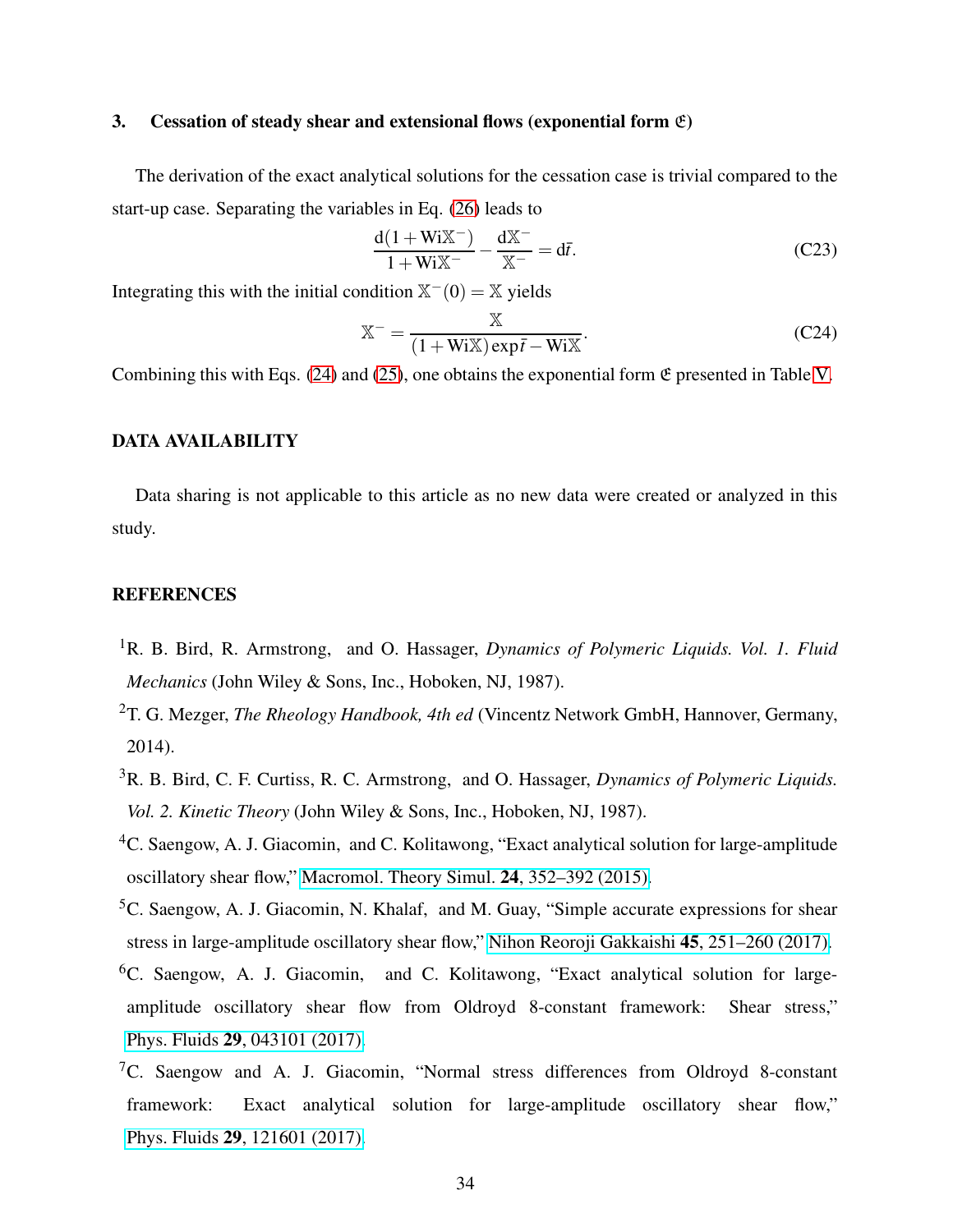- <sup>8</sup>C. Saengow and A. J. Giacomin, "Exact solutions for oscillatory shear sweep behaviors of complex fluids from the Oldroyd 8-constant framework," Phys. Fluids 30[, 030703 \(2018\).](http://dx.doi.org/10.1063/1.5023586)
- <sup>9</sup>P. Poungthong, A. J. Giacomin, C. Saengow, and C. Kolitawong, "Series expansion for shear stress in large-amplitude oscillatory shear flow from Oldroyd 8-constant framework," Can. J. Chem. Eng. 97[, 1655–1675 \(2019\).](http://dx.doi.org/10.1002/cjce.23362)
- $10P$ . Poungthong, A. J. Giacomin, C. Saengow, and C. Kolitawong, "Power series for normal stress differences of polymeric liquids in large-amplitude oscillatory shear flow," Phys. Fluids 31[, 033101 \(2019\).](http://dx.doi.org/10.1063/1.5078635)
- <span id="page-34-0"></span><sup>11</sup>C. Saengow, A. J. Giacomin, and A. S. Dimitrov, "Unidirectional large-amplitude oscillatory shear flow of human blood," Phys. Fluids 31[, 111903 \(2019\).](http://dx.doi.org/ 10.1063/1.5127868)
- <span id="page-34-1"></span><sup>12</sup>C. Saengow, A. J. Giacomin, N. Grizzuti, and R. Pasquino, "Startup steady shear flow from the Oldroyd 8-constant framework," Phys. Fluids 31[, 063101 \(2019\).](http://dx.doi.org/ 10.1063/1.5091493)
- <span id="page-34-2"></span><sup>13</sup>J. G. Oldroyd, "Non-Newtonian effects in steady motion of some idealized elastico-viscous liquids," Proc. R. Soc. A 245[, 278–297 \(1958\).](http://dx.doi.org/https://doi.org/10.1098/rspa.1958.0083)
- <span id="page-34-3"></span><sup>14</sup>J. G. Oldroyd, "The hydrodynamics of materials whose rheological properties are complicated," Rheol. Acta 1, 337–344 (1961).
- <span id="page-34-4"></span><sup>15</sup>R. B. Bird and J. M. Wiest, "Constitutive equations for polymeric liquids," Annu. Rev. Fluid Mech. 27, 169–193 (1995).
- <span id="page-34-5"></span><sup>16</sup>R. B. Bird, P. J. Dotson, and N. L. Johnson, "Polymer solution rheology based on a finitely extensible bead-spring-chain model," [J. Non-Newtonian Fluid Mech.](http://dx.doi.org/ 10.1016/0377-0257(80)85007-5) 7, 213–235 (1980).
- $17R$ . B. Bird and J. R. DeAguiar, "An encapsulted dumbbell model for concentrated polymer solutions and melts I. Theoretical development and constitutive equation," [J. Non-Newtonian Fluid Mech.](http://dx.doi.org/ 10.1016/0377-0257(83)80013-5) 13, 149–160 (1983).
- <sup>18</sup>M. D. Chilcott and J. M. Rallison, "Creeping flow of dilute polymer solutions past cylinders and spheres," [J. Non-Newtonian Fluid Mech.](http://dx.doi.org/ 10.1016/0377-0257(88)85062-6) 29, 381–432 (1988).
- <span id="page-34-6"></span><sup>19</sup>D. Shogin and P. A. Amundsen, "A charged finitely extensible dumbbell model: explaining rheology of dilute polyelectrolyte solutions," Phys. Fluids 32, 063101 (2020).
- <span id="page-34-7"></span> $^{20}$ N. Phan-Thien and R. I. Tanner, "A new constitutive equation derived from network theory," [J. Non-Newtonian Fluid Mech.](http://dx.doi.org/ 10.1016/0377-0257(77)80021-9) 2, 353–365 (1977).
- <sup>21</sup>N. Phan-Thien, "A nonlinear network viscoelastic model," J. Rheol. **22**[, 259–283 \(1978\).](http://dx.doi.org/10.1122/1.549481)
- <span id="page-34-8"></span> $22$ L. Ferrás, M. Morgado, M. Rebelo, G. H. McKinley, and A. Afonso, "A generalised Phan-Thien–Tanner model," [J. Non-Newtonian Fluid Mech.](http://dx.doi.org/10.1016/j.jnnfm.2019.06.001) 269, 88–99 (2019).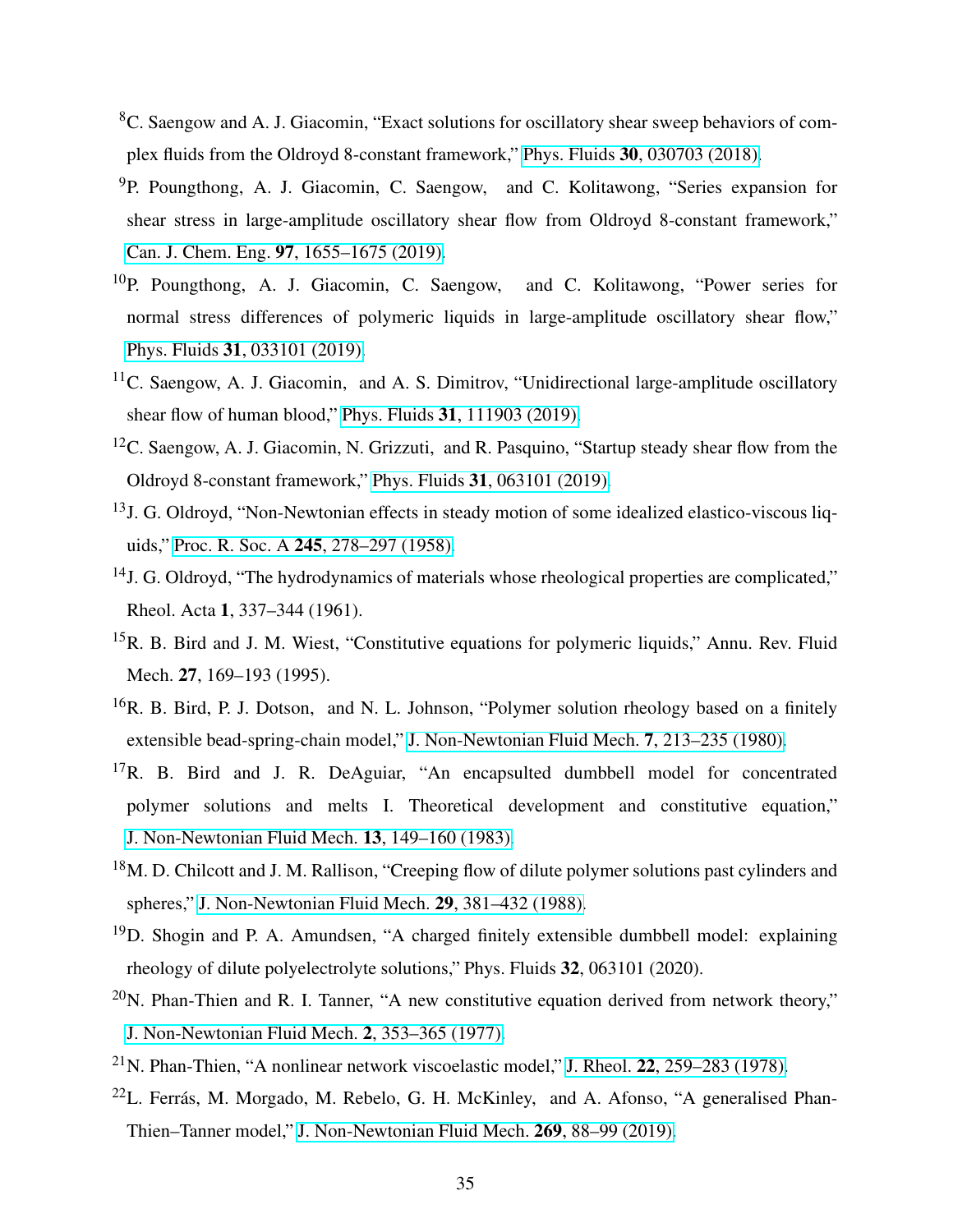- <span id="page-35-0"></span> $^{23}$ H. Giesekus, "A simple constitutive equation for polymer fluids based on the concept of deformation-dependent tensorial mobility," [J. Non-Newtonian Fluid Mech.](http://dx.doi.org/ 10.1016/0377-0257(82)85016-7) 11, 69–109 (1982).
- <span id="page-35-1"></span> $^{24}$ H. Giesekus, "Stressing behaviour in simple shear flow as predicted by a new constitutive model for polymer fluids," [J. Non-Newtonian Fluid Mech.](http://dx.doi.org/10.1016/0377-0257(83)85009-5) 12, 367–374 (1983).
- <span id="page-35-2"></span> $25$ W. M. H. Verbeeten, G. W. M. Peters, and F. P. T. Baaijens, "Differential constitutive equations for polymer melts: The extended Pom–Pom model," J. Rheol. 45[, 823–843 \(2001\).](http://dx.doi.org/10.1122/1.1380426)
- <span id="page-35-3"></span><sup>26</sup>J. Azaiez, R. Guénette, and A. Aït-Kadi, "Numerical simulation of viscoelastic flows through a planar contraction," [J. Non-Newtonian Fluid Mech.](http://dx.doi.org/ 10.1016/0377-0257(95)01406-3) 62, 253–277 (1996).
- $^{27}$ P. J. Oliveira and F. T. Pinho, "Analytical solution for fully developed channel and pipe flow of Phan-Thien–Tanner fluids," J. Fluid Mech. 387[, 271–280 \(1999\).](http://dx.doi.org/ 10.1017/S002211209900453X)
- $^{28}$ F. T. Pinho and P. J. Oliveira, "Axial annular flow of a nonlinear viscoelastic fluid—an analytical solution," [J. Non-Newtonian Fluid Mech.](http://dx.doi.org/10.1016/S0377-0257(00)00113-0) 93, 325–337 (2000).
- $^{29}$ M. A. Alves, F. T. Pinho, and P. J. Oliveira, "Study of steady pipe and channel flows of a single-mode Phan-Thien–Tanner fluid," [J. Non-Newtonian Fluid Mech.](http://dx.doi.org/10.1016/S0377-0257(01)00159-8) 101, 55–76 (2001).
- $30P$ . J. Oliveira, "An exact solution for tube and slit flow of a FENE-P fluid," Acta Mech. 158[, 157–167 \(2002\).](http://dx.doi.org/ 10.1007/BF01176906)
- <span id="page-35-9"></span> $31D$ . Shogin, P. A. Amundsen, A. Hiorth, and M. V. Madland, "Rheology of polymeric flows in circular pipes, slits and capillary bundles: analytical solutions from kinetic theory," in *[IOR Norway 2017—19th European Symposium on Improved Oil Recovery](http://dx.doi.org/10.3997/2214-4609.201700301)* (European Association of Geoscientists & Engineers, 2017) pp. 1–18.
- <span id="page-35-4"></span><sup>32</sup>A. M. Ribau, L. L. Ferrás, M. L. Morgado, M. Rebelo, and A. M. Afonso, "Semianalytical solutions for the Poiseuille-Couette flow of a generalised Phan-Thien–Tanner fluid," Fluids 4[, 129 \(2019\).](http://dx.doi.org/10.3390/fluids4030129)
- <span id="page-35-5"></span><sup>33</sup>C. J. S. Petrie, "Some asymptotic results for planar extension," [J. Non-Newtonian Fluid Mech.](http://dx.doi.org/ 10.1016/0377-0257(90)80011-N) 34, 37–62 (1990).
- <span id="page-35-6"></span><sup>34</sup>R. I. Tanner and S. Nasseri, "Simple constitutive models for linear and branched polymers," [J. Non-Newtonian Fluid Mech.](http://dx.doi.org/ 10.1016/j.jnnfm.2003.08.001) 116, 1–17 (2003).
- <span id="page-35-7"></span> $35S$ .-C. Xue, N. Phan-Thien, and R. I. Tanner, "Three dimensional numerical simulations of viscoelastic flows through planar contractions," [J. Non-Newtonian Fluid Mech.](http://dx.doi.org/10.1016/S0377-0257(97)00072-4) 74, 195–245 (1998).
- <span id="page-35-8"></span><sup>36</sup>K. Missaghi and C. J. S. Petrie, "Stretching the Phan-Thien–Tanner model: stress growth and creep," [J. Non-Newtonian Fluid Mech.](http://dx.doi.org/ 10.1016/0377-0257(82)80035-9) 11, 283–294 (1982).